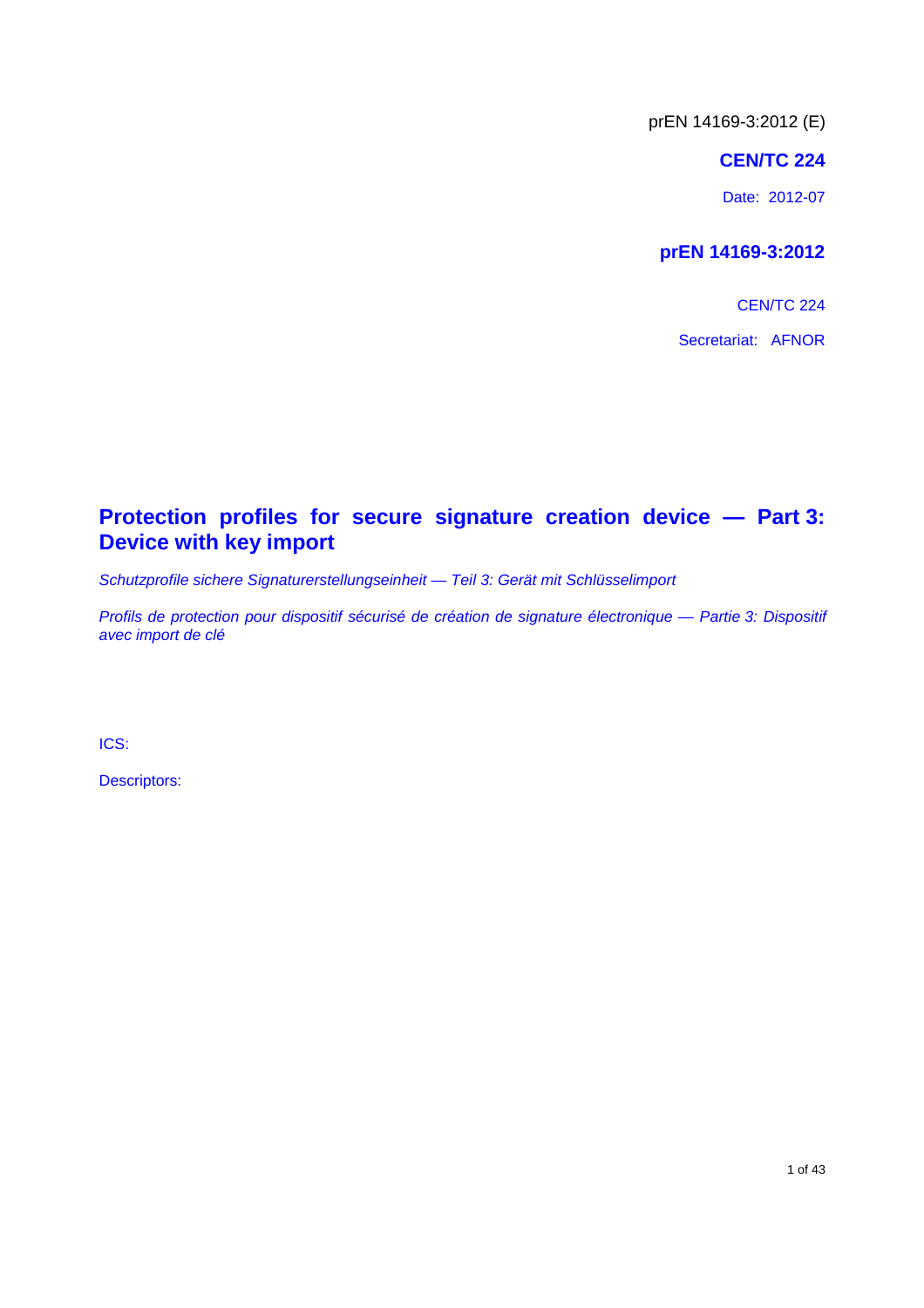### **Contents** Page

| 1              | Scope                 |                                                     | 4  |
|----------------|-----------------------|-----------------------------------------------------|----|
| 2              |                       | Normative references                                | 4  |
| 3              | Terms and definitions | 4                                                   |    |
| 4              |                       | PP introduction                                     | 4  |
|                | 4.1                   | PP reference                                        | 4  |
|                | 4.2                   | PP overview                                         | 5  |
|                | 4.3                   | <b>TOE</b> overview                                 | 6  |
| 5              |                       | Conformance claims                                  | 10 |
|                | 5.1                   | CC conformance claim                                | 10 |
|                | 5.2                   | PP claim, Package claim                             | 10 |
|                | 5.3                   | Conformance rationale                               | 11 |
|                | 5.4                   | Conformance statement                               | 11 |
| 6              |                       | Security problem definition                         | 11 |
|                | 6.1                   | Assets, users and threat agents                     | 11 |
|                | 6.2                   | <b>Threats</b>                                      | 12 |
|                | 6.3                   | Organisational security policies                    | 12 |
|                | 6.4                   | Assumptions                                         | 13 |
| $\overline{7}$ |                       | Security objectives                                 | 13 |
|                | 7.1                   | Security objectives for the TOE                     | 13 |
|                | 7.2                   | Security objectives for the operational environment | 15 |
|                | 7.3                   | Security objectives rationale                       | 17 |
| 8              |                       | Extended components definition                      | 21 |
| 9              |                       | Security requirements                               | 22 |
|                | 9.1                   | Security functional requirements                    | 22 |
|                | 9.2                   | Security assurance requirements                     | 36 |
|                | 9.3                   | Security requirements rationale                     | 38 |
| 10             |                       | References                                          | 43 |
|                |                       |                                                     |    |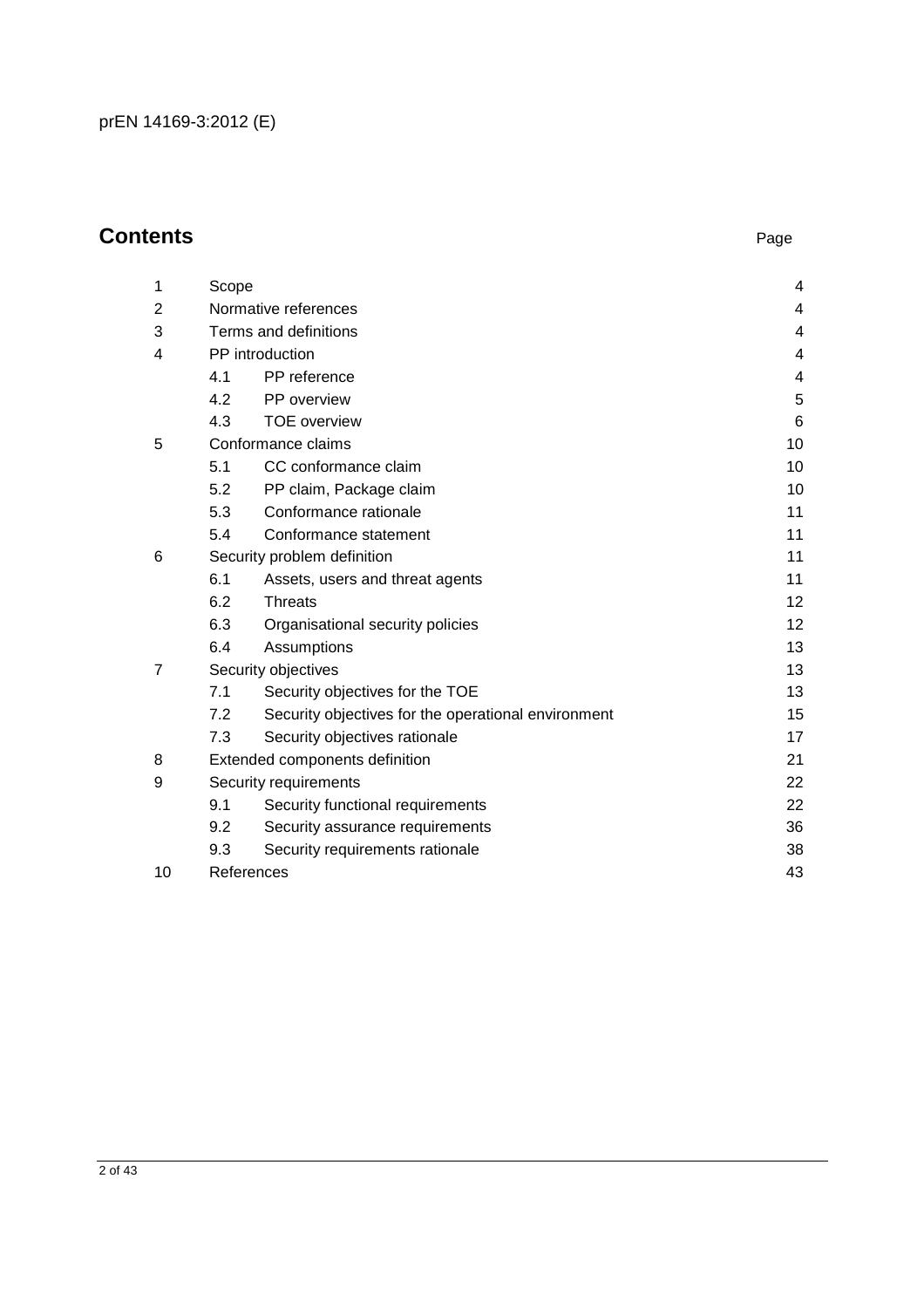### **Foreword**

This document (prEN 14169-3:2012) has been prepared by Technical Committee CEN/TC 224 "Personal identification, electronic signature and cards and their related systems and operations", the secretariat of which is held by AFNOR.

This document is a working document.

### **Introduction**

This series of European standards specifies Common Criteria protection profiles for secure signature creation devices and is issued by the European Committee for Standardization, Information Society Standardization System (CEN/ISSS) as update of the Electronic Signatures (E-SIGN) CEN/ISSS workshop agreement (CWA) 14169:2002, Annex B and Annex C on the protection profile secure signature creation devices, "EAL 4+".

This series of European standards consists of the following parts:

Protection profiles for secure signature creation device — Part 1: Overview;

Protection profiles for secure signature creation device — Part 2: Device with key generation;

Protection profiles for secure signature creation device — Part 3: Device with key import;

Protection profiles for secure signature creation device — Part 4: Extension for device with key generation and trusted channel to certificate generation application;

Protection profiles for secure signature creation device — Part 5: Extension for device with key generation and trusted channel to signature creation application;

Protection profiles for secure signature creation device — Part 6: Extension for device with key import and trusted channel to signature creation application.

Preparation of this document as a protection profile (PP) follows the rules of the Common Criteria version 3.1 [2], [3] and [4].

Correspondence and comments to this protection profile about secure signature creation device with key import (PP SSCD KI) should be referred to:

#### CONTACT ADDRESS

**CEN/ISSS Secretariat Rue de Stassart 36 1050 Brussels, Belgium** 

**Tel +32 2 550 0813 Fax +32 2 550 0966** 

**Email [isss@cenorm.be](mailto:isss@cenorm.be)**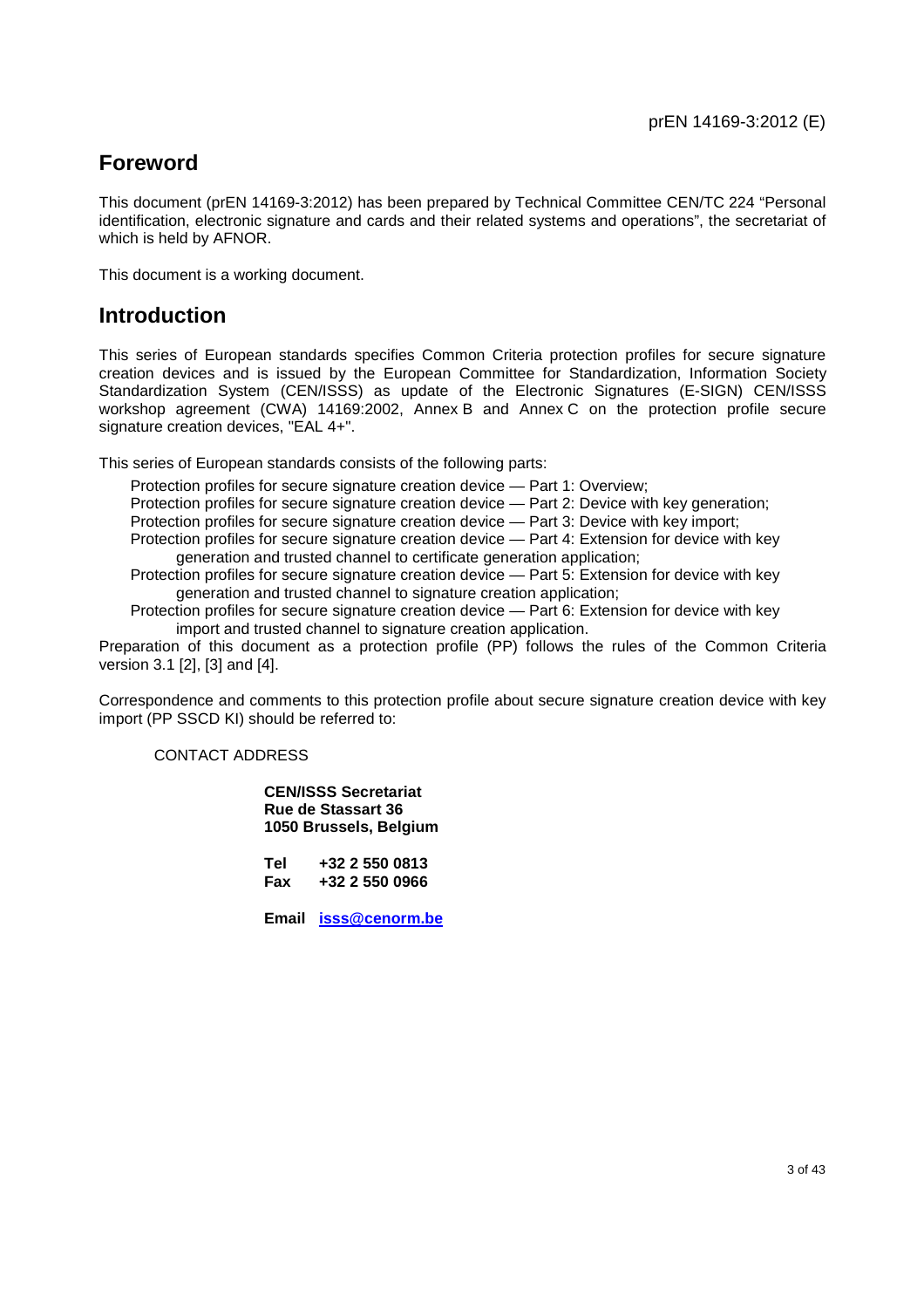# **1 Scope**

This European standard specifies a protection profile for a secure signature creation device with signing keys import possibility: SSCD with key import (SSCD KI).

# **2 Normative references**

For the application of this European standard the following documents are indispensible:

EN 14169-1, Protection profiles for secure signature creation device — Part 1: Overview

Common Criteria for Information Technology Security Evaluation, Part 1: Introduction and General Model; Version 3.1, Revision 3, CCMB-2009-07-001, July 2009

Common Criteria for Information Technology Security Evaluation, Part 2: Security Functional Requirements; Version 3.1, Revision 3, CCMB-2009-07-002, July 2009

Common Criteria for Information Technology Security Evaluation, Part 3: Security Assurance Requirements; Version 3.1, Revision 3, CCMB-2009-07-003, July 2009

# **3 Terms and definitions**

For the purposes of this document, the acronyms, terms and definitions given in EN 14169-1 apply.

# **4 PP introduction**

## **4.1 PP reference**

| Title:            | Protection profiles for secure signature creation device - Part 3: Device with key    |
|-------------------|---------------------------------------------------------------------------------------|
|                   | import                                                                                |
| Version:          | 1.0.2                                                                                 |
| Author:           | CEN / CENELEC (TC224/WG17)                                                            |
| Publication date: | 2012-07-24                                                                            |
| Registration:     | <b>BSI-CC-PP-0075</b>                                                                 |
| CC version:       | 3.1 Revision 3                                                                        |
| Editor:           | Arnold Abromeit, TÜV Informationstechnik GmbH                                         |
| General status:   | final                                                                                 |
| Keywords:         | secure signature creation device, electronic signature, digital signature, key import |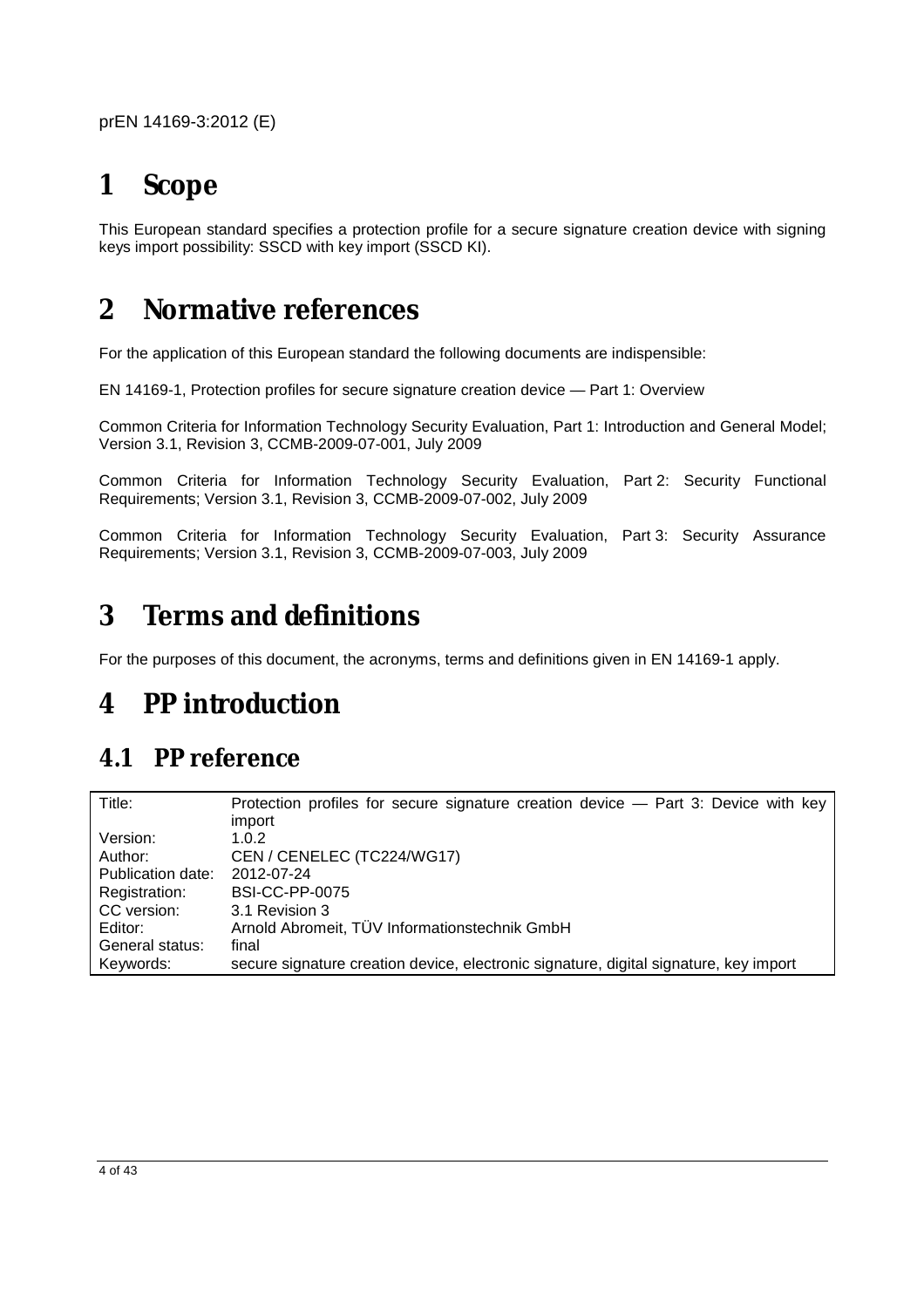### **4.2 PP overview**

This Protection Profile is established by CEN as a European standard for products to create electronic signatures. It fulfils requirements of directive<sup>1</sup> 1999/93/ec of the European parliament and of the council of 13 December 1999 on *a community framework for electronic signatures*.

In accordance with article 9 of this European directive this standard can be indicated by the European commission in the Official Journal of the European Communities as generally recognised standard for electronic signature products.

This protection profile defines security functional requirements and security assurance requirements that comply with those defined in Annex III of **the directive** for a secure signature creation device (SSCD). This secure signature creation device is the target of evaluation (TOE) for this protection profile.

European Union Member States may presume that there is compliance with the requirements laid down in Annex III of **the directive** [1] when an electronic signature product is evaluated to a Security Target (ST) that is compliant with this Protection Profile (PP).

This Protection Profile describes core security requirements for a secure device that can import a signing key<sup>2</sup> (signature creation data, SCD) and operates to create electronic signatures with the imported key. A device evaluated according to this protection profile and used in the specified environments can be trusted to create any type of digital signature. As such this PP can be used for any device that has been configured to create a digital signature. Specifically this PP allows the qualification of a product as a device for creating an advanced electronic signature as defined in **the directive**.

The intent of this Protection Profile is to specify security functional and assurance requirements defined in **the directive** [1], Annex III for secure signature creation devices (SSCD), which is the target of evaluation (TOE). Member States shall presume that there is compliance with the requirements laid down in Annex III of **the directive** [1] when an electronic signature product is evaluated to a Security Target (ST) that is compliant with this Protection Profile (PP).

This EN14169-3 "Protection profiles for secure signature creation device — Part 3: Device with key import" defines the core security requirements for SSCD importing signature creation data (SCD) and creating advanced electronic signature, which if based on valid qualified certificates are qualified electronic signatures. A SSCD, which fulfils only these core security requirements, may be used by the signatory in a secure environment for signature creation. The CSP will generate SCD/SVD pair in a secure environment and import the SCD into the SSCD so that it can be delivered to the signer with at least one SCD and possibly Certificate info stored in the SSCD. The TOE may implement additional security functions e.g. to support integrity protection of imported data to be signed. The related security requirements are not subject of this core PP but extended PP EN14169-6 "Protection profiles for secure signature creation device — Part 6: Device with key import and Trusted Communication with Signature creation application" will address them claiming conformance to this core PP.

The assurance level for this PP is EAL4 augmented with AVA\_VAN.5.

<sup>1</sup> This European directive is referred to in this PP as "the directive".

 $\overline{2}$  An SSCD that can import SCD/SVD was defined in the previous version of this PP (CWA 14169) as a Type 2 SSCD. The notion of types does not exist anymore in this series of ENs. In order to refer to the same functionality, a reference to EN14169-3 (i.e. Part 3) should be used.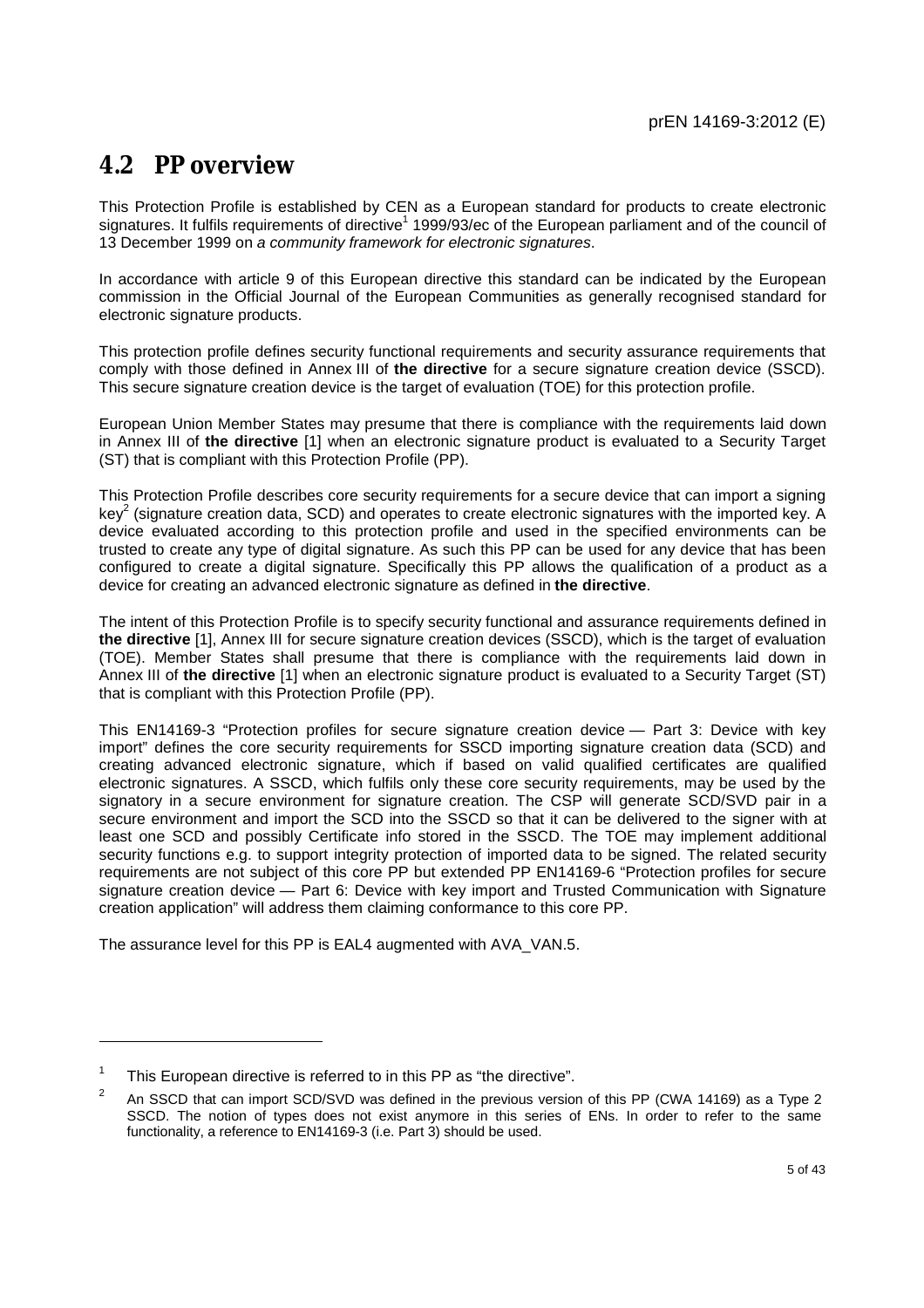### **4.3 TOE overview**

### **4.3.1 Operation of the TOE**

This section presents a functional overview of the TOE in its distinct operational environments:

- The preparation environment, where the TOE interacts with a certification service provider (CSP) through a SCD/SVD generation application to import the signature creation data (SCD) and a certificate generation application (CGA) to obtain a certificate for the signature validation data (SVD) corresponding to the SCD the certification service provider has generated. The SCD/SVD generation application transmits the SVD to the CGA. The initialization environment interacts further with the TOE to personalize it with the initial value of the reference authentication data (RAD).
- The signing environment where the TOE interacts with a signer through a signature creation application (SCA) to sign data after authenticating the signer as its signatory. The signature creation application provides the data to be signed (DTBS), or a unique representation thereof (DTBS/R) as  $\frac{1}{2}$  input to the TOE signature creation function and obtains the resulting digital signature<sup>3</sup>.
- The management environments where the TOE interacts with the user or an SSCD-provisioning service provider to perform management operations, e.g. for the signatory to reset a blocked RAD. A single device, e.g. a smart card terminal, may provide the required secure environment for management and signing.

The preparation environment, the signing environment and the management environment are secure and protect data exchanged with the TOE. Figure 3 in Part 1 [6] of this standard illustrates the operational environment.

The TOE stores signature creation data (SCD) and reference authentication data (RAD). The TOE may store multiple instances of SCD. In this case the TOE provides a function to identify each SCD and the SCA can provide an interface to the signer to select an SCD for use in the signature creation function of the SSCD. The TOE protects the confidentiality and integrity of the SCD and restricts its use in signature creation to its signatory. The digital signature created by the TOE may be used to create an advanced electronic signature as defined in Article 5.1 of **the directive**. Determining the state of the certificate as qualified is beyond the scope of this standard.

The signature creation application is assumed to protect the integrity of the input it provides to the TOE signature creation function as being consistent with the user data authorized for signing by the signatory. Unless implicitly known to the TOE, the SCA indicates the kind of the signing input (as DTBS/R) it provides and computes any hash value required. The TOE may augment the DTBS/R with signature parameters it stores and then computes a hash value over the input as needed by the kind of input and the used cryptographic algorithm.

The TOE stores signatory reference authentication data (RAD) to authenticate a user as its signatory. The RAD is a password (e.g. PIN), a biometric template or a combination of these. The TOE protects the confidentiality and integrity of the RAD. The TOE may provide a user interface to directly receive verification authentication data (VAD) from the user, alternatively, the TOE receive the VAD from the signature creation application (SCA). If the signature creation application handles, is requesting or obtaining a VAD from the user, it is assumed to protect the confidentiality and integrity of this data.

<sup>3</sup> At a pure functional level the SSCD creates a digital signature; for an implementation of the SSCD, in that meeting the requirements of this PP and with the key certificate created as specified in **the directive**, Annex I, the result of the signing process can be used as to create a qualified electronic signature.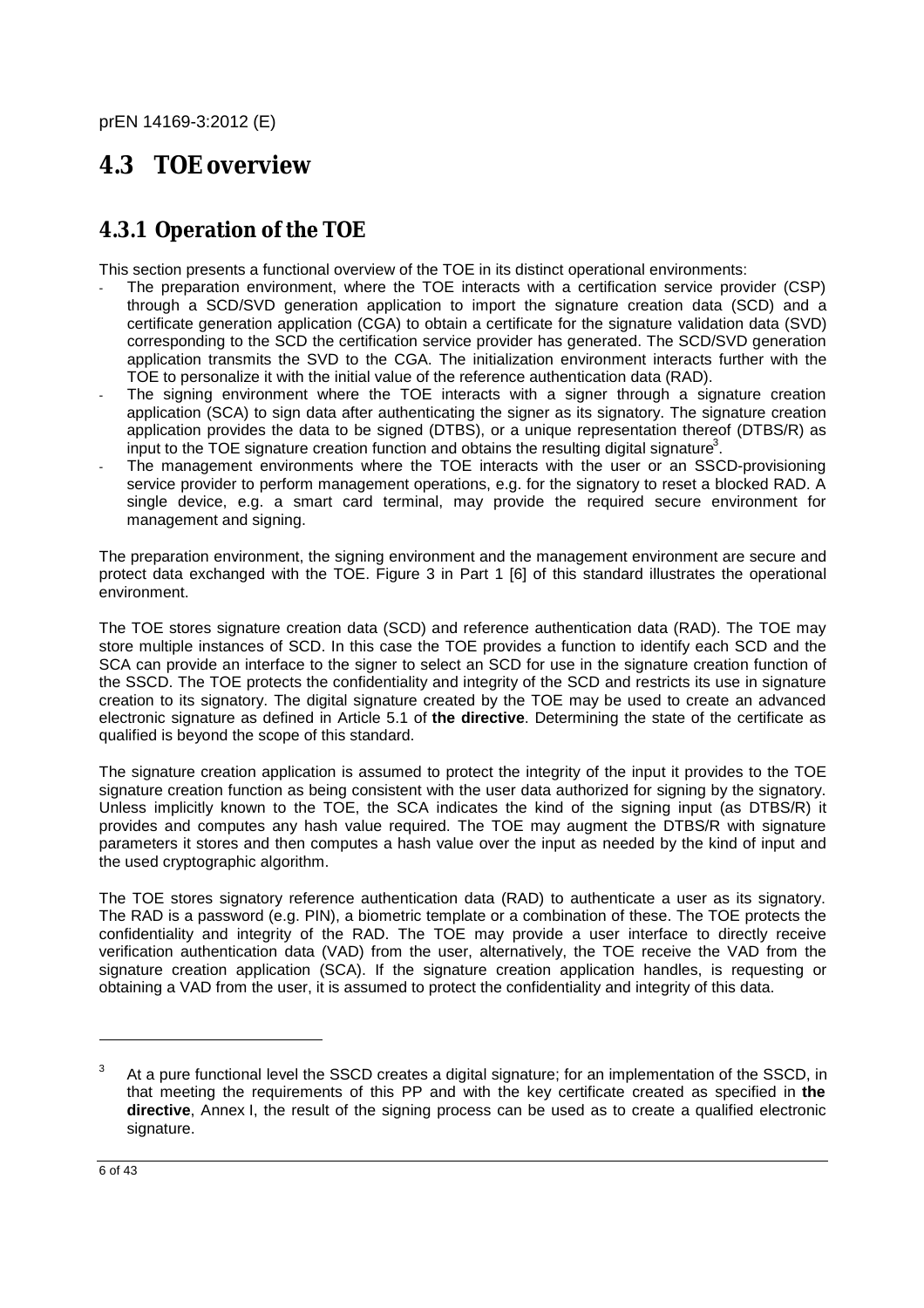A certification service provider and a SSCD-provisioning service provider interact with the TOE in the secure preparation environment to perform any preparation function of the TOE required before control of the TOE is given to the legitimate user. These functions may include:

- − initialising the RAD,
- − generating a key pair,
- storing personal information of the legitimate user.

A typical example of an SSCD is a smart card. In this case a smart card terminal may be deployed that provides the required secure environment to handle a request for signatory authorization. A signature can be obtained on a document prepared by a signature creation application component running on a personal computer connected to the card terminal. The signature creation application, after presenting the document to the user and after obtaining the authorization PIN, initiates the digital signature creation function of the smart card through the terminal.

### **4.3.2 Target of evaluation**

The TOE is a combination of hardware and software configured to securely import, use and manage signature creation data (SCD). The SSCD protects the SCD during its lifecycle beginning with import as to be used in a signature creation process solely by its signatory.

The TOE comprises all IT security functionality necessary to ensure the secrecy of the SCD and the security of the digital signature.

The TOE provides the following functions:

- (1) to import signature creation data (SCD) and, optionally, the correspondent signature verification data (SVD),
- (2) to, optionally, receive and store certificate info,
- (3) to switch the TOE from a non-operational state to an operational state, and
- (4) if in an operational state, to create digital signatures for data with the following steps:
	- (a) select a set of SCD if multiple sets are present in the SSCD,
	- (b) authenticate the signatory and determine its intent to sign,
	- (c) receive data to be signed or a unique representation thereof (DTBS/R),
	- (d) apply an appropriate cryptographic signature creation function using the selected SCD to the DTBS/R.

The TOE may implement its function for digital signature creation to conform to the specifications in ETSI TS 101 733 (CAdES) [7], ETSI TS 101 903 (XAdES) [8] and ETSI TS 102 778 (PAdES) [9].

The TOE is prepared for the signatory's use by

- (1) import at least one set of SCD, and
- (2) personalising for the signatory by storing in the TOE:
	- (a) the signatory's reference authentication data (RAD)
	- (b) optionally, certificate info for at least one SCD in the TOE.

After import the SCD is in a non-operational state. Upon receiving a TOE the signatory shall verify its nonoperational state and change the SCD state to operational.

After preparation the intended legitimate user should be informed of the signatory's verification authentication data (VAD) required for use of the TOE in signing. If the VAD is a password or PIN, the means of providing this information is expected to protect the confidentiality and the integrity of the corresponding RAD.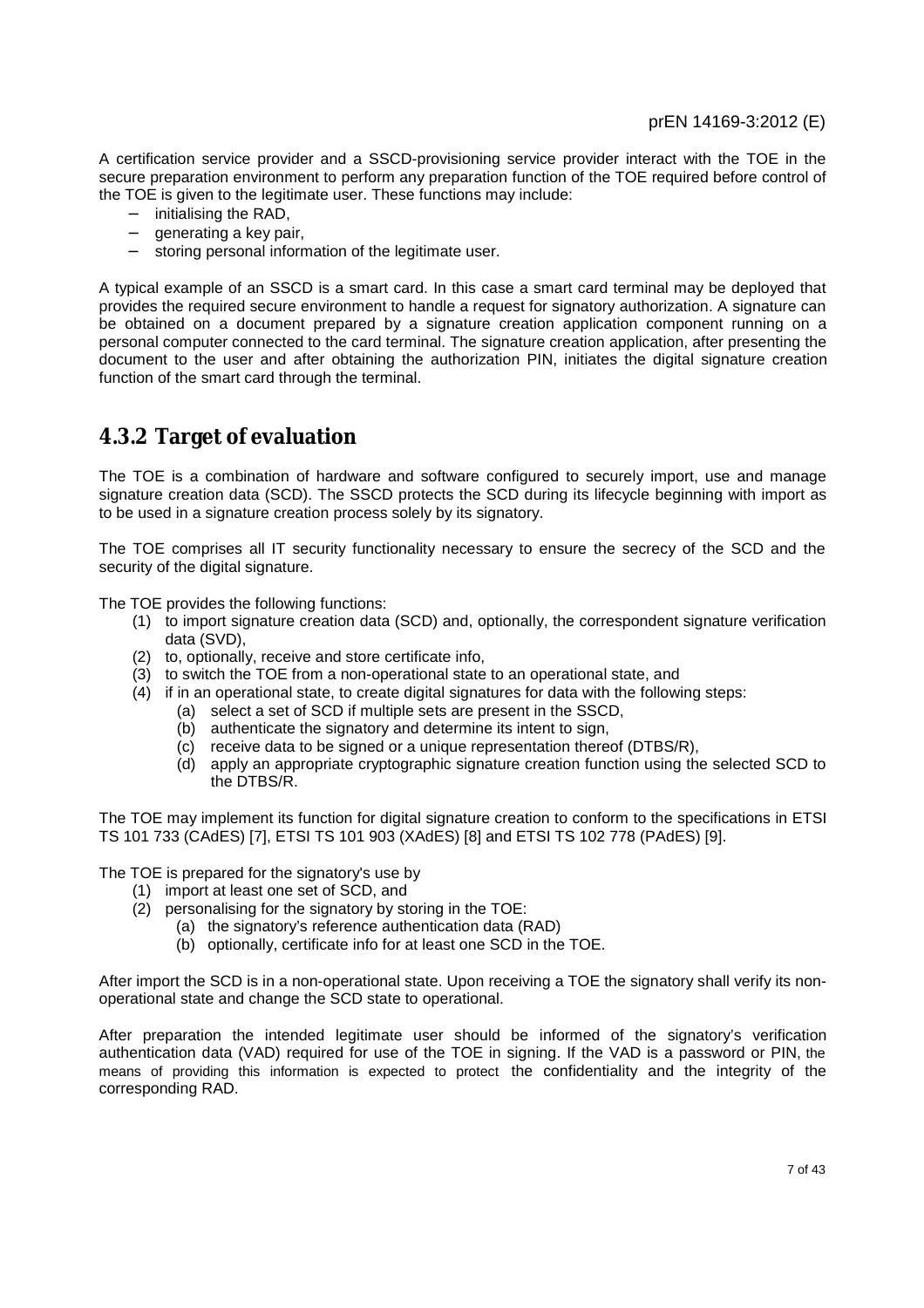If the use of an SCD is no longer required, then it should be destroyed (e.g. by erasing it from memory) as well as the associated certificate info, if any exists.

### **4.3.3 TOE lifecycle**

#### **4.3.3.1 General**

The TOE lifecycle distinguishes stages for development, preparation and operational use. Please take note that other lifecycle definitions are possible; when this PP is claimed by other PPs (e.g. for a SSCD providing additionally trusted communications with the signature creation application).



Figure 1: Example of TOE lifecycle<sup>4</sup>

The development phase comprises the development and production of the TOE. The development phase is subject of the evaluation according to the assurance lifecycle (ALC) class. The development phase ends with the delivery of the TOE to the SSCD-provisioning service.

<sup>&</sup>lt;sup>4</sup>The asterisks \* mark the optional import of the SVD and certificate info during TOE preparation and certificate info deletion when SCD is destroyed.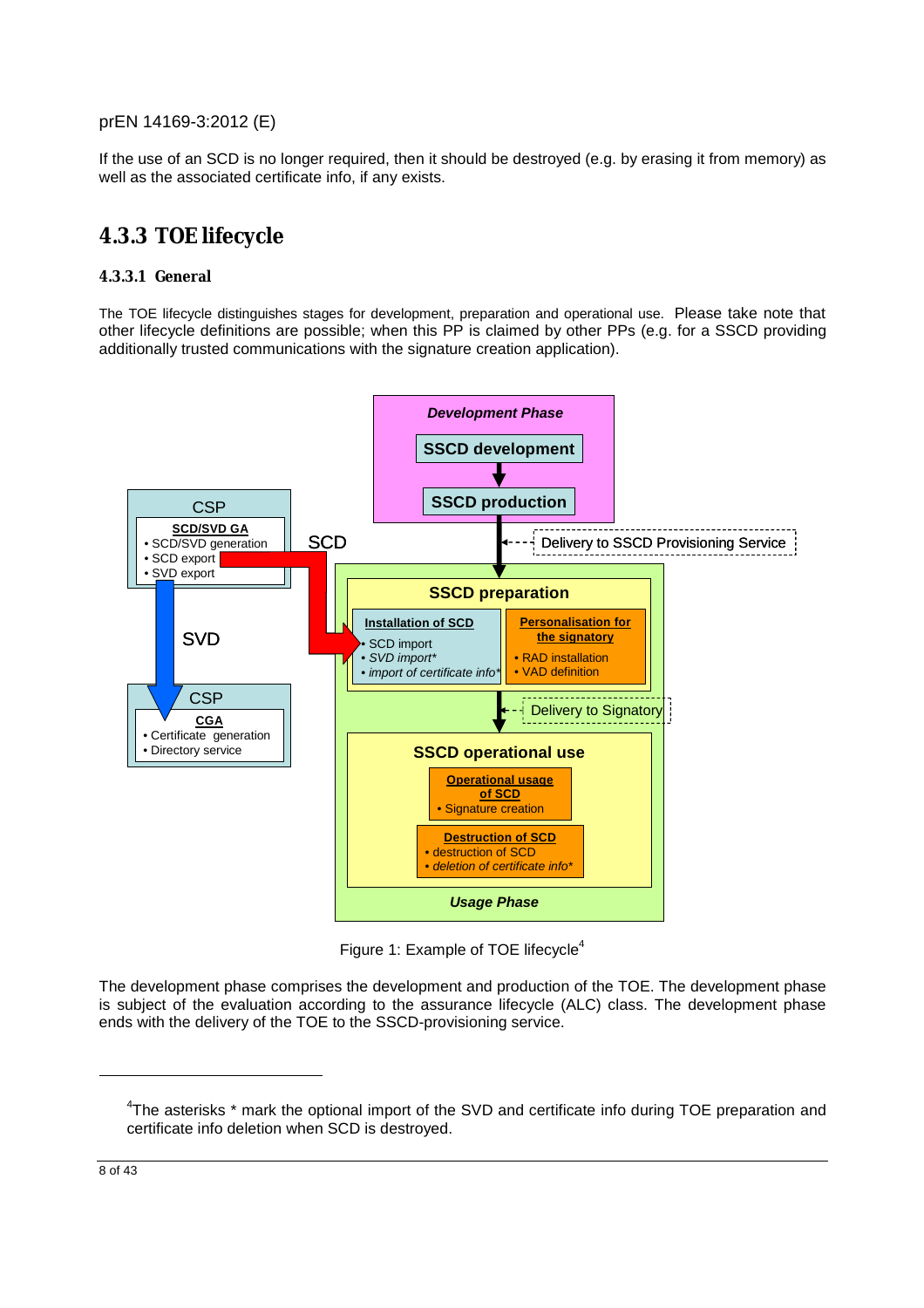The operational usage of the TOE comprises the preparation stage and the operational use stage. The TOE operational use stage begins when the signatory has obtained both the VAD and the TOE. Enabling the TOE for signing requires at least one set of SCD stored in its memory.

Figure 1 shows an example of the lifecycle where an SCD or SCD/SVD pair is imported from SSCDprovisioning service before delivery to the signatory. The lifecycle may allow import of SCD or SCD/SVD key pairs after delivery to the signatory as well.

#### **4.3.3.2 Preparation stage**

The preparation phase of the TOE lifecycle is processing the TOE from the customer's acceptance of the delivered TOE to a state ready for operation by the signatory. The customer receiving the TOE from the manufacturer is the SSCD-provisioning service that prepares and provides the SSCD to subscribers. The preparation includes

- (1) The personalization of the TOE for use by the signatory, i.e. the installation of the RAD in the TOE and handover of VAD to the signatory.
- (2) The initialization of the TOE, i.e. the CSP generates the SCD/SVD pair by means of a SCD/SVD generation device, loads the SCD to the TOE, and sends the SVD to the CGA. The TOE may import and store the SCD/SVD pair.
- (3) The generation of the (qualified) certificate containing among others (cf. [1], Annex II)
	- (a) the SVD which correspond to SCD under the control of the signatory;
	- (b) the name of the signatory or a pseudonym, which is to be identified as such,
	- (c) an indication of the beginning and end of the period of validity of the certificate.
- (4) The preparation may include optional loading of the certificate info into the SSCD for signatory convenience.

The CSP generates a SCD/SVD pair and imports SCD, and optionally also SVD, into the SSCD. The CSP ensures

- (a) the correspondence between SCD and SVD,
- (b) that algorithm and key size for the SVD are appropriate.

Please take note that verifying whether the claimed identity of the signer originates from that given SSCD has to be done by the CSP operating the CGA.

If the TOE is used for creation of advanced electronic signatures, the certificate links the signature verification data to the person (i.e. the signatory) and confirms the identity of that person (cf. [1], article 2, clause 9).

This PP requires the TOE to provide mechanisms for import of SCD, implementation of the SCD and personalization. The environment is assumed to protect all other processes for TOE preparation like SCD transfer between the SCD/SVD generation device and the TOE, and SVD transfer between the SCD/SVD generation device and the CGA. The CSP may export the SVD to the TOE for internal use by the TOE (e.g., self-test).

Before generating a (qualified) certificate, the CSP is expected to first store the SCD in a SSCD. A secure channel with the TOE may be used to support this, by ensuring integrity of the SCD during transmission to the TOE.

#### **4.3.3.3 Operational use stage**

In this lifecycle stage the signatory can use the TOE to create advanced electronic signatures.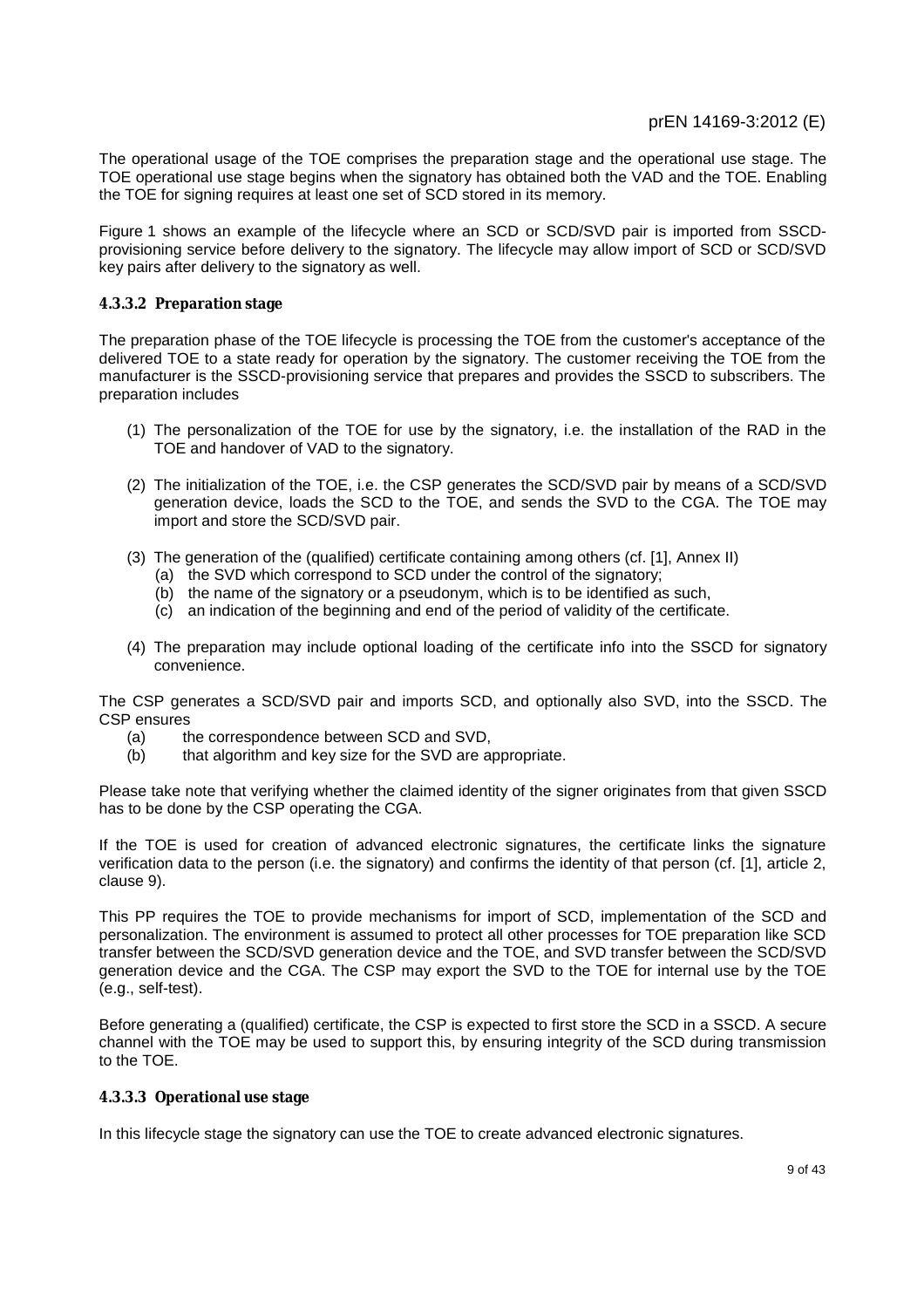The operational phase of the TOE starts when at least one SCD/SVD pair is generated by the CSP and the SCD is imported into the SSCD and when the signatory takes control over the TOE and makes the SCD operational. The signatory uses the TOE with a trustworthy SCA in a secured environment only. The SCA is assumed to protect the DTBS/R during the transmission to the TOE.

The signatory can also interact with the SSCD to perform management tasks, e.g. reset a RAD value or use counter if the password/PIN in the reference data has been lost or blocked. Such management tasks require a secure environment.

The signatory can render an SCD in the TOE permanently unusable. Rendering the last SCD in the TOE permanently unusable ends the life of the TOE as SSCD.

The TOE may support functions to generate additional signing keys. If the TOE supports these functions it will support further functions to securely obtain certificates for the new keys. For an additional key the signatory may be allowed to choose the kind of certificate (qualified, or not) to obtain for the SVD of the new key. The signatory may also be allowed to choose some of the data in the certificate request for instance to use a pseudonym instead of the legal name in the certificate<sup>5</sup>. If the conditions to obtain a qualified certificate are met, the new key can also be used to create advanced electronic signatures. The optional TOE functions for additional key generation and certification may require additional security functions in the TOE and an interaction with the SSCD-provisioning service provider in an environment that is secure.

The TOE life cycle as SSCD ends when all SCD stored in the TOE are destructed. This may include deletion of the corresponding certificates.

# **5 Conformance claims**

## **5.1 CC conformance claim**

This PP uses the Common Criteria version 3.1 Revision 3 (see chapter 10).

This PP is conforming to Common Criteria Part 2 [3] extended.

This PP is conforming to Common Criteria Part 3 [4].

## **5.2 PP claim, Package claim**

This PP does not claim conformance to any other PP.

This PP is conforming to assurance package EAL4 augmented with AVA\_VAN.5 defined in CC part 3 [4].

10 of 43

 $5$  The certificate request in this case will contain the name of the signatory as the requester, as for instance it may be signed by the signatory's existing SCD.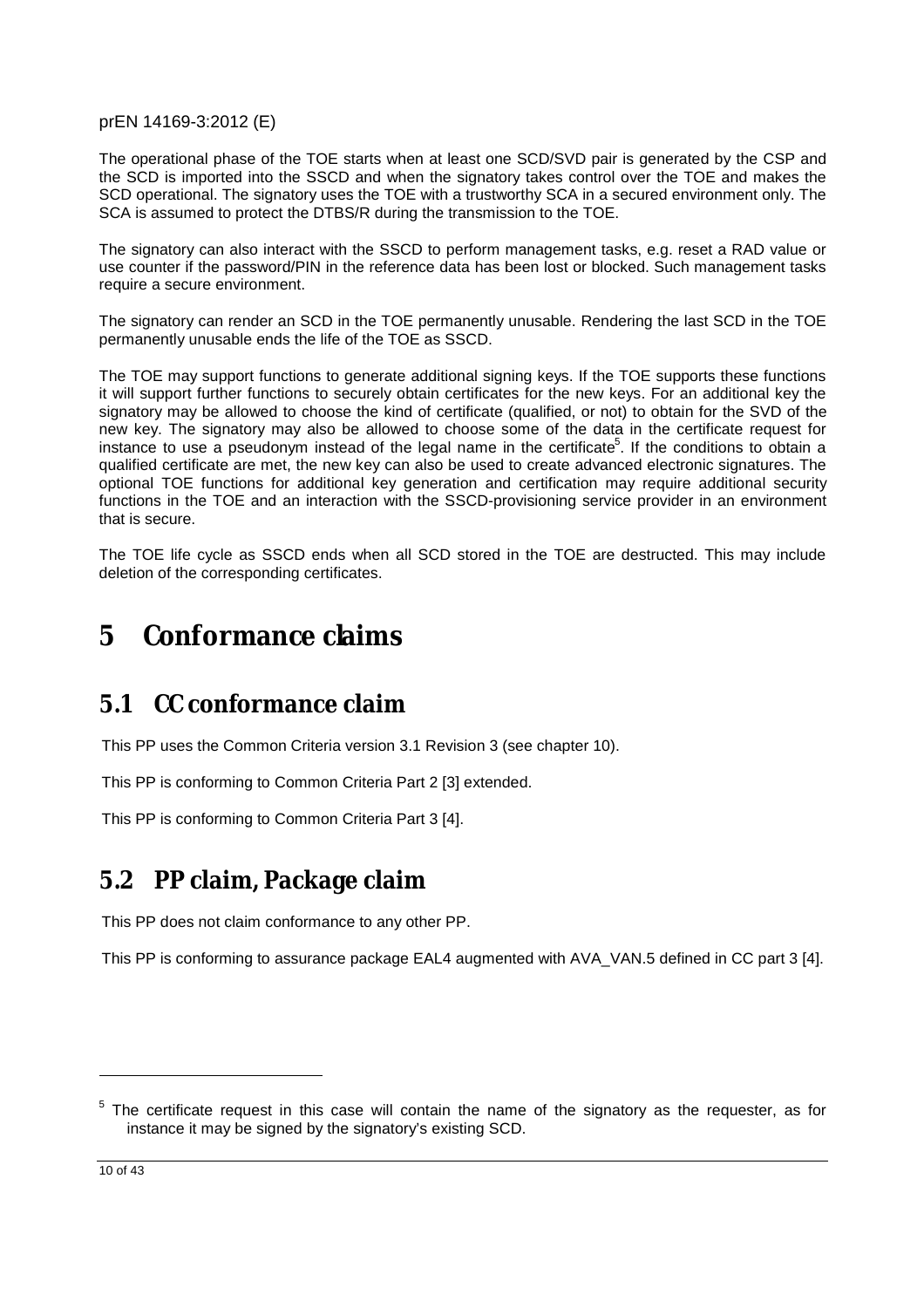### **5.3 Conformance rationale**

This PP does not provide a conformance rationale because it does not claim conformance to any other PP.

### **5.4 Conformance statement**

This PP requires **strict** conformance of the ST or PP claiming conformance to this PP.

# **6 Security problem definition**

### **6.1 Assets, users and threat agents**

The Common Criteria define assets as entities that the owner of the TOE presumably places value upon. The term "asset" is used to describe the threats in the operational environment of the TOE.

#### **Assets and objects:**

- 1. SCD: private key used to perform an electronic signature operation. The confidentiality, integrity and signatory's sole control over the use of the SCD must be maintained.
- 2. SVD: public key linked to the SCD and used to perform electronic signature verification. The integrity of the SVD when it is exported must be maintained.
- 3. DTBS and DTBS/R: set of data, or its representation, which the signatory intends to sign. Their integrity and the unforgeability of the link to the signatory provided by the electronic signature must be maintained.

#### **Users and subjects acting for users:**

- 1. User: End user of the TOE who can be identified as administrator or signatory. The subject S.User may act as S.Admin in the role R.Admin or as S.Sigy in the role R.Sigy.
- 2. Administrator: User who is in charge to perform the TOE initialisation, TOE personalisation or other TOE administrative functions. The subject S.Admin is acting in the role R.Admin for this user after successful authentication as administrator.
- 3. Signatory: User who hold the TOE and use it on their own behalf or on behalf of the natural or legal person or entity they represent. The subject S.Sigy is acting in the role R.Sigy for this user after successful authentication as signatory.

#### **Threat agents:**

1. Attacker: Human or process acting on their behalf located outside the TOE. The main goal of the attacker is to access the SCD or to falsify the electronic signature. The attacker has got a high attack potential and knows no secret.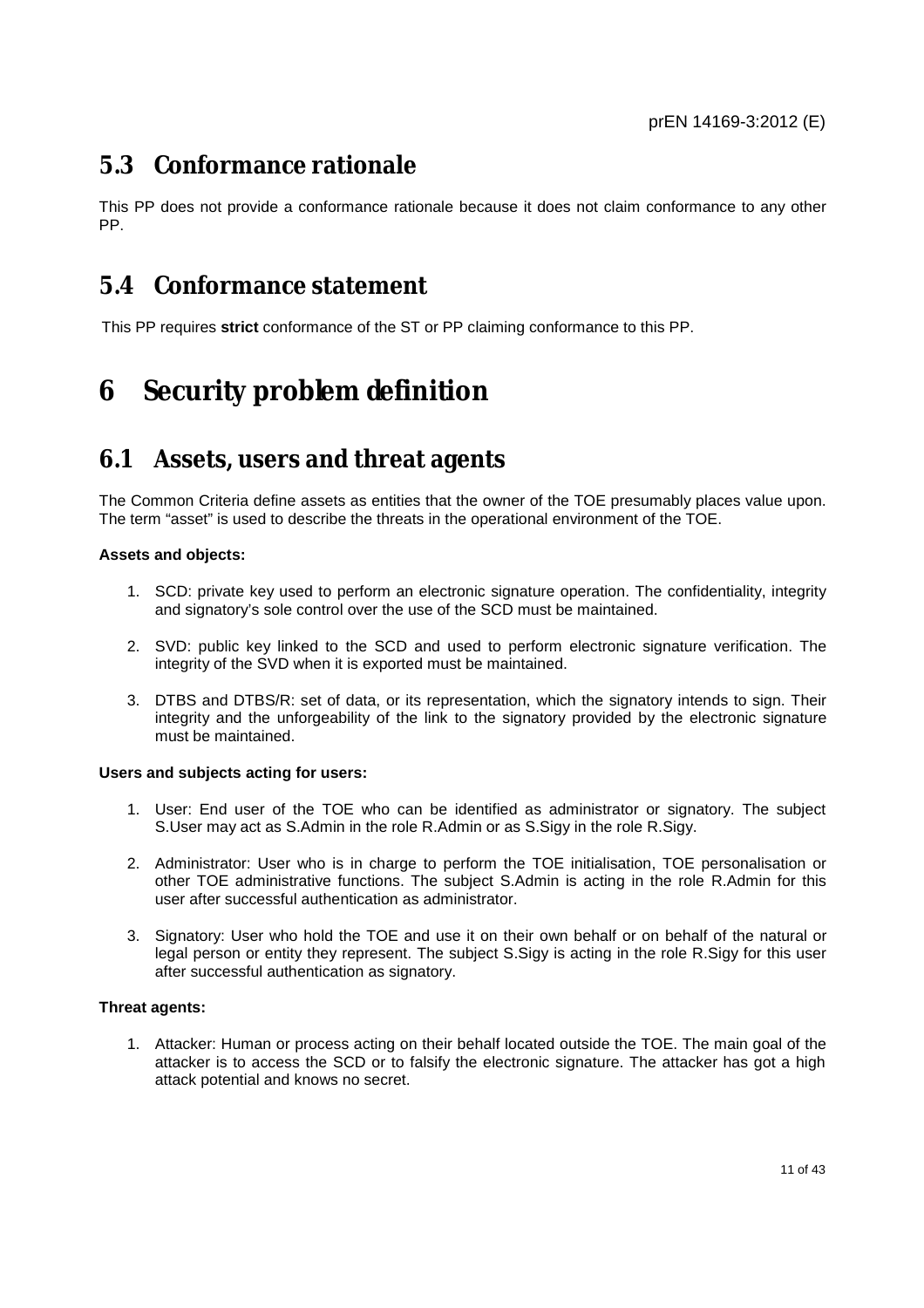### **6.2 Threats**

#### *6.2.1* **T.SCD\_Divulg** *Storing, copying and releasing of the signature creation data*

An attacker stores or copies the SCD outside the TOE. An attacker can obtain the SCD during generation, storage and use for signature creation in the TOE.

#### *6.2.2* **T.SCD\_Derive** *Derive the signature creation data*

An attacker derives the SCD from publicly known data, such as SVD corresponding to the SCD or signatures created by means of the SCD or any other data exported outside the TOE, which is a threat against the secrecy of the SCD.

#### *6.2.3* **T.Hack\_Phys** *Physical attacks through the TOE interfaces*

An attacker interacts physically with the TOE to exploit vulnerabilities, resulting in arbitrary security compromises. This threat is directed against SCD, SVD and DTBS.

#### *6.2.4* **T.SVD\_Forgery** *Forgery of the signature verification data*

An attacker forges the SVD presented by the CSP to the CGA. This results in loss of SVD integrity in the certificate of the signatory.

#### *6.2.5* **T.SigF\_Misuse** *Misuse of the signature creation function of the TOE*

An attacker misuses the signature creation function of the TOE to create SDO for data the signatory has not decided to sign. The TOE is subject to deliberate attacks by experts possessing a high attack potential with advanced knowledge of security principles and concepts employed by the TOE.

#### *6.2.6* **T.DTBS\_Forgery** *Forgery of the DTBS/R*

An attacker modifies the DTBS/R sent by the SCA. Thus the DTBS/R used by the TOE for signing does not match the DTBS the signatory intended to sign.

#### *6.2.7* **T.Sig\_Forgery** *Forgery of the electronic signature*

An attacker forges a signed data object, maybe using an electronic signature which has been created by the TOE, and the violation of the integrity of the signed data object is not detectable by the signatory or by third parties. The signature created by the TOE is subject to deliberate attacks by experts possessing a high attack potential with advanced knowledge of security principles and concepts employed by the TOE.

### **6.3 Organisational security policies**

#### *6.3.1* **P.CSP\_QCert** *Qualified certificate*

The CSP uses a trustworthy CGA to generate a qualified certificate or non-qualified certificate (cf. **the directive**, article 2, clause 9, and Annex I) for the SVD. The certificates contain at least the name of the signatory and the SVD matching the SCD implemented in the TOE under sole control of the signatory. The CSP ensures that the use of the TOE as SSCD is evident with signatures through the certificate or other publicly available information.

#### *6.3.2* **P.QSign** *Qualified electronic signatures*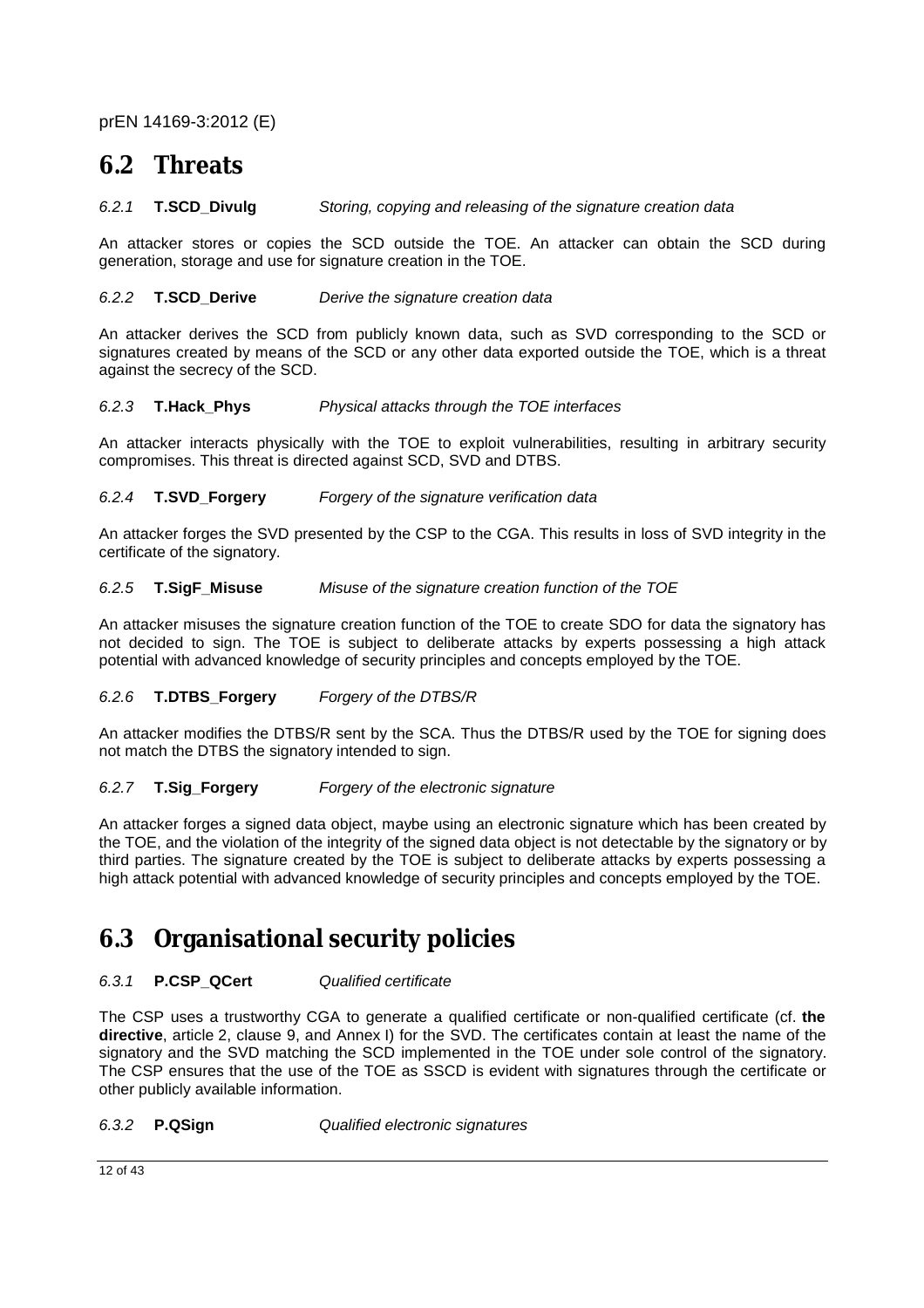The signatory uses a signature creation system to sign data with an advanced electronic signature (cf. **the directive**, article 1, clause 2), which is a qualified electronic signature if it is based on a valid qualified certificate (according to the directive Annex I)<sup>6</sup>. The DTBS are presented to the signatory and sent by the SCA as DTBS/R to the SSCD. The SSCD creates the electronic signature created with a SCD implemented in the SSCD that the signatory maintain under their sole control and is linked to the DTBS/R in such a manner that any subsequent change of the data is detectable.

#### *6.3.3* **P.Sigy\_SSCD** *TOE as secure signature creation device*

The TOE meets the requirements for an SSCD laid down in Annex III of **the directive** [1]. This implies the SCD is used for digital signature creation under sole control of the signatory and the SCD can practically occur only once.

#### *6.3.4* **P.Sig\_Non-Repud** *Non-repudiation of signatures*

The lifecycle of the SSCD, the SCD and the SVD shall be implemented in a way that the signatory is not able to deny having signed data if the signature is successfully verified with the SVD contained in their unrevoked certificate.

### **6.4 Assumptions**

#### *6.4.1* **A.CGA** *Trustworthy certificate generation application*

The CGA protects the authenticity of the signatory's name or pseudonym and the SVD in the (qualified) certificate by an advanced electronic signature of the CSP.

#### *6.4.2* **A.SCA** *Trustworthy signature creation application*

The signatory uses only a trustworthy SCA. The SCA generates and sends the DTBS/R of the data the signatory wishes to sign in a form appropriate for signing by the TOE.

#### *6.4.3* **A.CSP** *Secure SCD/SVD management by CSP*

The CSP uses only a trustworthy SCD/SVD generation device and ensures that this device can be used by authorised user only. The CSP ensures that the SCD generated practically occurs only once, that generated SCD and SVD actually correspond to each other and that SCD cannot be derived from the SVD. The CSP ensures the confidentiality of the SCD during generation and export to the TOE, does not use the SCD for creation of any signature and irreversibly deletes the SCD in the operational environment after export to the TOE.

# **7 Security objectives**

### **7.1 Security objectives for the TOE**

#### 7.1.1 **Relation to PP SSCD KG**

<sup>6</sup> It is a non-qualified advanced electronic signature if it is based on a non-qualified certificate for the SVD.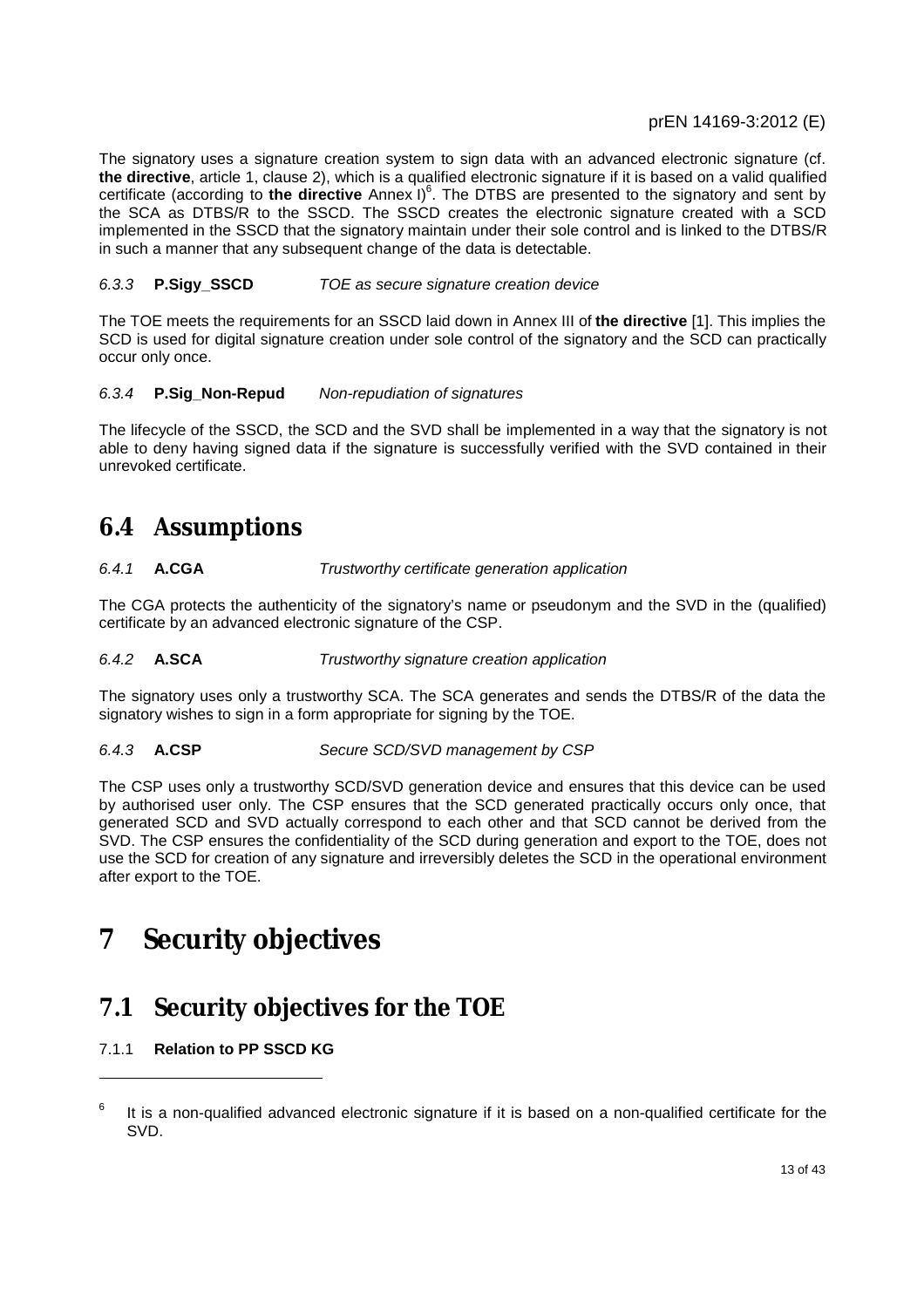Security objectives for the TOE in this PP, which are identically stated in the PP SSCD KG, are OT.Lifecycle\_Security, OT.SCD\_Secrecy, OT.Sig\_Secure, OT.Sigy\_SigF, OT.DTBS\_Integrity\_TOE, OT.EMSEC\_Design, OT.Tamper\_ID and OT.Tamper\_Resistance (these are independent from the fact whether SCD are imported from the operational environment or generated by the TOE itself).

The remaining security objective for the TOE OT.SCD\_Auth\_Imp is related to SCD import only and is therefore not present in PP SSCD KG.

The following security objectives for the TOE of the PP SSCD KG, OT.SCD/SVD\_Auth\_Gen, OT.SCD\_Unique and OT.SCD\_SVD\_Corresp are not needed for the TOE in this PP because the SCD/SVD generation takes place outside of the TOE (see also chap. 7.2.1).

#### 7.1.2 **OT.Lifecycle\_Security** *Lifecycle security*

The TOE shall detect flaws during the initialisation, personalisation and operational usage. The TOE shall securely destroy the SCD on demand of the signatory.

**Application note 1:** The TOE may contain more than one set of SCD. There is no need to destroy the SCD in case of repeated SCD import. The signatory shall be able to destroy the SCD stored in the SSCD, e.g. after the (qualified) certificate for the corresponding SVD has been expired.

#### 7.1.3 **OT.SCD\_Auth\_Imp** *Authorized SCD import*

The TOE shall provide security features to ensure that authorised users only may invoke the import of the SCD.

#### 7.1.4 **OT.SCD\_Secrecy** *Secrecy of the signature creation data*

The secrecy of the SCD (used for signature creation) shall be reasonably assured against attacks with a high attack potential.

**Application note 2:** The TOE shall keep the confidentiality of the SCD at all times, in particular during SCD import, signature creation operation, storage and secure destruction.

#### 7.1.5 **OT.Sig\_Secure** *Cryptographic security of the electronic signature*

The TOE shall create digital signatures that cannot be forged without knowledge of the SCD through robust encryption techniques. The SCD shall not be reconstructable using the digital signatures or any other data exportable from the TOE. The digital signatures shall be resistant against these attacks, even when executed with a high attack potential.

#### 7.1.6 **OT.Sigy\_SigF** *Signature creation function for the legitimate signatory only*

The TOE shall provide the digital signature creation function for the legitimate signatory only and protects the SCD against the use of others. The TOE shall resist attacks with high attack potential.

#### 7.1.7 **OT.DTBS\_Integrity\_TOE** *DTBS/R integrity inside the TOE*

The TOE must not alter the DTBS/R. As by definition of the DTBS/R this may consist of the DTBS themselves, this objective does not conflict with a signature creation process where the TOE hashes the provided DTBS (in part or entirely) for signature creation.

#### 7.1.8 **OT.EMSEC\_Design** *Provide physical emanations security*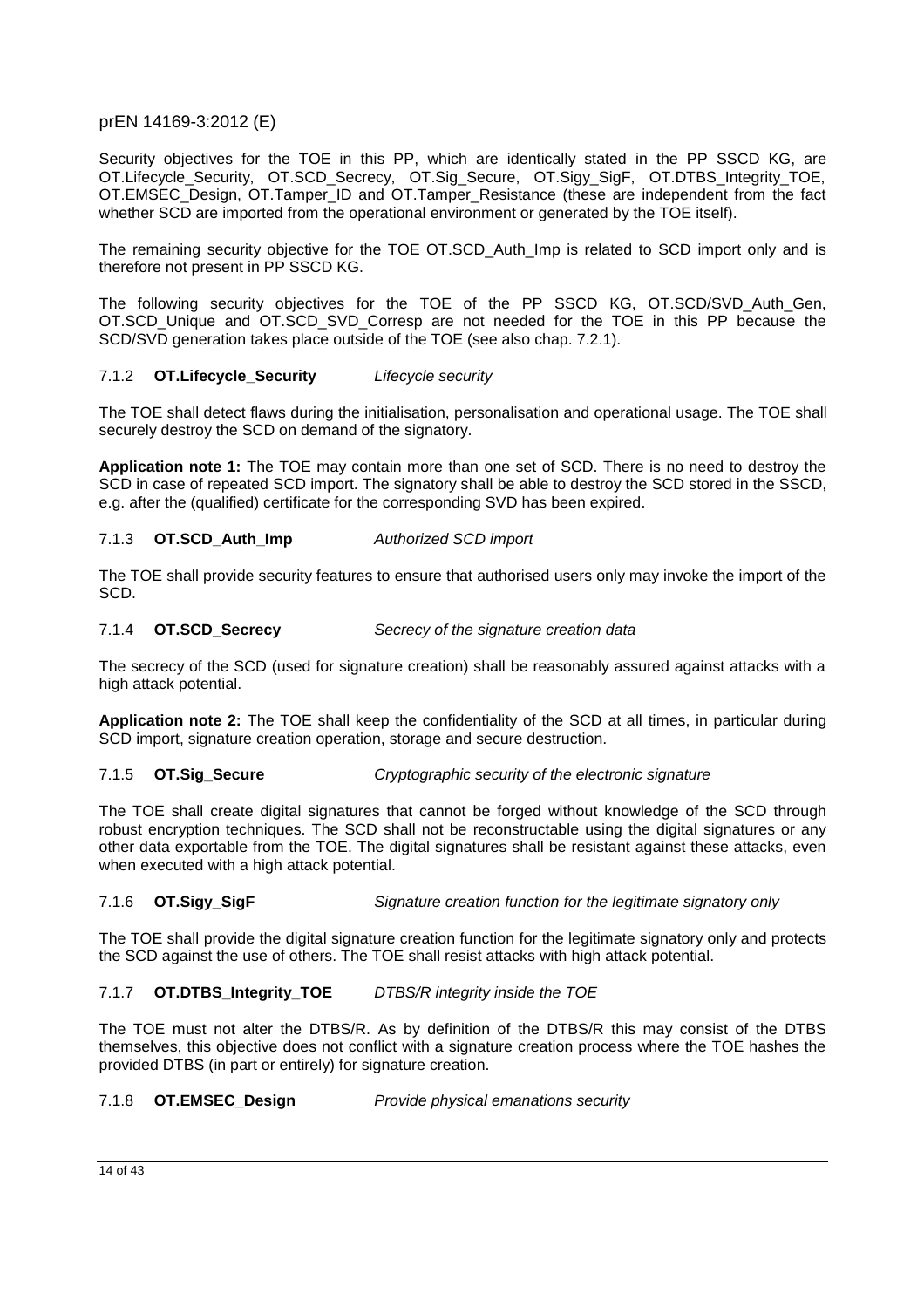The TOE shall be designed and built in such a way as to control the production of intelligible emanations within specified limits.

#### 7.1.9 **OT.Tamper\_ID** *Tamper detection*

The TOE shall provide system features that detect physical tampering of its components, and uses those features to limit security breaches.

#### 7.1.10 **OT.Tamper\_Resistance** *Tamper resistance*

The TOE shall prevent or resist physical tampering with specified system devices and components.

### **7.2 Security objectives for the operational environment**

#### 7.2.1 **Relation to PP SSCD KG**

Security objectives for the operational environment in this PP, which are identically stated in the PP SSCD KG, are OE.SVD\_Auth, OE.CGA\_QCert, OE.SSCD\_Prov\_Service, OE.HID\_VAD, OE.DTBS\_Intend, OE.DTBS\_Protect and OE.Signatory (these are independent from the fact whether SCD are imported from the operational environment or generated by the TOE itself).

The remaining four security objectives OE.SCD/SVD\_Auth\_Gen, OE.SCD\_Secrecy, OE.SCD\_Unique and OE.SCD\_SVD\_Corresp stated in this PP are not present in PP SSCD KG, as these do only apply if the TOE supports key import.

#### 7.2.2 **OE.SCD/SVD\_Auth\_Gen** *Authorized SCD/SVD generation*

The CSP shall provide security features to ensure that authorised users only may invoke the generation of the SCD and the SVD.

#### 7.2.3 **OE.SCD\_Secrecy** *SCD Secrecy*

The CSP shall protect the confidentiality of the SCD during generation and export to the TOE. The CSP shall not use the SCD for creation of any signature and shall irreversibly delete the SCD in the operational environment after export to the TOE.

#### 7.2.4 **OE.SCD\_Unique** *Uniqueness of the signature creation data*

The CSP shall ensure the cryptographic quality of the SCD/SVD pair, which is generated in the environment, for the qualified or advanced electronic signature. The SCD used for signature creation shall practically occur only once, i.e. the probability of equal SCDs shall be negligible, and the SCD shall not be reconstructable from the SVD.

#### 7.2.5 **OE.SCD\_SVD\_Corresp** *Correspondence between SVD and SCD*

The CSP shall ensure the correspondence between the SVD and the SCD generated by the CSP. This includes the correspondence between the SVD send to the CGA and the SCD exported to the TOE of the signatory identified in the SVD certificate.

7.2.6 **OE.SVD\_Auth** *Authenticity of the SVD*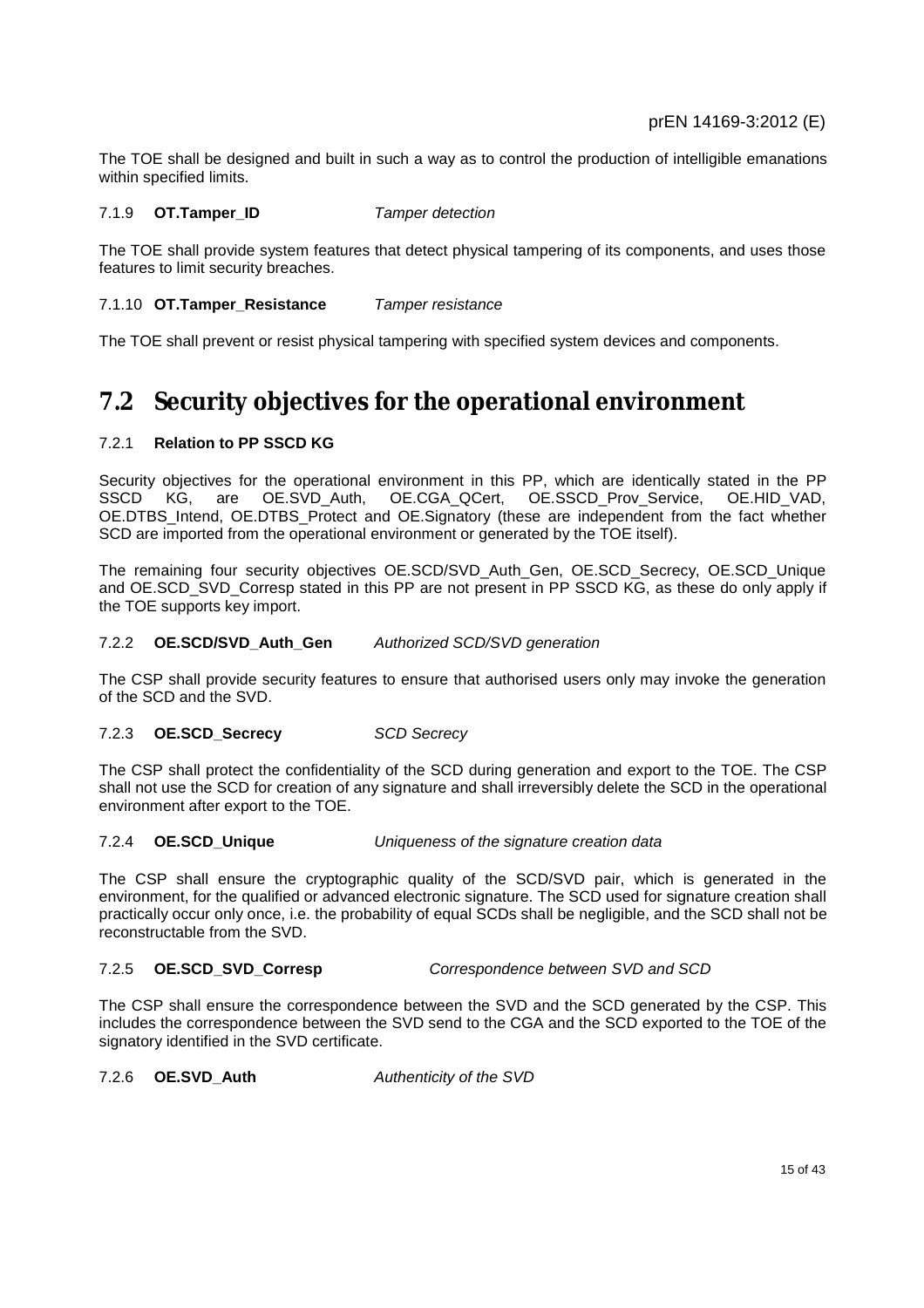The operational environment shall ensure the authenticity of the SVD sent to the CGA of the CSP. The CGA verifies the correspondence between the SCD in the SSCD of the signatory and the SVD in the qualified certificate.

#### 7.2.7 **OE.CGA\_Qcert** *Generation of qualified certificates*

The CGA shall generate a qualified certificate that includes (amongst others)

- (a) the name of the signatory controlling the TOE,
- (b) the SVD matching the SCD stored in the TOE and being under sole control of the signatory,
- (c) the advanced signature of the CSP.

The CGA shall confirm with the generated qualified certificate that the SCD corresponding to the SVD is stored in a SSCD.

#### 7.2.8 **OE.SSCD\_Prov\_Service** *Authentic SSCD provided by SSCD-provisioning service*

The SSCD-provisioning service shall initialise and personalise for the signatory an authentic copy of the TOE and deliver this copy as SSCD to the signatory.

#### 7.2.9 **OE.HID\_VAD** *Protection of the VAD*

If an external device provides the human interface for user authentication, this device shall ensure confidentiality and integrity of the VAD as needed by the authentication method employed from import through its human interface until import through the TOE interface. In particular, if the TOE requires a trusted channel for import of the VAD, the HID shall support usage of this trusted channel.

#### 7.2.10 **OE.DTBS\_Intend** *SCA sends data intended to be signed*

The signatory shall use a trustworthy SCA that

- (a) generates the DTBS/R of the data that has been presented as DTBS and which the signatory intends to sign in a form which is appropriate for signing by the TOE,
- (b) sends the DTBS/R to the TOE and enables verification of the integrity of the DTBS/R by the TOE,
- (c) attaches the signature produced by the TOE to the data or provides it separately.

**Application note 3**: The SCA should be able to support advanced electronic signatures. Currently, there exist three formats defined by ETSI recognized as meeting the requirements needed by advanced electronic signatures: CadES, XadES and PadES. These three formats mandate to include the hash of the signer's public key certificate in the data to be signed. In order to support for the mobility of the signer, it is recommended to store the certificate info on the SSCD for use by SCA and identification of the corresponding SCD if more than one SCD is stored on the SSCD.

#### 7.2.11 **OE.DTBS\_Protect** *SCA protects the data intended to be signed*

The operational environment shall ensure that the DTBS/R cannot be altered in transit between the SCA and the TOE. In particular, if the TOE requires a trusted channel for import of the DTBS/R, the SCA shall support usage of this trusted channel.

#### 7.2.12 **OE.Signatory** *Security obligation of the signatory*

The signatory shall check that the SCD stored in the SSCD received from SSCD-provisioning service is in non-operational state. The signatory shall keep their VAD confidential.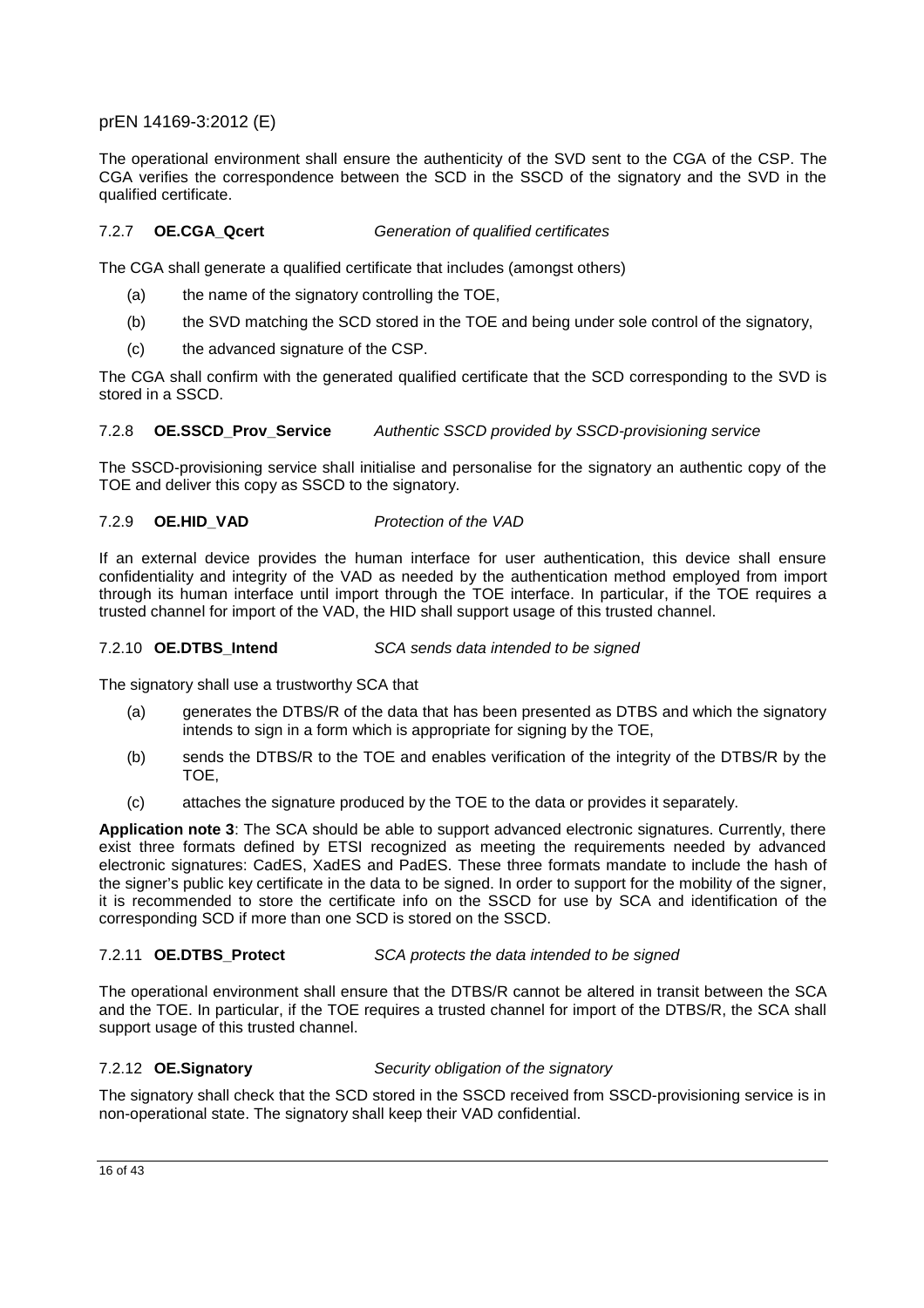# **7.3 Security objectives rationale**

# **7.3.1 Security objectives backtracking**

### **Table 1 Mapping of security problem definition to security objectives**

|                 | OT.Lifecycle_Security     | OT.SCD_Auth_Imp           | OT.SCD_Secrecy     | OT.Sig_Secure             | $OT.Sigy_SigF$     | OT.DTBS_Integrity_TOE     | OT.EMSEC_Design | OT.Tamper_ID | OT.Tamper_Resistance | OE.SCD/SVD_Auth_Gen | OE.SCD_Secrecy            | OE.SCD_Unique      | OE.SCD_SVD_Corresp | OE.CGA_Qcert              | OE.SVD_Auth  | OE.SSCD_Prov_Service | OE.HID_VAD         | OE.DTBS_Intend     | OE.DTBS_Protect           | OE.Signatory              |
|-----------------|---------------------------|---------------------------|--------------------|---------------------------|--------------------|---------------------------|-----------------|--------------|----------------------|---------------------|---------------------------|--------------------|--------------------|---------------------------|--------------|----------------------|--------------------|--------------------|---------------------------|---------------------------|
|                 |                           |                           |                    |                           |                    |                           |                 |              |                      |                     |                           |                    |                    |                           |              |                      |                    |                    |                           |                           |
| T.SCD_Divulg    |                           | $\boldsymbol{\mathsf{x}}$ | X                  |                           |                    |                           |                 |              |                      | X                   | $\boldsymbol{\mathsf{x}}$ |                    |                    |                           |              |                      |                    |                    |                           |                           |
| T.SCD_Derive    |                           |                           |                    | X                         |                    |                           |                 |              |                      |                     |                           | X                  |                    |                           |              |                      |                    |                    |                           |                           |
| T.Hack_Phys     |                           |                           | X                  |                           |                    |                           | X               | $\pmb{\chi}$ | $\pmb{\chi}$         |                     |                           |                    |                    |                           |              |                      |                    |                    |                           |                           |
| T.SVD_Forgery   |                           |                           |                    |                           |                    |                           |                 |              |                      |                     |                           |                    | X                  |                           | $\pmb{\chi}$ |                      |                    |                    |                           |                           |
| T.SigF_Misuse   | $\pmb{\chi}$              |                           |                    |                           | X                  | $\boldsymbol{\mathsf{x}}$ |                 |              |                      |                     |                           |                    |                    |                           |              |                      | $\pmb{\mathsf{X}}$ | $\pmb{\chi}$       | $\pmb{\mathsf{X}}$        | $\boldsymbol{\mathsf{X}}$ |
| T.DTBS_Forgery  |                           |                           |                    |                           |                    | $\boldsymbol{\mathsf{x}}$ |                 |              |                      |                     |                           |                    |                    |                           |              |                      |                    | $\pmb{\mathsf{X}}$ | $\boldsymbol{\mathsf{X}}$ |                           |
| T.Sig_Forgery   |                           |                           |                    | $\pmb{\chi}$              |                    |                           |                 |              |                      |                     |                           | $\pmb{\mathsf{X}}$ |                    | $\boldsymbol{\mathsf{X}}$ |              |                      |                    |                    |                           |                           |
| P.CSP_Qcert     | X                         | $\boldsymbol{\mathsf{x}}$ |                    |                           |                    |                           |                 |              |                      | X                   |                           |                    | $\mathsf{X}$       | $\mathsf{x}$              |              |                      |                    |                    |                           |                           |
| P.Qsign         |                           |                           |                    | X                         | $\pmb{\mathsf{X}}$ |                           |                 |              |                      |                     |                           |                    |                    | X                         |              |                      |                    | X                  |                           |                           |
| P.Sigy_SSCD     | $\boldsymbol{\mathsf{x}}$ | $\boldsymbol{\mathsf{x}}$ | $\pmb{\mathsf{X}}$ | $\boldsymbol{\mathsf{x}}$ | $\pmb{\mathsf{X}}$ | $\boldsymbol{\mathsf{x}}$ | $\pmb{\chi}$    |              | X                    | $\pmb{\mathsf{X}}$  | $\pmb{\mathsf{X}}$        | X                  |                    |                           |              | X                    |                    |                    |                           |                           |
| P.Sig_Non-Repud | X                         |                           | X                  | X                         | X                  | X                         | X               | X            | X                    |                     | X                         | X                  | X                  | X                         | $\pmb{\chi}$ | X                    |                    | X                  | $\pmb{\mathsf{X}}$        | X                         |
| A.CGA           |                           |                           |                    |                           |                    |                           |                 |              |                      |                     |                           |                    |                    | X                         | $\pmb{\chi}$ |                      |                    |                    |                           |                           |
| A.SCA           |                           |                           |                    |                           |                    |                           |                 |              |                      |                     |                           |                    |                    |                           |              |                      |                    | X                  |                           |                           |
| A.CSP           |                           |                           |                    |                           |                    |                           |                 |              |                      | χ                   | X                         | $\pmb{\mathsf{X}}$ | X                  |                           |              |                      |                    |                    |                           |                           |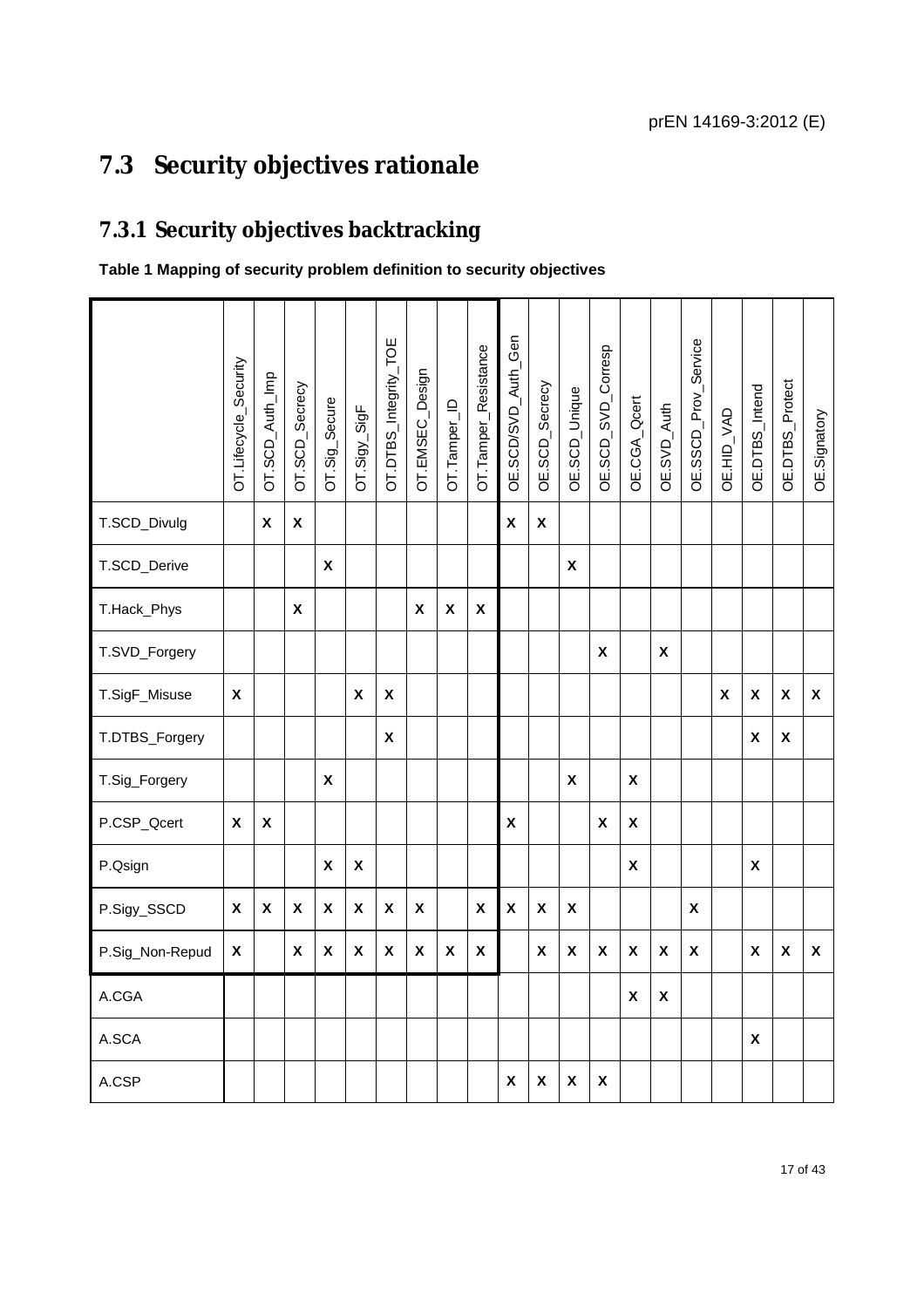### **7.3.2 Security objectives sufficiency**

#### **Countering of threats by security objectives:**

**T.SCD\_Divulg (Storing, copying and releasing of the signature creation data)** addresses the threat against the legal validity of electronic signature due to storage and copying of SCD outside the TOE, as expressed in **the directive** [1], recital (18). This threat is countered by

- OE.SCD\_Secrecy, which assures the secrecy of the SCD in the CSP environment, and
- OT.SCD\_Secrecy, which assures the secrecy of the SCD during use by the TOE for signature creation.

Furthermore, generation and/or import of SCD known by an attacker is countered by OE.SCD/SVD\_Auth\_Gen, which ensures that only authorized SCD generation in the environment is possible, and OT.SCD\_Auth\_Imp, which ensures that only authorised SCD import is possible.

**T.SCD\_Derive (Derive the signature creation data)** deals with attacks on the SCD via public known data produced by the TOE, which are the SVD and the signatures created with the SCD. OE.SCD Unique counters this threat by implementing cryptographically secure generation of the SCD/SVD pair. OT.Sig\_Secure ensures cryptographically secure electronic signatures.

**T.Hack\_Phys (Exploitation of physical vulnerabilities)** deals with physical attacks exploiting physical vulnerabilities of the TOE. OT.SCD Secrecy preserves the secrecy of the SCD. OT.EMSEC Design counters physical attacks through the TOE interfaces and observation of TOE emanations. OT.Tamper\_ID and OT.Tamper\_Resistance counter the threat T.Hack\_Phys by detecting and by resisting tampering attacks.

**T.SVD\_Forgery (Forgery of the signature verification data)** deals with the forgery of the SVD given to the CGA for certificate generation. T.SVD\_Forgery is addressed by

- OE.SCD\_SVD\_Corresp, which ensures correspondence between SVD and SCD, and
- OE.SVD\_Auth, which ensures the authenticity of the SVD given to the CGA of the CSP.

**T.SigF\_Misuse (Misuse of the signature creation function of the TOE)** addresses the threat of misuse of the TOE signature creation function to create SDO by others than the signatory to create SDO for data the signatory has not decided to sign, as required by **the directive** [1], Annex III, paragraph 1, literal (c). OT.Lifecycle\_Security, (Lifecycle security) requires the TOE to detect flaws during the initialisation, personalisation and operational usage including secure destruction of the SCD on demand of the signatory. OT.Sigy\_SigF (Signature creation function for the legitimate signatory only) ensures that the TOE provides the signature creation function for the legitimate signatory only. OE.DTBS\_Intend (Data intended to be signed) ensures that the SCA sends the DTBS/R only for data the signatory intends to sign and OE.DTBS\_Protect counters manipulation of the DTBS during transmission over the channel between the SCA and the TOE. OT.DTBS\_Integrity\_TOE (DTBS/R integrity inside the TOE) prevents the DTBS/R from alteration inside the TOE. If the SCA provides the human interface for the user authentication, OE.HID\_VAD (Protection of the VAD) provides confidentiality and integrity of the VAD as needed by the authentication method employed. **OE.Signatory** ensures also that the signatory keep their VAD confidential.

**T.DTBS\_Forgery (Forgery of the DTBS/R)** addresses the threat arising from modifications of the DTBS/R sent to the TOE for signing which than does not correspond to the DTBS/R corresponding to the DTBS the signatory intends to sign. The TOE IT environment addresses T.DTBS Forgery by the means of

OE.DTBS Intend, which ensures that the SCA sends only those DTBS intended to be signed by the signatory, and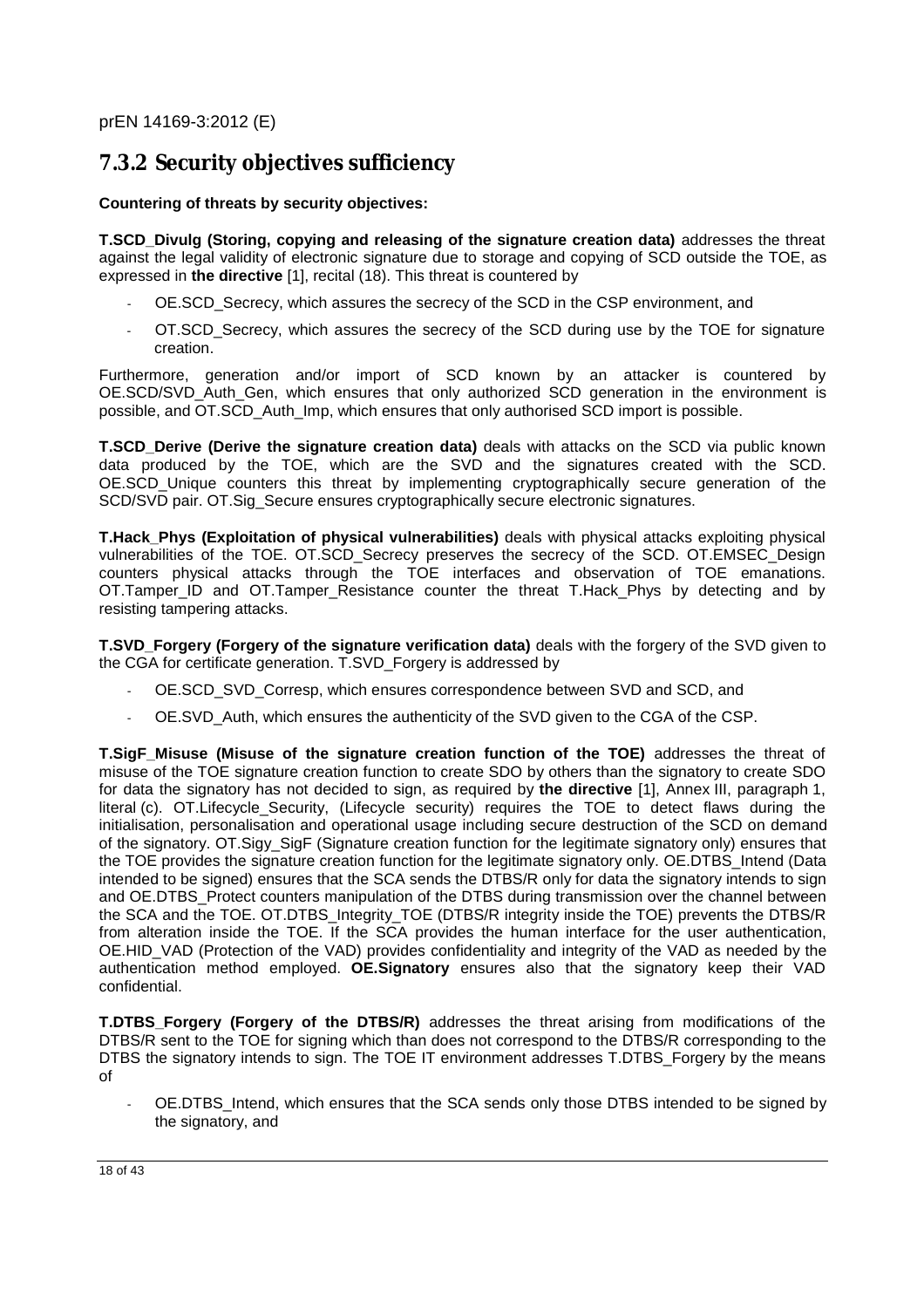OE.DTBS\_Protect, which ensures that the DTBS/R cannot be altered in transit between the SCA and the TOE.

The TOE counters this threat by the means of OT.DTBS Integrity TOE by ensuring the integrity of the DTBS/R inside the TOE.

**T.Sig\_Forgery (Forgery of the electronic signature)** deals with non-detectable forgery of the electronic signature. OT.Sig\_Secure, OE.SCD\_Unique and OE.CGA\_QCert address this threat in general. OT.Sig\_Secure (Cryptographic security of the electronic signature) ensures by means of robust cryptographic techniques that the signed data and the electronic signature are securely linked together. OE.SCD\_Unique ensures that the same SCD cannot be generated more than once and the corresponding SVD cannot be included in another certificate by chance. OE.CGA\_QCert prevents forgery of the certificate for the corresponding SVD, which would result in false verification decision concerning a forged signature.

#### **Enforcement of OSPs by security objectives:**

**P.CSP\_QCert (CSP generates qualified certificates)** establishes the CSP generating qualified certificate or non-qualified certificate linking the signatory and the SVD implemented in the SSCD under sole control of this signatory. P.CSP\_QCert is addressed by

- OT.Lifecycle Security, which requires the TOE to detect flaws during the initialisation, personalisation and operational usage,
- OE.SCD/SVD Auth Gen, which ensures that the SCD/SVD generation can be invoked by authorized users only,
- OT.SCD Auth Imp which ensures that authorised users only may invoke the import of the SCD,
- OE.SCD\_SVD\_Corresp, which requires the CSP to ensure the correspondence between the SVD and the SCD during their generation, and
- OE.CGA\_QCert for generation of qualified certificates or non-qualified certificates, which requires the CGA to certify the SVD matching the SCD implemented in the TOE under sole control of the signatory.

**P.QSign (Qualified electronic signatures)** provides that the TOE and the SCA may be employed to sign data with an advanced electronic signature, which is a qualified electronic signature if based on a valid qualified certificate. OT.Sigy\_SigF ensures signatory's sole control of the SCD by requiring the TOE to provide the signature creation function for the legitimate signatory only and to protect the SCD against the use of others. OT.Sig Secure ensures that the TOE creates electronic signatures, which cannot be forged without knowledge of the SCD through robust encryption techniques. OE.CGA\_QCert addresses the requirement of qualified or non-qualified electronic certificates building a base for the electronic signature. OE.DTBS Intend ensures that the SCA provides only those DTBS to the TOE, which the signatory intends to sign.

**P.Sigy\_SSCD (TOE as secure signature creation device)** requires the TOE to meet the Annex II of **the directive** [1]. This is ensured as follows

- OE.SCD\_Unique meets the paragraph 1(a) of **the directive** [1], Annex III, by the requirements that the SCD used for signature creation can practically occur only once.
- OE.SCD\_Unique, OT.SCD\_Secrecy and OE.SCD\_Secrecy meet the paragraph 1(a) of **the directive** [1], Annex III, by the requirements to ensure the secrecy of the SCD. OT.EMSEC\_Design and OT.Tamper\_Resistance address specific objectives to ensure secrecy of SCD against specific attacks.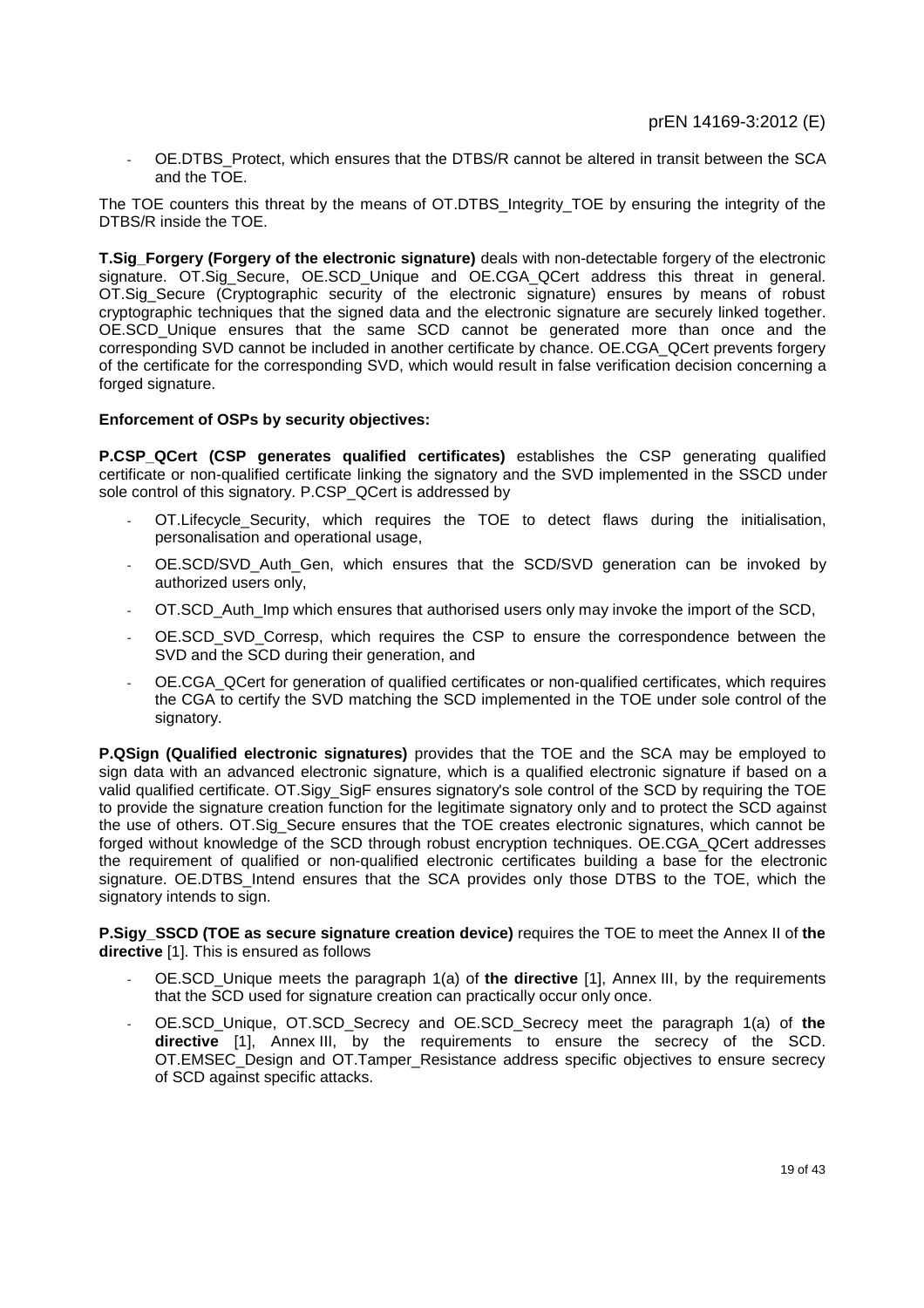- OT.SCD\_Secrecy and OT.Sig\_Secure meet the paragraph 1(b) of **the directive** [1], Annex III, by the requirements to ensure that the SCD cannot be derived from SVD, the digital signatures or any other data exported outside the TOE.
- OT.Sigy\_SigF and OE.SCD\_Secrecy meet the paragraph 1(c) of **the directive** [1], Annex III, by the requirements to ensure that the TOE provides the signature creation function for the legitimate signatory only and protects the SCD against the use of others.
- OT.DTBS\_Integrity\_TOE meets the requirements the paragraph 2 of **the directive** [1], Annex III, The TOE must not alter the DTBS/R.

Please take note, the requirements of **the directive** [1], Annex III, 2., that the SSCD does not prevent the data to be signed from being presented to the signatory prior to the signature process is obviously fulfilled by the method of TOE usage: the SCA will present the DTBS to the signatory and send them to the SSCD for signing.

The usage of SCD under sole control of the signatory sole control is ensured by

- OT. Lifecycle Security requiring the TOE to detect flaws during the initialisation, personalisation and operational usage
- OE.SCD/SVD Auth Gen, which limits invocation of the generation of the SCD and the SVD to authorised users only,
- OT.SCD Auth Imp, which limits SCD import to authorised users only,
- OE.SCD Secrecy, which ensures the confidentiality of the SCD during generation and export to the TOE, and deletes the SCD after export to the TOE. The CSP does not use the SCD for signature creation.
- OT.Sigy\_SigF, which requires the TOE to provide the signature creation function for the legitimate signatory only and to protect the SCD against the use of others.

OE.SSCD Prov Service ensures that the signatory obtains an authentic copy of the TOE, initialised and personalised as SSCD from the SSCD-provisioning service.

**P.Sig\_Non-Repud (Non-repudiation of signatures)** deals with the repudiation of signed data by the signatory, although the electronic signature is successfully verified with the SVD contained in their certificate valid at the time of signature creation. This policy is implemented by the combination of the security objectives for the TOE and its operational environment, which ensures the aspects of signatory's sole control over and responsibility for the electronic signatures created with the TOE.

OE.SSCD Prov Service ensures that the signatory uses an authentic copy of the TOE, initialised and personalised for the signator*y*.

OE.SCD/SVD\_Auth\_Gen, OE.SCD\_Secrecy and OE.SCD\_Unique ensure the security of the SCD in the CSP environment. OE.SCD\_Secrecy ensures the confidentiality of the SCD during generation, during and after export to the TOE. The CSP does not use the SCD for creation of any signature and deletes the SCD irreversibly after export to the TOE. OE.SCD\_Unique provides that the signatory's SCD can practically occur just once. OE.SCD\_SVD\_Corresp ensures that the SVD in the certificate of the signatory corresponds to the SCD that is implemented in the copy of the TOE of the signatory.

OE.CGA\_QCert ensures that the certificate allows to identify the signatory and thus to link the SVD of the signatory. OE.SVD Auth and OE.CGA\_QCert require the environment to ensure the authenticity of the SVD as being exported by the TOE under sole control of the signatory. OE.CGA\_QCert ensures that the certificate allows to identify the signatory and thus to link the SVD of the signatory. OE.SVD\_Auth and OE.CGA\_QCert require the environment to ensure the authenticity of the SVD as being exported by the TOE under sole control of the signatory.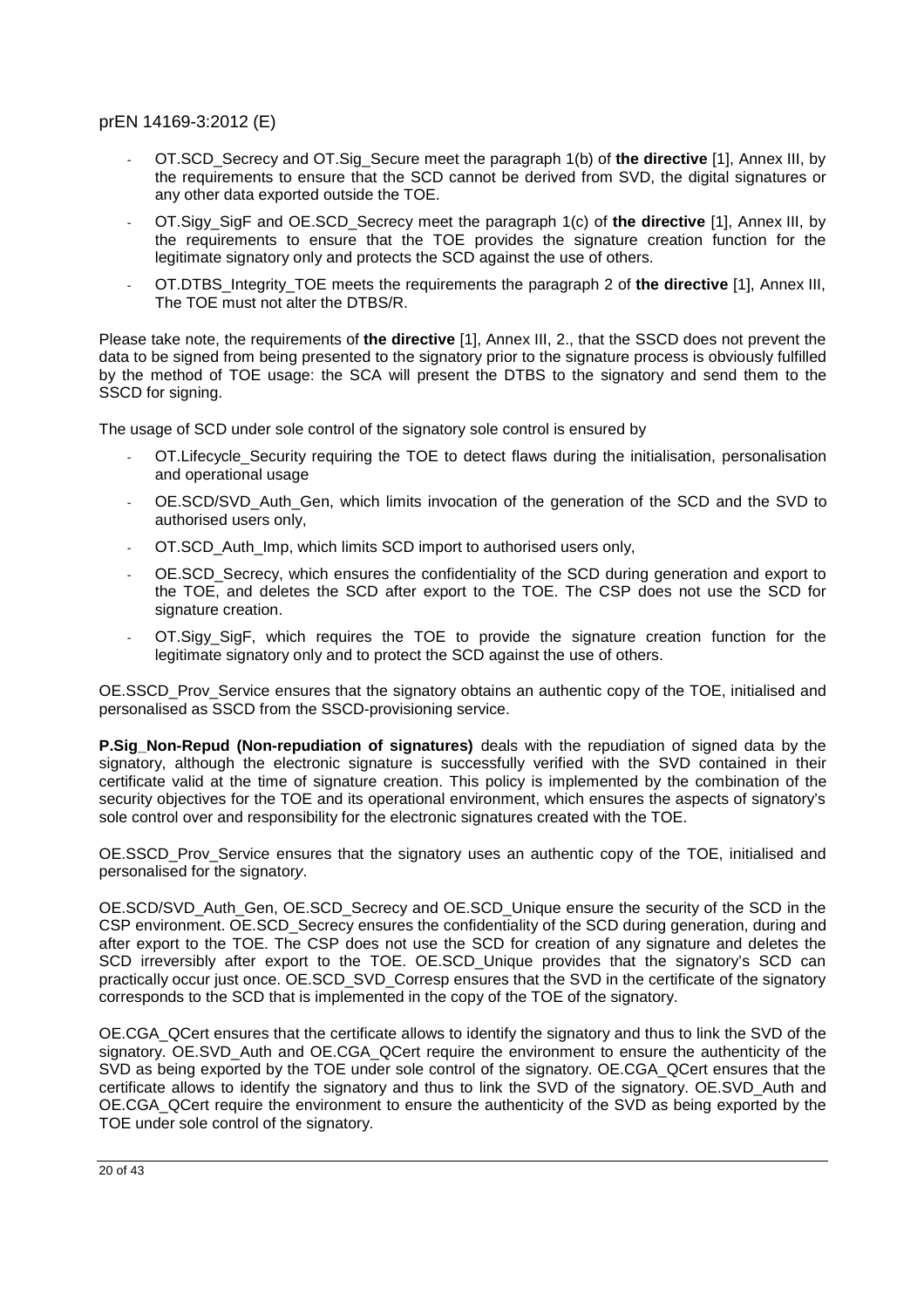OE.Signatory ensures that the signatory checks that the SCD, stored in the SSCD received from an SSCD-provisioning service is in non-operational state (i.e. the SCD cannot be used before the signatory becomes into sole control over the SSCD). OT.Sigy\_SigF provides that only the signatory may use the TOE for signature creation. OE.DTBS\_Intend, OE.DTBS\_Protect and OT.DTBS\_Integrity\_TOE ensure that the TOE creates electronic signatures only for those DTBS/R, which the signatory has decided to sign as DTBS. The robust cryptographic techniques required by OT. Sig Secure ensure that only this SCD may create a valid electronic signature that can be successfully verified with the corresponding SVD used for signature verification. The security objective for the TOE OT.Lifecycle Security (Lifecycle security), OT.SCD\_Secrecy (Secrecy of the signature creation data), OT.EMSEC\_Design (Provide physical emanations security), OT.Tamper ID (Tamper detection) and OT.Tamper Resistance (Tamper resistance) protect the SCD against any compromise.

#### **Upkeep of assumptions by security objectives:**

**A.SCA (Trustworthy signature creation application)** establishes the trustworthiness of the SCA with respect to generation of DTBS/R. This is addressed by OE.DTBS\_Intend (Data intended to be signed) which ensures that the SCA generates the DTBS/R of the data that have been presented to the signatory as DTBS and which the signatory intends to sign in a form which is appropriate for being signed by the TOE.

**A.CGA (Trustworthy certificate generation application)** establishes the protection of the authenticity of the signatory's name and the SVD in the qualified certificate by the advanced signature of the CSP by means of the CGA. This is addressed by OE.CGA\_QCert (Generation of qualified certificates), which ensures the generation of qualified certificates, and by OE.SVD\_Auth (CGA proves the authenticity of the SVD), which ensures the verification of the authenticity of the received SVD and the correspondence between the SVD and the SCD that is implemented by the SSCD of the signatory.

A.CSP (Secure SCD/SVD management by CSP) establishes several security aspects concerning handling of SCD and SVD by the CSP. That the SCD/SVD generation device can only be used by authorized users is addressed by OE.SCD/SVD\_Auth\_Gen (Authorized SCD/SVD Generation), that the generated SCD is unique and cannot be derived by the SVD is addressed by OE.SCD\_Unique (Uniqueness of the signature creation data), that SCD and SVD correspond to each other is addressed by OE.SCD\_SVD\_Corresp (Correspondence between SVD and SCD), and that the SCD are kept confidential, are not used for signature generation in the environment and are deleted in the environment once exported to the TOE is addressed by OE.SCD\_Secrecy (SCD Secrecy).

# **8 Extended components definition**

The additional family FPT\_EMS (TOE Emanation) of the Class FPT (Protection of the TSF) is defined here to describe the IT security functional requirements of the TOE. The TOE shall prevent attacks against the SCD and other secret data where the attack is based on external observable physical phenomena of the TOE. Examples of such attacks are evaluation of TOE's electromagnetic radiation, simple power analysis (SPA), differential power analysis (DPA), timing attacks, radio emanation etc. This family describes the functional requirements for the limitation of intelligible emanations. The family FPT EMS belongs to the Class FPT because it is the class for TSF protection. Other families within the Class FPT do not cover the TOE emanation.

#### **FPT\_EMS TOE Emanation**

#### Family behaviour

This family defines requirements to mitigate intelligible emanations.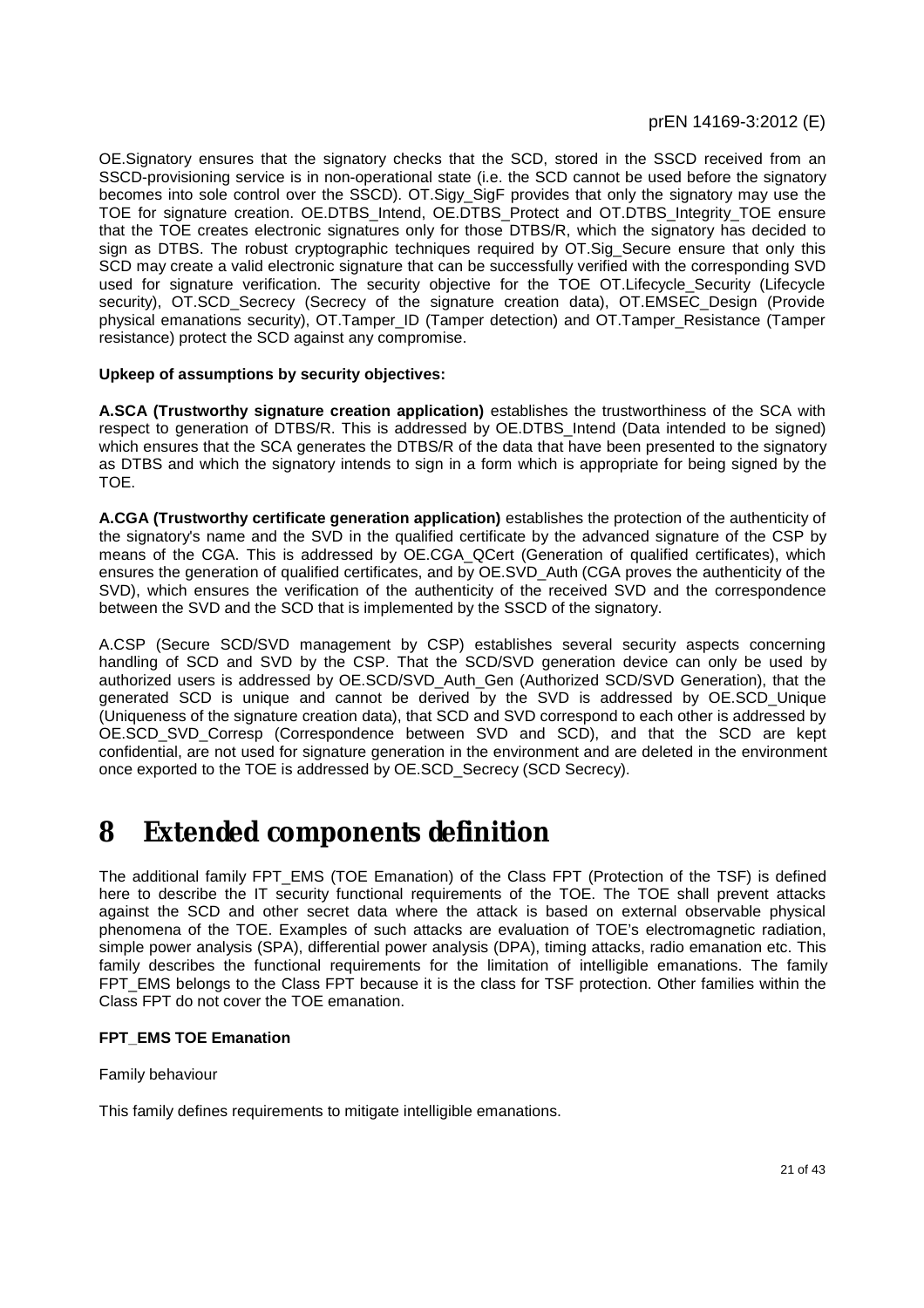Component levelling:

| <b>FPT EMS TOE Emanation</b> |  |
|------------------------------|--|
|------------------------------|--|

FPT\_EMS.1 TOE Emanation has two constituents:

- FPT\_EMS.1.1 Limit of Emissions requires to not emit intelligible emissions enabling access to TSF data or user data.
- FPT EMS.1.2 Interface Emanation requires to not emit interface emanation enabling access to TSF data or user data.

Management: FPT\_EMS.1

There are no management activities foreseen.

Audit: FPT\_EMS.1

There are no actions identified that shall be auditable if FAU\_GEN Security audit data generation is included in a PP or ST using FPT\_EMS.1.

#### **FPT\_EMS.1 TOE Emanation**

Hierarchical to: No other components.

Dependencies: No dependencies.

- FPT\_EMS.1.1 The TOE shall not emit [*assignment: types of emissions*] in excess of [*assignment: specified limits*] enabling access to [*assignment: list of types of TSF data*] and [*assignment: list of types of user data*].
- FPT\_EMS.1.2 The TSF shall ensure [*assignment: type of users*] are unable to use the following interface [*assignment: type of connection*] to gain access to [*assignment: list of types of TSF data*] and [*assignment: list of types of user data*].

# **9 Security requirements**

### **9.1 Security functional requirements**

### **9.1.1 Use of requirement specifications**

The Common Criteria allow several operations to be performed on functional requirements; *refinement*, *selection*, *assignment*, and *iteration.* Each of these operations is used in this PP. Operations not performed in this PP are identified in order to enable instantiation of the PP into a Security Target (ST).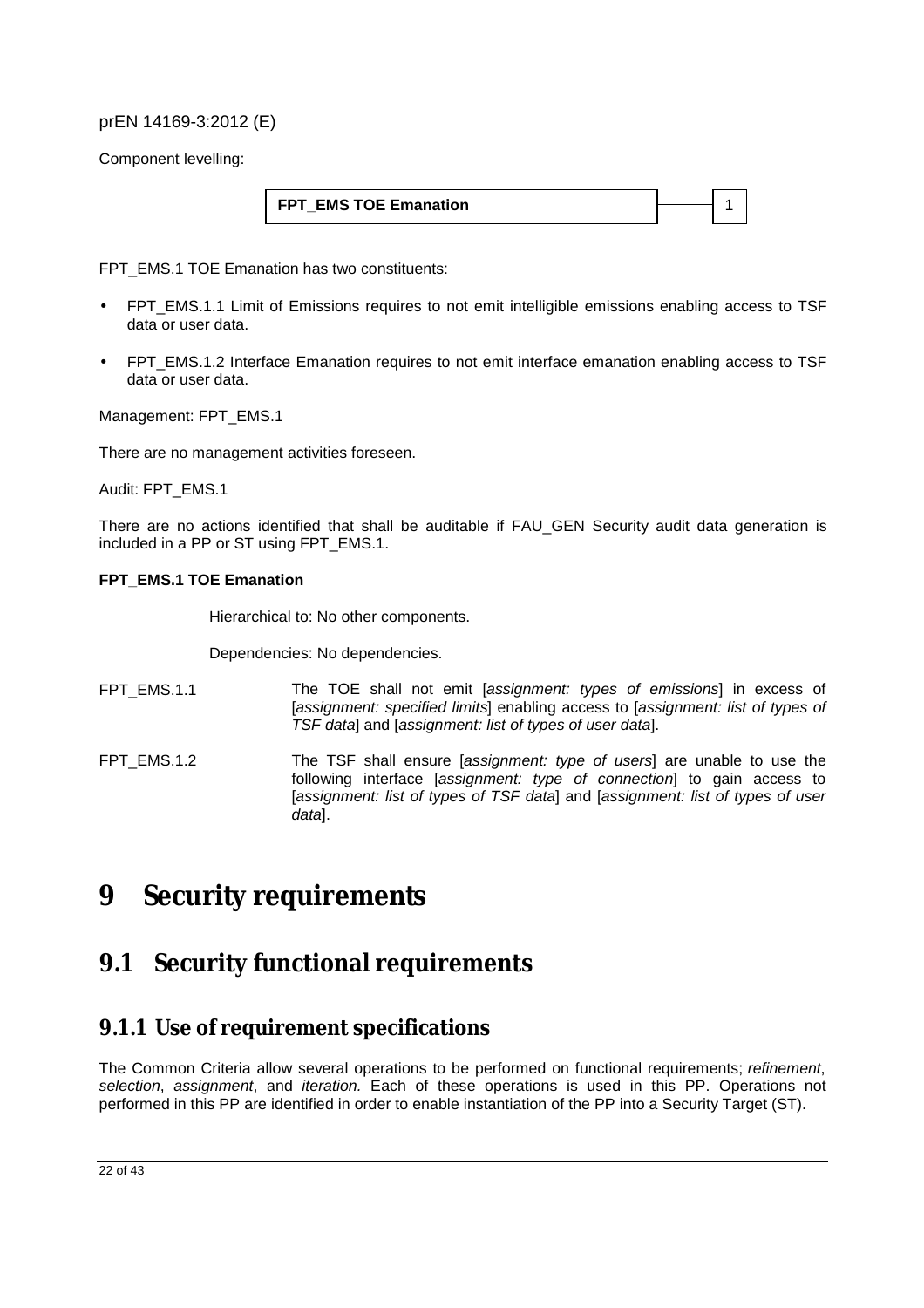A **refinement** operation is used to add detail to a requirement, and thus further restricts a requirement. Refinement of security requirements is (i) denoted by the word "refinement" in **bold** text and the added or changed words are in bold text, or (ii) included in text as **bold** text and marked by a footnote. In cases where words from a CC requirement were deleted, a separate attachment indicates the words that were removed or the removed words are simply striked through (e.g., like in removed words).

A **selection** operation is used to select one or more options provided by the CC in stating a requirement. Selections that have been made by the PP authors are denoted as underlined text and the original text of the component is given by a footnote. Selections to be filled in by the ST author appear in square brackets with an indication that a selection is to be made, [selection:], and are *italicized*.

An **assignment** operation is used to assign a specific value to an unspecified parameter, such as the length of a password. Showing as underlined text denotes assignments, which have been made by the PP authors, and the original text of the component is given by a footnote. Assignments to be filled in by the ST author appear in square brackets with an indication that an assignment is to be made [assignment:], and are *italicized*.

An **iteration** operation is used when a component is repeated with varying operations. Iteration is denoted by showing a slash "/", and the iteration indicator after the component identifier. (Please take note that the requirements FDP\_ITC.1/SCD, FDP\_UCT.1/SCD and FTP\_ITC.1/SCD are marked this way although they are not iterated in this PP. This is due to the fact that consistent naming was desired to " Protection profiles for secure signature creation device — Part 6: Extension for device with key import and trusted channel to signature creation application" in which FDP\_ITC.1, FDP\_UCT.1 and FTP\_ITC.1 are iterated.)

### **9.1.2 Cryptographic support (FCS)**

#### 9.1.2.1 **FCS\_CKM.4 Cryptographic key destruction**

Hierarchical to: No other components.

Dependencies: [FDP\_ITC.1 Import of user data without security attributes, or

FDP\_ITC.2 Import of user data with security attributes, or

FCS\_CKM.1 Cryptographic key generation]

FCS\_CKM.4.1 The TSF shall destroy cryptographic keys in accordance with a specified cryptographic key destruction method [assignment*: cryptographic key destruction method*] that meets the following: [assignment*: list of standards*].

**Application note 4**: The ST writer shall perform the missing operations in the element FCS\_CKM.4.1. The cryptographic key SCD will be destroyed on demand of the signatory. The signatory may want to destruct the SCD stored in the SSCD e.g. after the qualified certificate for the corresponding SVD is not valid any more.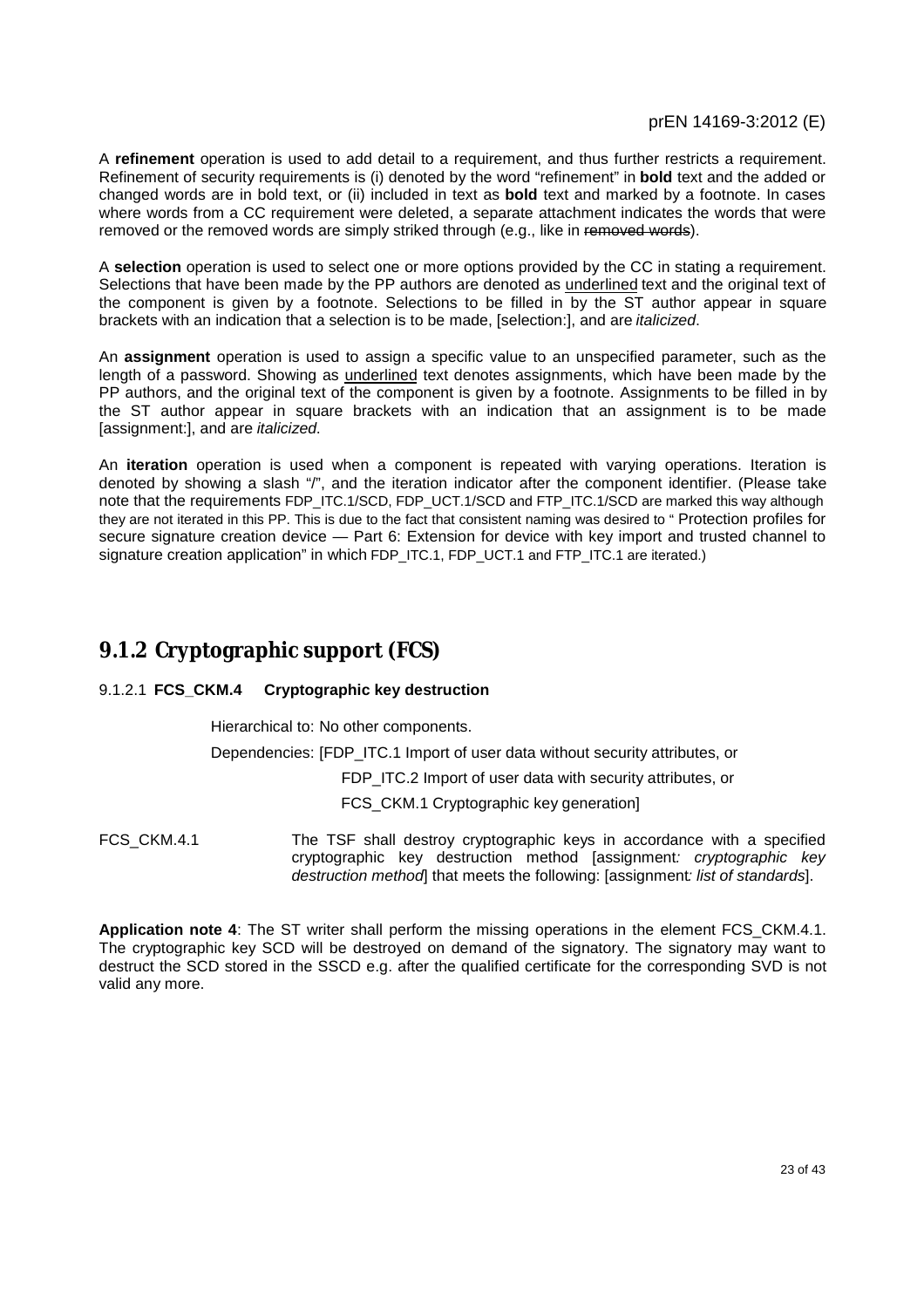#### 9.1.2.2 **FCS\_COP.1 Cryptographic operation**

|             | Hierarchical to: | No other components.                                                                                                                                         |
|-------------|------------------|--------------------------------------------------------------------------------------------------------------------------------------------------------------|
|             | Dependencies:    | [FDP_ITC.1 Import of user data without security attributes, or                                                                                               |
|             |                  | FDP_ITC.2 Import of user data with security attributes, or                                                                                                   |
|             |                  | FCS_CKM.1 Cryptographic key generation]                                                                                                                      |
|             |                  | FCS_CKM.4 Cryptographic key destruction                                                                                                                      |
| FCS COP.1.1 |                  | The TSF shall perform digital signature creation <sup>7</sup> in accordance with<br>specified cryptographic algorithm Lassignment: cryptographic algorithm a |

in accordance with a specified cryptographic algorithm [*assignment: cryptographic algorithm*] and cryptographic key sizes [*assignment: cryptographic key sizes*] that meet the following: [assignment: *list of standards*].

**Application note 5**: The ST writer shall perform the missing operations in the element FCS\_COP.1.1. The ST writer should consult the notified body or the certification body for the admissible algorithms, cryptographic key sizes and other parameters for algorithms, and standards for digital signature creation by SSCD. The operations in the element FCS\_COP.1.1 shall be appropriate for the SCD imported according to FTP\_ICT.1/SCD.

### **9.1.3 User data protection (FDP)**

The security attributes and related status for the subjects and objects are:

#### **Table 2 Subjects and security attributes for access control**

| Subject or object the<br>security attribute is<br>associated with | <b>Security attribute type</b> | Value of the security attribute |
|-------------------------------------------------------------------|--------------------------------|---------------------------------|
| S.User                                                            | Role                           | R.Admin,<br>R.Sigy              |
| S.User                                                            | <b>SCD/SVD Management</b>      | authorised,                     |
|                                                                   |                                | not authorised                  |
| <b>SCD</b>                                                        | <b>SCD Operational</b>         | no,                             |
|                                                                   |                                | yes                             |

**Application note 6**: The writer of PP or ST may define additional objects and security attributes.

<sup>7</sup> [assignment: *list of cryptographic operations*]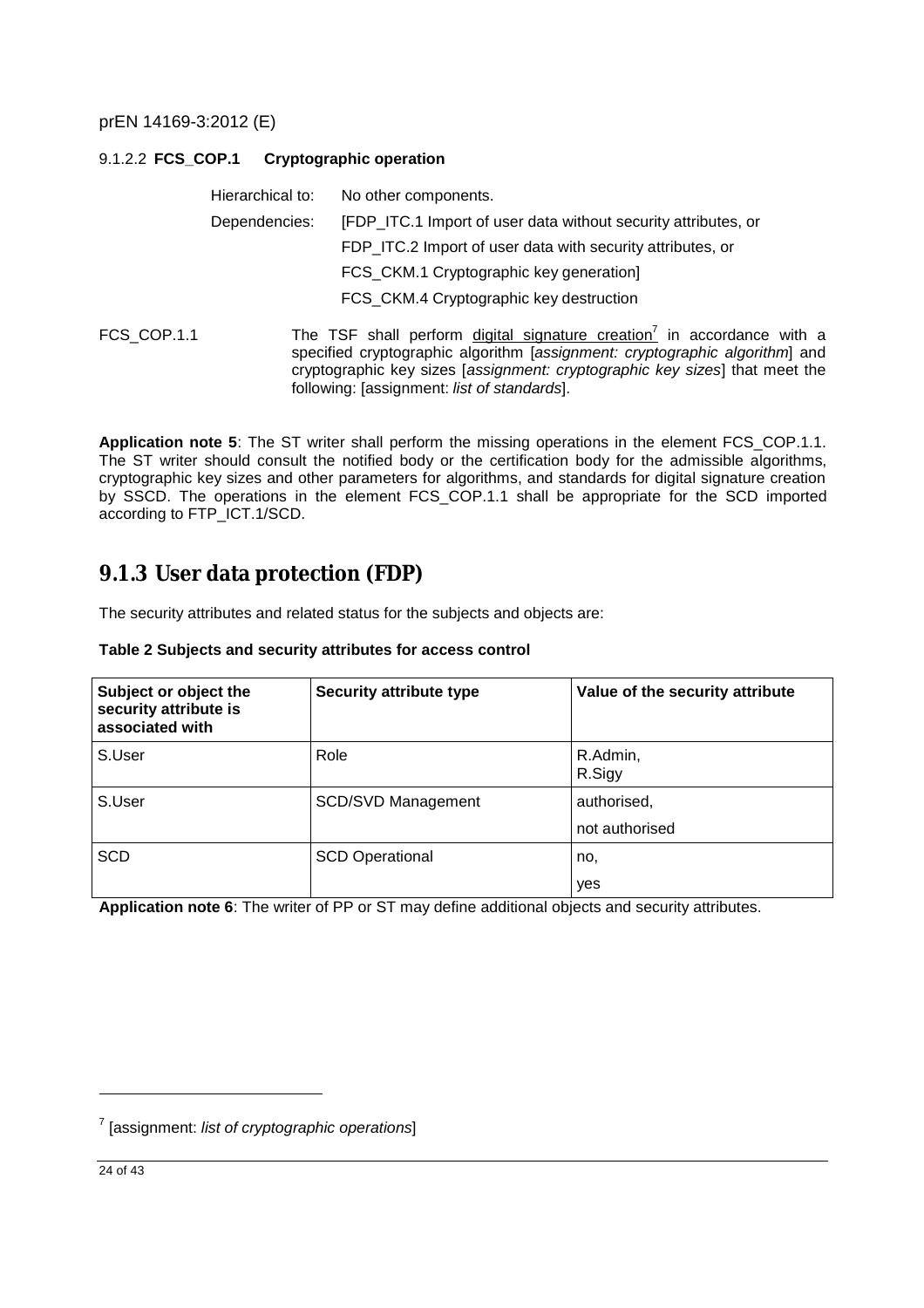| 9.1.3.1 FDP ACC.1/SCD Import | <b>Subset access control</b> |  |
|------------------------------|------------------------------|--|
| Hierarchical to:             | No other components.         |  |

Dependencies: FDP\_ACF.1 Security attribute based access control

FDP\_ACC.1.1/ SCD\_Import

- The TSF shall enforce the **SCD Import SFP**<sup>8</sup> on (1) subjects: S.User,
	- (2) objects: SCD,
	- $(3)$  operations: import of SCD $<sup>9</sup>$ .</sup>

| 9.1.3.2 FDP_ACF.1/SCD_Import |  | Security attribute based access control |  |  |
|------------------------------|--|-----------------------------------------|--|--|
|                              |  |                                         |  |  |

Hierarchical to: No other components. Dependencies: FDP\_ACC.1 Subset access control FMT\_MSA.3 Static attribute initialisation FDP\_ACF.1.1/ SCD\_Import The TSF shall enforce the SCD Import SFP<sup>10</sup> to objects based on the following: the S.User is associated with the security attribute "SCD/SVD Management"<sup>11</sup>. FDP\_ACF.1.2/ SCD\_Import The TSF shall enforce the following rules to determine if an operation among controlled subjects and controlled objects is allowed: S.User with the security attribute "SCD/SVD Management" set to "authorised" is allowed to import  $SCD<sup>1</sup>$ . FDP\_ACF.1.3/ SCD\_Import The TSF shall explicitly authorise access of subjects to objects based on the following additional rules: none<sup>13</sup>. FDP\_ACF.1.4/ SCD\_Import The TSF shall explicitly deny access of subjects to objects based on the following additional rules: S.User with the security attribute "SCD/SVD management" set to "not authorised" is not allowed to import  $SCD<sup>14</sup>$ .

<sup>8</sup> [assignment: *access control SFP*]

<sup>9</sup> [assignment: *list of subjects, objects, and operations among subjects and objects covered by the SFP*]

<sup>10</sup> [assignment: *access control SFP*]

<sup>11</sup> [assignment: *list of subjects and objects controlled under the indicated SFP, and for each, the SFPrelevant security attributes, or named groups of SFP-relevant security attributes*]

<sup>12</sup> [assignment: *rules governing access among controlled subjects and controlled objects using controlled operations on controlled objects*]

<sup>13</sup> [assignment: *rules, based on security attributes, that explicitly authorise access of subjects to objects*]

<sup>14</sup> [assignment: *rules, based on security attributes, that explicitly deny access of subjects to objects*]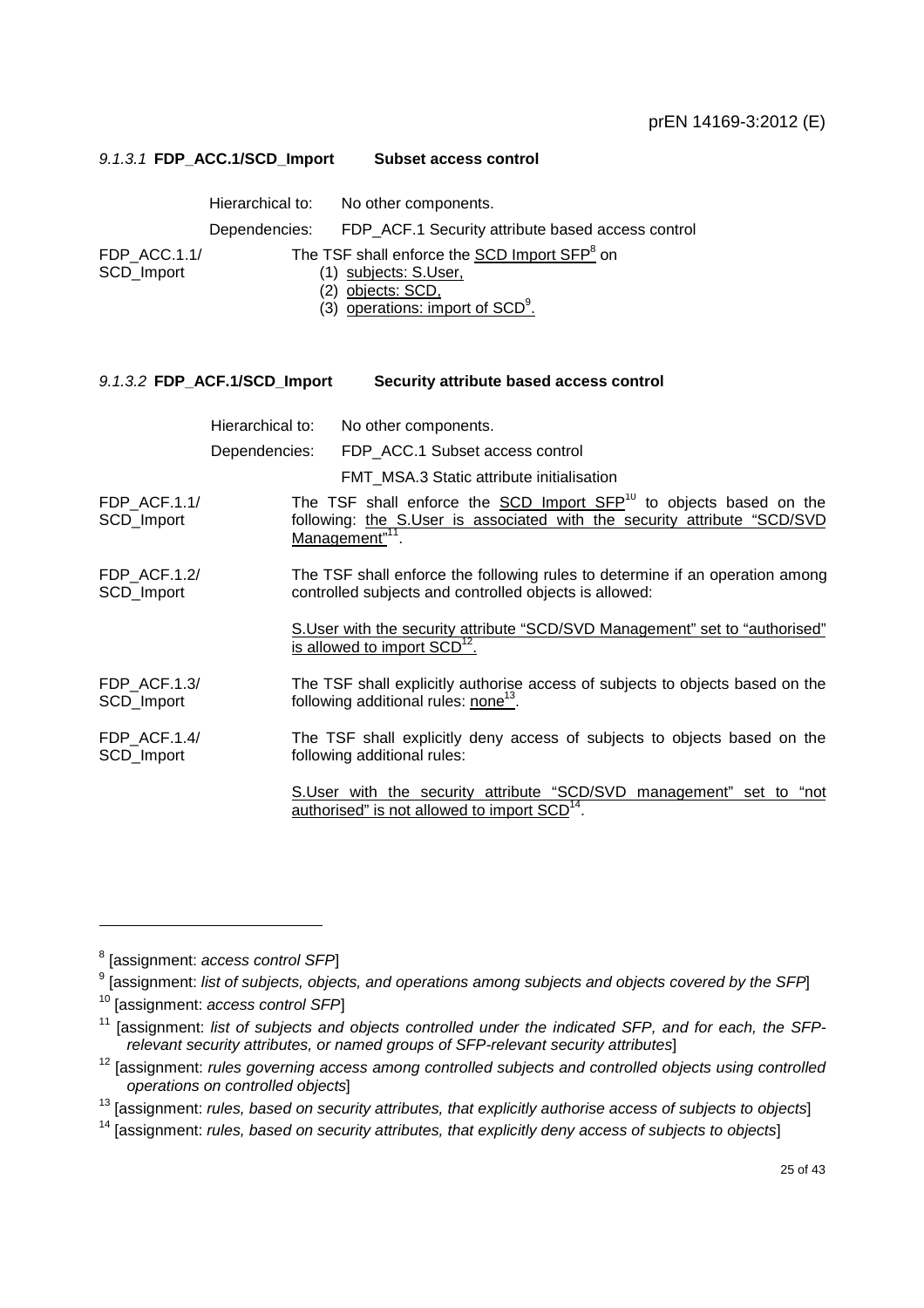|                                      | Hierarchical to: | No other components.                                                                                                                                                                                                                     |
|--------------------------------------|------------------|------------------------------------------------------------------------------------------------------------------------------------------------------------------------------------------------------------------------------------------|
|                                      | Dependencies:    | FDP_ACF.1 Security attribute based access control                                                                                                                                                                                        |
| FDP ACC.1.1/<br>Signature_Creation   |                  | The TSF shall enforce the Signature Creation SFP <sup>15</sup> on<br>(1) subjects: S.User,<br>(2) objects: DTBS/R, SCD,<br>(3) operations: signature creation <sup>16</sup> .                                                            |
| 9.1.3.4 FDP_ACF.1/Signature_Creation |                  | Security attribute based access control                                                                                                                                                                                                  |
|                                      | Hierarchical to: | No other components.                                                                                                                                                                                                                     |
|                                      | Dependencies:    | FDP ACC.1 Subset access control                                                                                                                                                                                                          |
|                                      |                  | FMT_MSA.3 Static attribute initialisation                                                                                                                                                                                                |
| FDP ACF.1.1/<br>Signature_Creation   | following:       | The TSF shall enforce the Signature Creation SFP <sup>17</sup> to objects based on the<br>(1) the S.User is associated with the security attribute "Role" and<br>(2) the SCD with the security attribute "SCD Operational" <sup>18</sup> |
| FDP ACF.1.2/<br>Signature_Creation   |                  | The TSF shall enforce the following rules to determine if an operation among<br>controlled subjects and controlled objects is allowed:                                                                                                   |

*9.1.3.3* **FDP\_ACC.1/Signature\_Creation Subset access control** 

R.Sigy is allowed to create electronic signatures for DTBS/R with SCD which security attribute "SCD operational" is set to "yes"<sup>19</sup>.

FDP\_ACF.1.3/ Signature\_Creation The TSF shall explicitly authorise access of subjects to objects based on the following additional rules: none<sup>20</sup>.

FDP\_ACF.1.4/ Signature\_Creation The TSF shall explicitly deny access of subjects to objects based on the following additional rules:

> S.User is not allowed to create electronic signatures for DTBS/R with SCD which security attribute "SCD operational" is set to "no"<sup>21</sup>.

<sup>15</sup> [assignment: *access control SFP*]

<sup>16</sup> [assignment: *list of subjects, objects, and operations among subjects and objects covered by the SFP*]

<sup>17</sup> [assignment: *access control SFP*]

<sup>18</sup> [assignment: *list of subjects and objects controlled under the indicated SFP, and for each, the SFPrelevant security attributes, or named groups of SFP-relevant security attributes*]

<sup>19</sup> [assignment: *rules governing access among controlled subjects and controlled objects using controlled operations on controlled objects*]

<sup>20</sup> [assignment: *rules, based on security attributes, that explicitly authorise access of subjects to objects*]

<sup>21</sup> [assignment: *rules, based on security attributes, that explicitly deny access of subjects to objects*]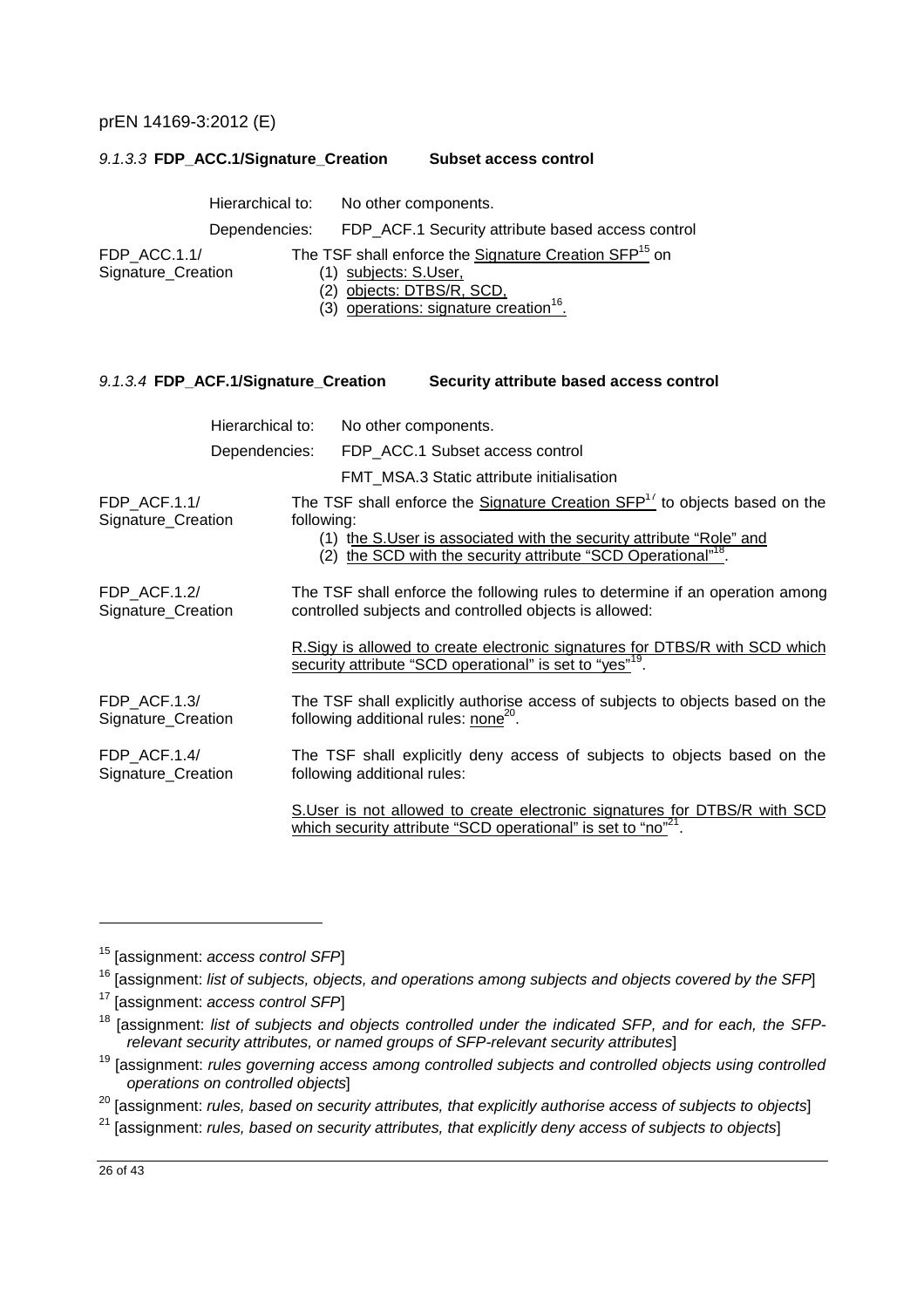| 9.1.3.5 FDP_ITC.1/SCD | Import of user data without security attributes                                                                                                                            |
|-----------------------|----------------------------------------------------------------------------------------------------------------------------------------------------------------------------|
|                       | Hierarchical to: No other components.                                                                                                                                      |
| Dependencies:         | [FDP ACC.1 Subset access control, or<br>FDP_IFC.1 Subset information flow control]<br>FMT MSA.3 Static attribute initialisation                                            |
| FDP ITC.1.1/SCD       | The TSF shall enforce the SCD Import $SFP^{22}$ when importing user data,<br>controlled under the SFP, from outside of the TOE.                                            |
| FDP ITC.1.2/SCD       | The TSF shall ignore any security attributes associated with the user data<br><b>SCD</b> when imported from outside the TOE.                                               |
| FDP ITC.1.3/SCD       | The TSF shall enforce the following rules when importing user data controlled<br>under the SFP from outside the TOE: [assignment: additional importation<br>control rules. |

#### *9.1.3.6* **FDP\_UCT.1/SCD Basic data exchange confidentiality**

Hierarchical to: No other components.

| Dependencies: | [FTP ITC.1 Inter-TSF trusted channel, or  |
|---------------|-------------------------------------------|
|               | FTP TRP.1 Trusted path]                   |
|               | [FDP_ACC.1 Subset access control, or      |
|               | FDP IFC.1 Subset information flow control |

FDP UCT.1.1/SCD The TSF shall enforce the SCD Import  $SFP^{23}$  to receive<sup>24</sup> user data **SCD** in a manner protected from unauthorised disclosure.

**Application note 7**: The component FDP\_UCT.1/SCD requires the TSF to ensure the confidentiality of the SCD during import. The refinement substituting "user data" by "SCD" highlights that confidentiality of other imported user data like DTBS is not required.

#### *9.1.3.7* **FDP\_RIP.1 Subset residual information protection**

| Hierarchical to: | No other components.          |
|------------------|-------------------------------|
| Dependencies:    | No dependencies.              |
|                  | The TCE shall enoure that any |

FDP\_RIP.1.1 The TSF shall ensure that any previous information content of a resource is made unavailable upon the de-allocation of the resource from<sup>25</sup> the following objects: SCD<sup>26</sup>.

The following data persistently stored by TOE have the user data attribute "integrity checked persistent stored data":

<sup>1.</sup> SCD

<sup>22</sup> [assignment: *access control SFP(s) and/or information flow control SFP(s)*]

<sup>23</sup> [assignment: *access control SFP(s) and/or information flow control SFP(s)*]

<sup>24</sup> [selection: *transmit, receive*]

<sup>25</sup> [selection: *allocation of the resource to, deallocation of the resource from*]

<sup>26</sup> [assignment: *list of objects*]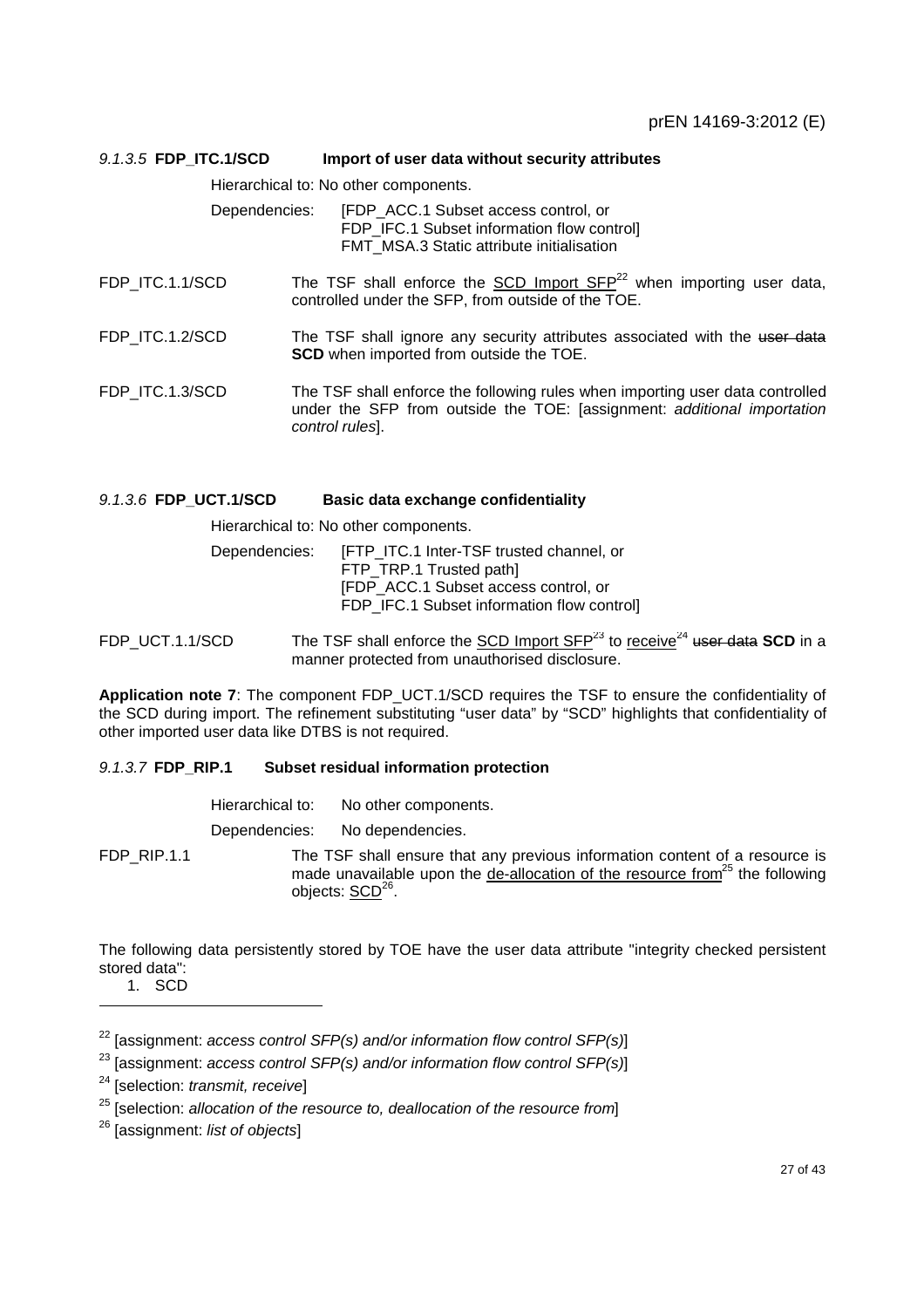2. SVD (if persistent stored by TOE).

The DTBS/R temporarily stored by TOE has the user data attribute "integrity checked stored data":

#### *9.1.3.8* **FDP\_SDI.2/Persistent Stored data integrity monitoring and action**

| Hierarchical to:       | FDP SDI.1 Stored data integrity monitoring.                                                                                                                                                                                    |
|------------------------|--------------------------------------------------------------------------------------------------------------------------------------------------------------------------------------------------------------------------------|
| Dependencies:          | No dependencies.                                                                                                                                                                                                               |
| FDP SDI.2.1/Persistent | The TSF shall monitor user data stored in containers controlled by the TSF<br>for integrity error <sup>27</sup> on all objects, based on the following attributes: integrity<br>checked persistent stored data <sup>28</sup> . |
| FDP SDI.2.2/Persistent | Upon detection of a data integrity error, the TSF shall<br>(1) prohibit the use of the altered data<br>(2) inform the S. Sigy about integrity error <sup>29</sup> .                                                            |
| 9.1.3.9 FDP SDI.2/DTBS | Stored data integrity monitoring and action                                                                                                                                                                                    |
| Hierarchical to:       | FDP_SDI.1 Stored data integrity monitoring.                                                                                                                                                                                    |

Dependencies: No dependencies.

FDP\_SDI.2.1/DTBS The TSF shall monitor user data stored in containers controlled by the TSF for integrity error<sup>30</sup> on all objects, based on the following attributes: integrity checked stored DTBS<sup>31</sup>.

FDP\_SDI.2.2/DTBS Upon detection of a data integrity error, the TSF shall

- (1) prohibit the use of the altered data
- $(2)$  inform the S. Sigy about integrity error<sup>32</sup>.

**Application note 8:** The integrity of TSF data like RAD shall be protected to ensure the effectiveness of the user authentication. This protection is a specific aspect of the security architecture (cf. ADV\_ARC.1).

### **9.1.4 Identification and authentication (FIA)**

| 9.1.4.1 FIA_UID.1 | <b>Timing of identification</b>                              |
|-------------------|--------------------------------------------------------------|
|                   | Hierarchical to: No other components.                        |
|                   | Dependencies: No dependencies.                               |
| FIA UID.1.1       | The TSF shall allow<br>(1) Self-test according to FPT_TST.1, |

<sup>27</sup> [assignment: *integrity errors*]

<sup>28</sup> [assignment: *user data attributes*]

<sup>29</sup> [assignment: *action to be taken*]

<sup>30</sup> [assignment: *integrity errors*]

<sup>31</sup> [assignment: *user data attributes*]

<sup>32</sup> [assignment: *action to be taken*]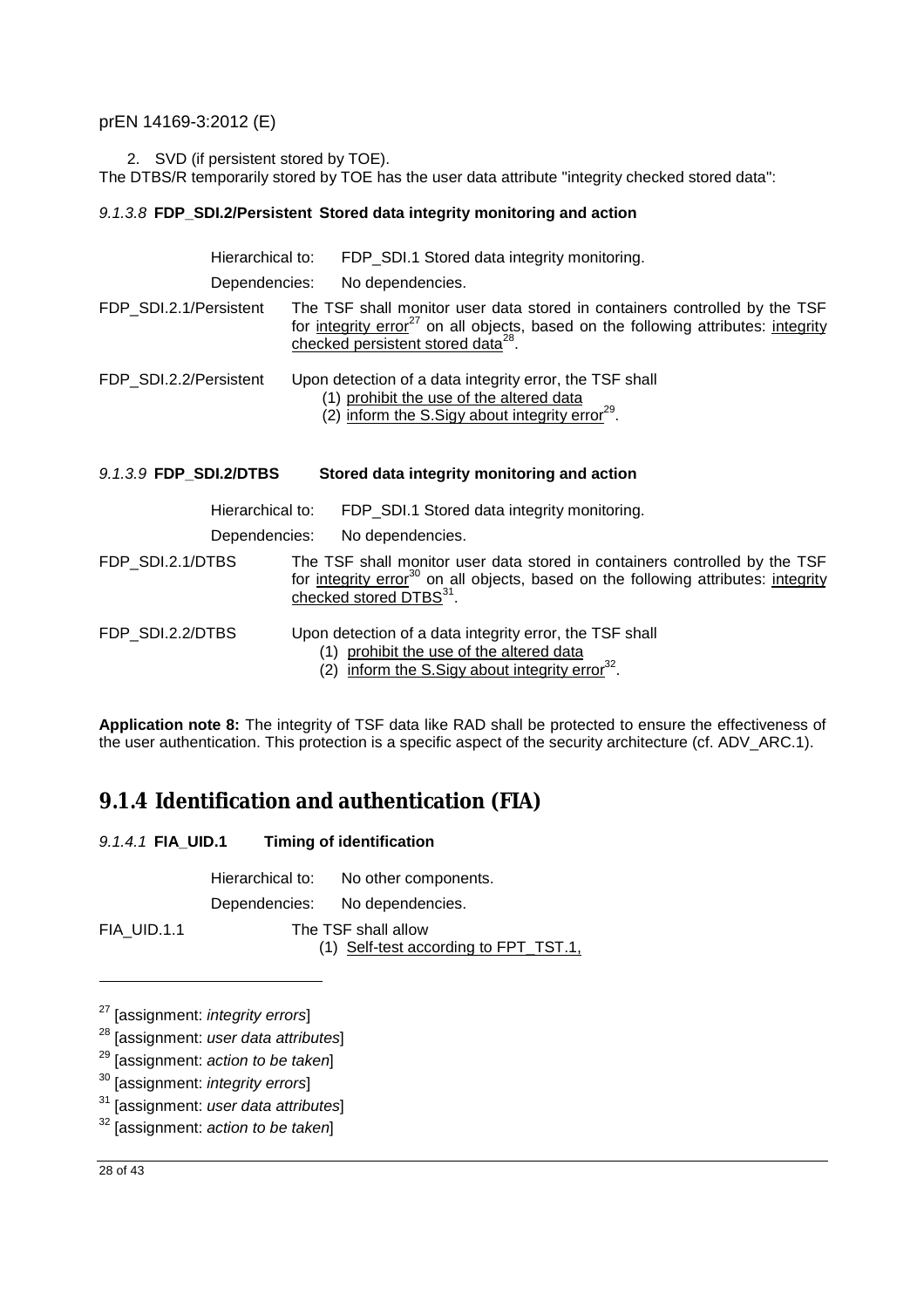(2) [assignment: *list of additional TSF-mediated actions*] 33 on behalf of the user to be performed before the user is identified.

FIA UID.1.2 The TSF shall require each user to be successfully identified before allowing any other TSF-mediated actions on behalf of that user.

**Application note 9:** The ST writer shall perform the missing operation in the element FIA\_UID.1.1. The list of additional TSF-mediated actions may be empty (i.e. assignment "none") or include TSF-mediated actions like establishing a trusted path between the user using the HI of an external device. The TOE may identify the user by default or by selection of the role and RAD against the authentication will be performed. Identification by default is normally linked to the TOE lifecycle, e.g. the TOE may identify by default the Administrator before the signatory's RAD is created and the signatory if signatory's RAD exists. In case of multi-application smart cards (i.e. the smart card provides more than the signature creation application) the user identifies themselves as signatory by selection of the signature application directory file and therefore the PIN authentication will be performed against the signatory PIN. The user may identify themselves as Administrator by selection of an authentication key as Administrator and therefore authentication will be performed by external authenticate or mutual device authentication.

#### *9.1.4.2* **FIA\_UAU.1 Timing of authentication**

|             | Hierarchical to: | No other components.                                                                                                                                                                                               |
|-------------|------------------|--------------------------------------------------------------------------------------------------------------------------------------------------------------------------------------------------------------------|
|             | Dependencies:    | FIA_UID.1 Timing of identification.                                                                                                                                                                                |
| FIA_UAU.1.1 |                  | The TSF shall allow<br>(1) Self-test according to FPT_TST.1,                                                                                                                                                       |
|             |                  | (2) Identification of the user by means of TSF required by FIA_UID.1.<br>(3) [assignment: list of additional TSF-mediated actions] $34$<br>on behalf of the user to be performed before the user is authenticated. |
| FIA UAU.1.2 |                  | The TSF shall require each user to be successfully authenticated before<br>allowing any other TSF-mediated actions on behalf of that user.                                                                         |

**Application note 10:** The ST writer shall perform the missing operation in the element FIA\_UAU.1.1. The list of additional TSF-mediated actions may be empty (i.e. assignment "none") or include TSF-mediated actions like establishing a trusted path between the user using the HI of an external device.

#### *9.1.4.3* **FIA\_AFL.1 Authentication failure handling**

|             | Hierarchical to: | No other components.                                                                                                                                                                                                                                                                                           |
|-------------|------------------|----------------------------------------------------------------------------------------------------------------------------------------------------------------------------------------------------------------------------------------------------------------------------------------------------------------|
|             | Dependencies:    | FIA_UAU.1 Timing of authentication                                                                                                                                                                                                                                                                             |
| FIA AFL.1.1 |                  | The TSF shall detect when [selection: <i>[assignment: positive integer number]</i> ,<br>an administrator configurable positive integer within [assignment: range of<br>acceptable values]] unsuccessful authentication attempts occur related to<br>consecutive failed authentication attempts <sup>35</sup> . |

<sup>33</sup> [assignment: *list of TSF-mediated actions*]

<sup>34</sup> [assignment: *list of TSF mediated actions*]

<sup>35</sup> [assignment: *list of authentication events*]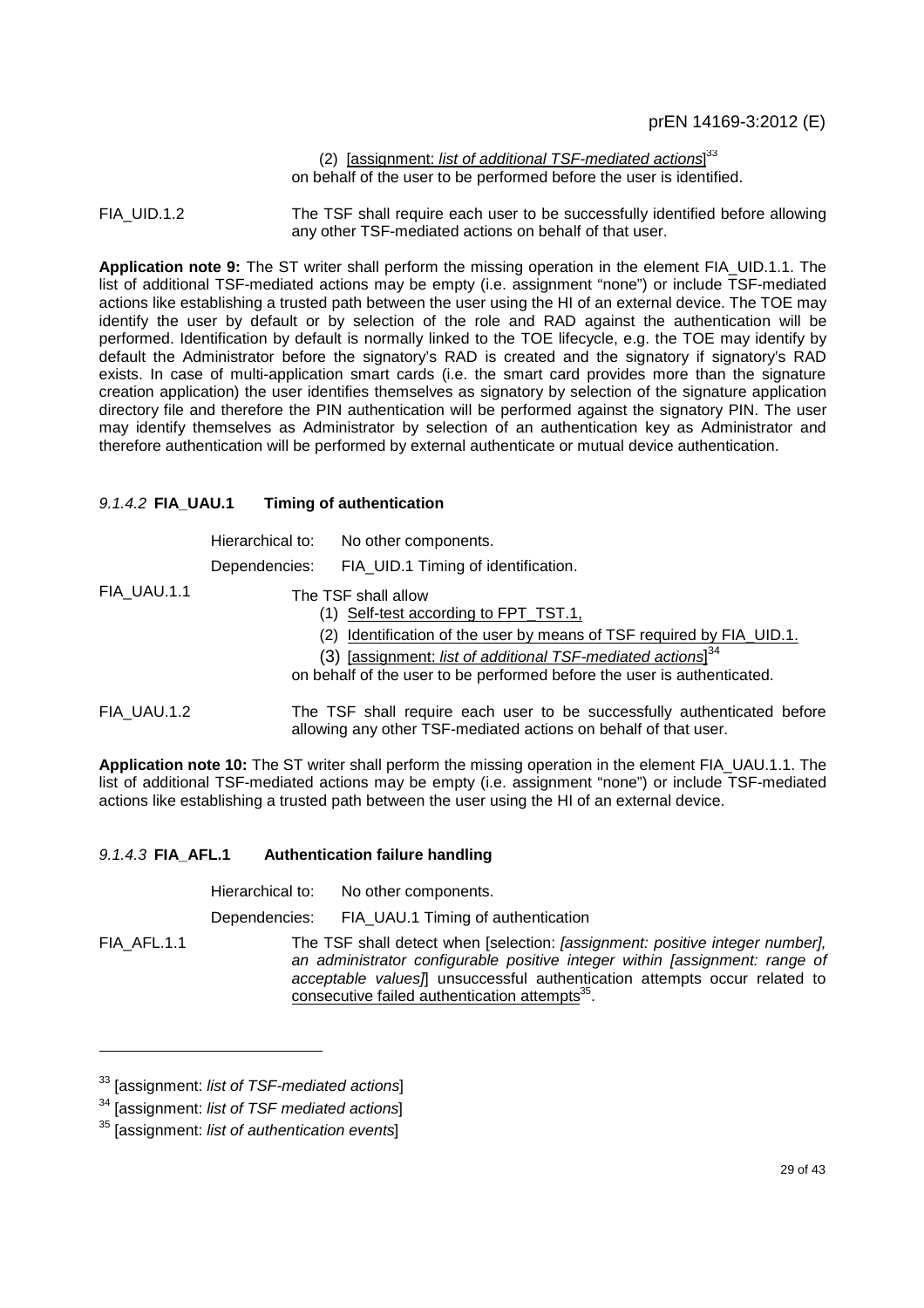FIA\_AFL.1.2 When the defined number of unsuccessful authentication attempts has been met<sup>36</sup>, the TSF shall **block RAD**<sup>37</sup>.

**Application note 11:** The ST writer shall perform the missing operation in the element FIA\_AFL.1.1. The assignment shall be consistent with the implemented authentication mechanism and the resistant against attacks with high attack potential.

### **9.1.5 Security management (FMT)**

*9.1.5.1* **FMT\_SMR.1 Security roles** 

|             | Hierarchical to: No other components.                               |
|-------------|---------------------------------------------------------------------|
|             | Dependencies: FIA UID.1 Timing of identification.                   |
| FMT SMR.1.1 | The TSF shall maintain the roles R.Admin and R.Sigy <sup>38</sup> . |
| FMT SMR.1.2 | The TSF shall be able to associate users with roles.                |

*9.1.5.2* **FMT\_SMF.1 Security management functions** 

| Hierarchical to: | No other components.                    |
|------------------|-----------------------------------------|
| Dependencies:    | No dependencies.                        |
|                  | The TSF shall be capable of performing  |
|                  | (1) Creation and modification of RAD,   |
|                  | (2) Enabling the signature creation fun |

- FMT\_SMF.1.1 The TSF shall be capable of performing the following management functions:
	-
	- oling the signature creation function,
	- (3) Modification of the security attribute SCD/SVD management, SCD operational,
	- (4) [assignment: *list of other security management functions to be provided*  by the TSF]<sup>39</sup>.

**Application note 12:** The ST writer shall perform the missing operation in the element FMT\_SMF.1.1. The list of other security management functions to be provided by the TSF may be empty (i.e. assignment "none").

<sup>36</sup> [selection: *met ,surpassed*]

<sup>37</sup> [assignment: *list of actions*]

<sup>38</sup> [assignment: *the authorised identified roles*]

<sup>39</sup> [assignment: *list of security management functions to be provided by the TSF*]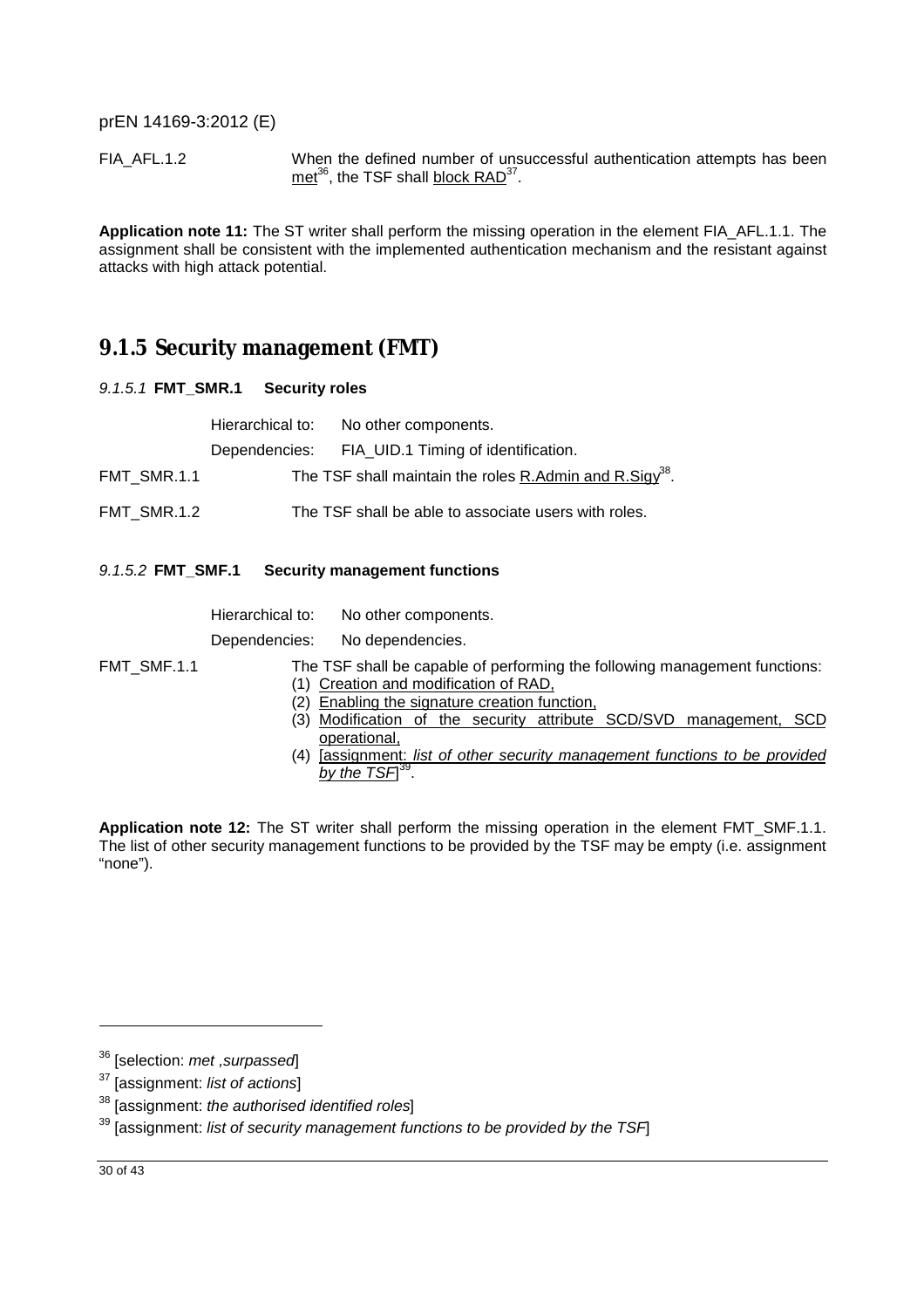#### *9.1.5.3* **FMT\_MOF.1 Management of security functions behaviour**

|             | Hierarchical to: | No other components.                                                                                                                            |
|-------------|------------------|-------------------------------------------------------------------------------------------------------------------------------------------------|
|             | Dependencies:    | FMT SMR.1 Security roles                                                                                                                        |
|             |                  | <b>FMT SMF.1 Specification of Management Functions.</b>                                                                                         |
| FMT MOF.1.1 |                  | The TSF shall restrict the ability to enable <sup>40</sup> the functions signature creation<br>function <sup>41</sup> to R.Sigy <sup>42</sup> . |

#### *9.1.5.4* **FMT\_MSA.1/Admin Management of security attributes**

|                   | Hierarchical to: | No other components.                                                                                                                                                                                                            |
|-------------------|------------------|---------------------------------------------------------------------------------------------------------------------------------------------------------------------------------------------------------------------------------|
|                   | Dependencies:    | [FDP_ACC.1 Subset access control, or                                                                                                                                                                                            |
|                   |                  | FDP IFC.1 Subset information flow control]                                                                                                                                                                                      |
|                   |                  | FMT_SMR.1 Security roles                                                                                                                                                                                                        |
|                   |                  | <b>FMT SMF.1 Specification of Management Functions</b>                                                                                                                                                                          |
| FMT MSA.1.1/Admin |                  | The TSF shall enforce the SCD Import SFP <sup>43</sup> to restrict the ability to modify<br>[assignment: other operations] <sup>44</sup> the security attributes SCD/SVD<br>management <sup>45</sup> to R.Admin <sup>46</sup> . |

#### *9.1.5.5* **FMT\_MSA.1/SignatoryManagement of security attributes**

| Hierarchical to:      | No other components.                                                                                                                                                                    |
|-----------------------|-----------------------------------------------------------------------------------------------------------------------------------------------------------------------------------------|
| Dependencies:         | [FDP ACC.1 Subset access control, or                                                                                                                                                    |
|                       | FDP IFC.1 Subset information flow control]                                                                                                                                              |
|                       | FMT_SMR.1 Security roles                                                                                                                                                                |
|                       | <b>FMT SMF.1 Specification of Management Functions</b>                                                                                                                                  |
| FMT_MSA.1.1/Signatory | The TSF shall enforce the Signature Creation $SFP47$ to restrict the ability to<br>modify <sup>48</sup> the security attributes SCD operational <sup>49</sup> to R.Sigy <sup>50</sup> . |

<sup>40</sup> [selection: *determine the behaviour of, disable, enable, modify the behaviour of*]

<sup>41</sup> [assignment: *list of functions*]

<sup>42</sup> [assignment: *the authorised identified roles*]

<sup>43</sup> [assignment: *access control SFP(s), information flow control SFP(s)*]

<sup>44</sup> [selection: *change\_default, query, modify, delete, [assignment: other operations]*]

<sup>45</sup> [assignment: *list of security attributes*]

<sup>46</sup> [assignment: *the authorised identified roles*]

<sup>47</sup> [assignment: *access control SFP(s), information flow control SFP(s)*]

<sup>48</sup> [selection: *change\_default, query, modify, delete, [assignment: other operations]*]

<sup>49</sup> [assignment: *list of security attributes*]

<sup>50</sup> [assignment: *the authorised identified roles*]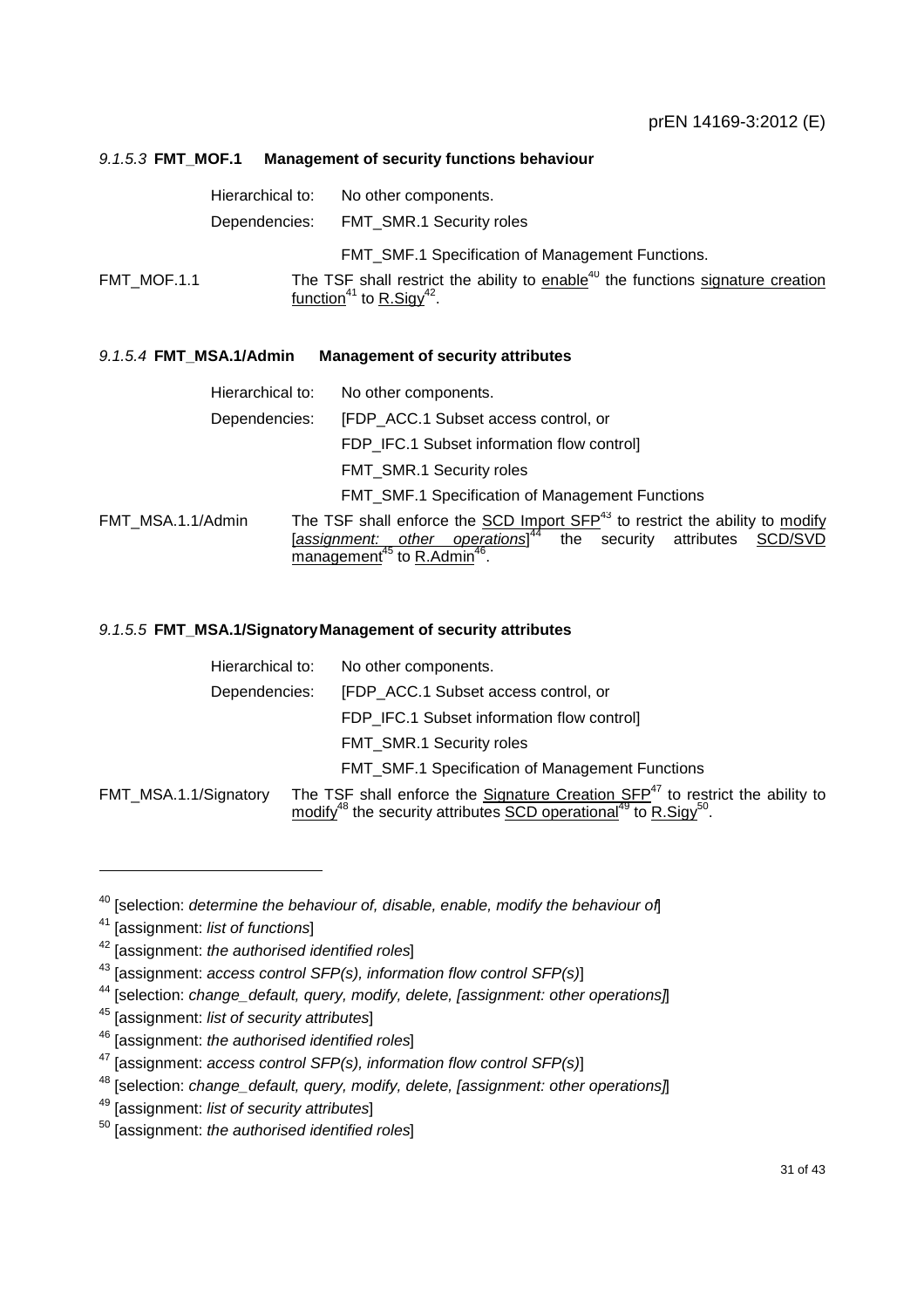#### *9.1.5.6* **FMT\_MSA.2 Secure security attributes**

|             | Hierarchical to: | No other components.                                                                                                    |
|-------------|------------------|-------------------------------------------------------------------------------------------------------------------------|
|             | Dependencies:    | [FDP_ACC.1 Subset access control, or                                                                                    |
|             |                  | FDP_IFC.1 Subset information flow control]                                                                              |
|             |                  | FMT_MSA.1 Management of security attributes                                                                             |
|             |                  | <b>FMT SMR.1 Security roles</b>                                                                                         |
| FMT MSA.2.1 |                  | The TSF shall ensure that only secure values are accepted for SCD/SVD<br>Management and SCD operational <sup>51</sup> . |

**Application note 13:** The ST writer shall define which values of the security attribute SCD/SVD Management are secure for the TOE and the intended TOE lifecycle. E.g. if the TOE supports generation of SCD/SVD pairs by the signatory and a trusted channel for export of the SVD to the CGA then the subject S.Sigy may or may not be assigned the security attribute SCD/SVD Management to "yes". If the TOE supports the generation of the SCD/SVD pair in the preparation phase in secure environment only the TSF should enforce the assignment of the security attribute SCD/SVD Management of S.Admin to "yes" and of S.Sigy to "no".

#### *9.1.5.7* **FMT\_MSA.3 Static attribute initialisation**

|                   | Hierarchical to: | No other components.                                                                                                                                                                                  |
|-------------------|------------------|-------------------------------------------------------------------------------------------------------------------------------------------------------------------------------------------------------|
|                   | Dependencies:    | FMT_MSA.1 Management of security attributes                                                                                                                                                           |
|                   |                  | FMT_SMR.1 Security roles                                                                                                                                                                              |
| FMT_MSA.3.1       |                  | The TSF shall enforce the SCD Import SFP and Signature Creation SFP <sup>52</sup> to<br>provide restrictive <sup>53</sup> default values for security attributes that are used to<br>enforce the SFP. |
| FMT_MSA.3.2       |                  | The TSF shall allow the $R.Admin54$ to specify alternative initial values to<br>override the default values when an object or information is created.                                                 |
| 9.1.5.8 FMT MSA.4 |                  | Security attribute value inheritance                                                                                                                                                                  |
|                   | Hierarchical to: | No other components.                                                                                                                                                                                  |
|                   | Dependencies:    | [FDP ACC.1 Subset access control, or                                                                                                                                                                  |
|                   |                  | FDP_IFC.1 Subset information flow control]                                                                                                                                                            |
| FMT_MSA.4.1       |                  | The TSF shall use the following rules to set the value of security attributes:                                                                                                                        |
|                   |                  | (1) If S.Admin imports SCD while S.Sigy is not currently authenticated.<br>the security attribute "SCD operational" of the SCD shall be set to<br>"no" after import of the SCD as a single operation. |
|                   |                  | (2) If S.Admin imports SCD while S.Sigy is currently authenticated, the                                                                                                                               |

<sup>51</sup> [selection: *list of security attributes*]

<sup>52</sup> [assignment: *access control SFP, information flow control SFP*]

<sup>53</sup> [selection, choose one of: *restrictive, permissive, [assignment: other property]*]

<sup>54</sup> [assignment: *the authorised identified roles*]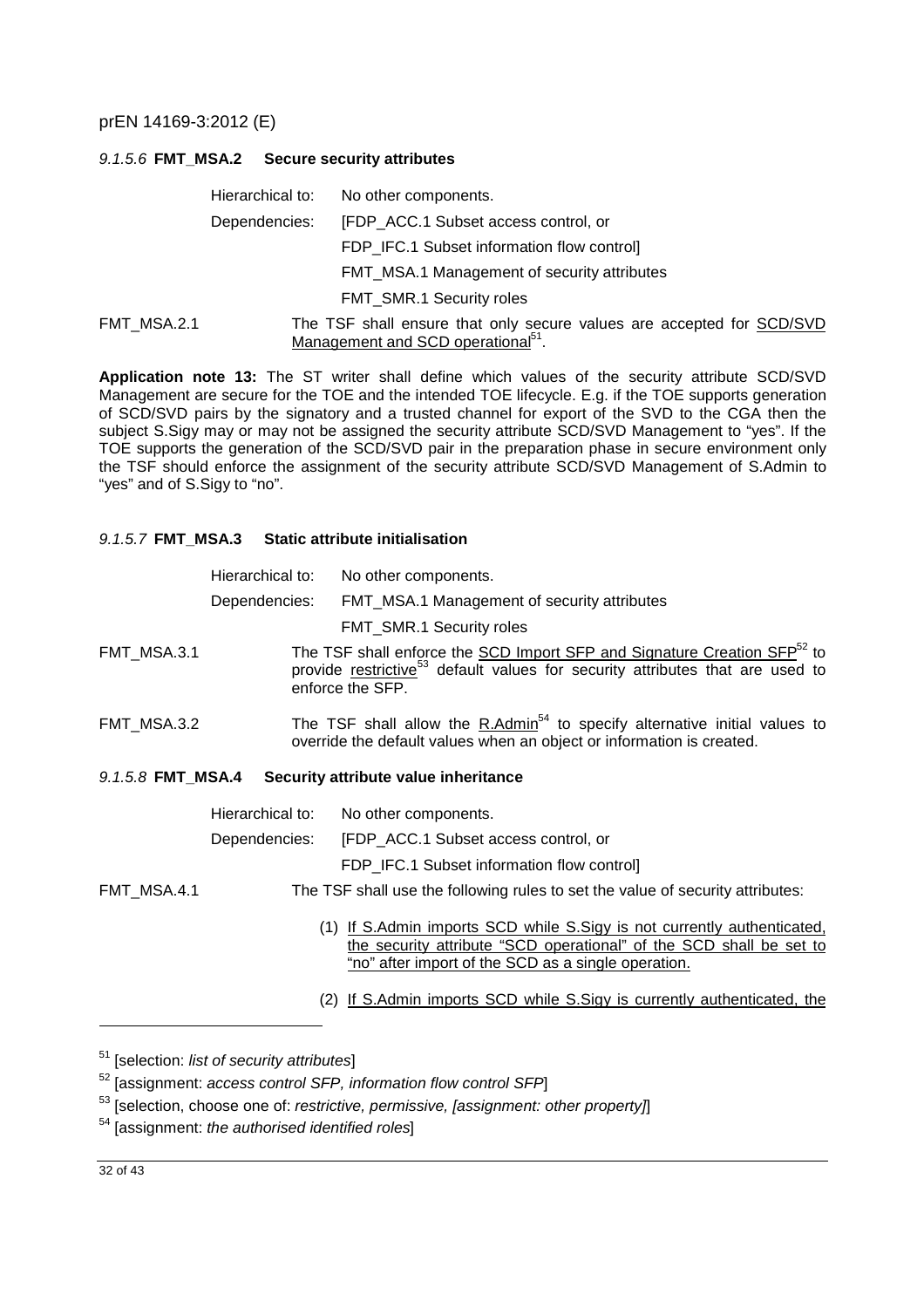#### security attribute "SCD operational" of the SCD shall be set to "yes" after import of the SCD as a single operation.<sup>5</sup>

| 9.1.5.9 FMT_MTD.1/Admin |                  | <b>Management of TSF data</b>                                                                                                  |
|-------------------------|------------------|--------------------------------------------------------------------------------------------------------------------------------|
|                         | Hierarchical to: | No other components.                                                                                                           |
|                         | Dependencies:    | FMT_SMR.1 Security roles                                                                                                       |
|                         |                  | <b>FMT_SMF.1 Specification of Management Functions</b>                                                                         |
| FMT_MTD.1.1/Admin       |                  | The TSF shall restrict the ability to create <sup>56</sup> the RAD <sup>57</sup> to R.Admin <sup>58</sup> .                    |
| 9.1.5.10                |                  | FMT_MTD.1/Signatory Management of TSF data                                                                                     |
|                         | Hierarchical to: | No other components.                                                                                                           |
|                         | Dependencies:    | <b>FMT SMR.1 Security roles</b>                                                                                                |
|                         |                  | <b>FMT_SMF.1 Specification of Management Functions</b>                                                                         |
| FMT_MTD.1.1/Signatory   |                  | The TSF shall restrict the ability to modify [assignment: other operations]<br>the RAD <sup>60</sup> to R.Sigy <sup>61</sup> . |

**Application note 14:** The ST writer shall perform the missing operation in the element FMT\_MTD.1.1. The missing assignment may be "none".

### **9.1.6 Protection of the TSF (FPT)**

#### *9.1.6.1* **FPT\_EMS.1 TOE Emanation**

|             | Hierarchical to: | No other components.                                                                                                                                                |
|-------------|------------------|---------------------------------------------------------------------------------------------------------------------------------------------------------------------|
|             | Dependencies:    | No dependencies.                                                                                                                                                    |
| FPT EMS.1.1 |                  | The TOE shall not emit [assignment: types of emissions] in excess of<br>[assignment: specified limits] enabling access to RAD <sup>62</sup> and SCD <sup>63</sup> . |

<sup>55</sup> [assignment: *rules for setting the values of security attributes*]

l

59

<sup>56</sup> [selection: *change\_default, query, modify, delete, clear, [assignment: other operations]*]

<sup>57</sup> [assignment: *list of TSF data*]

<sup>58</sup> [assignment: *the authorised identified roles*]

<sup>59</sup> [selection: *change\_default, query, modify, delete, clear, [assignment: other operations]*]

<sup>60</sup> [assignment: *list of TSF data*]

<sup>61</sup> [assignment: *the authorised identified roles*]

<sup>62</sup> [assignment*: list of types of TSF data*]

<sup>63</sup> [assignment*: list of types of user data*]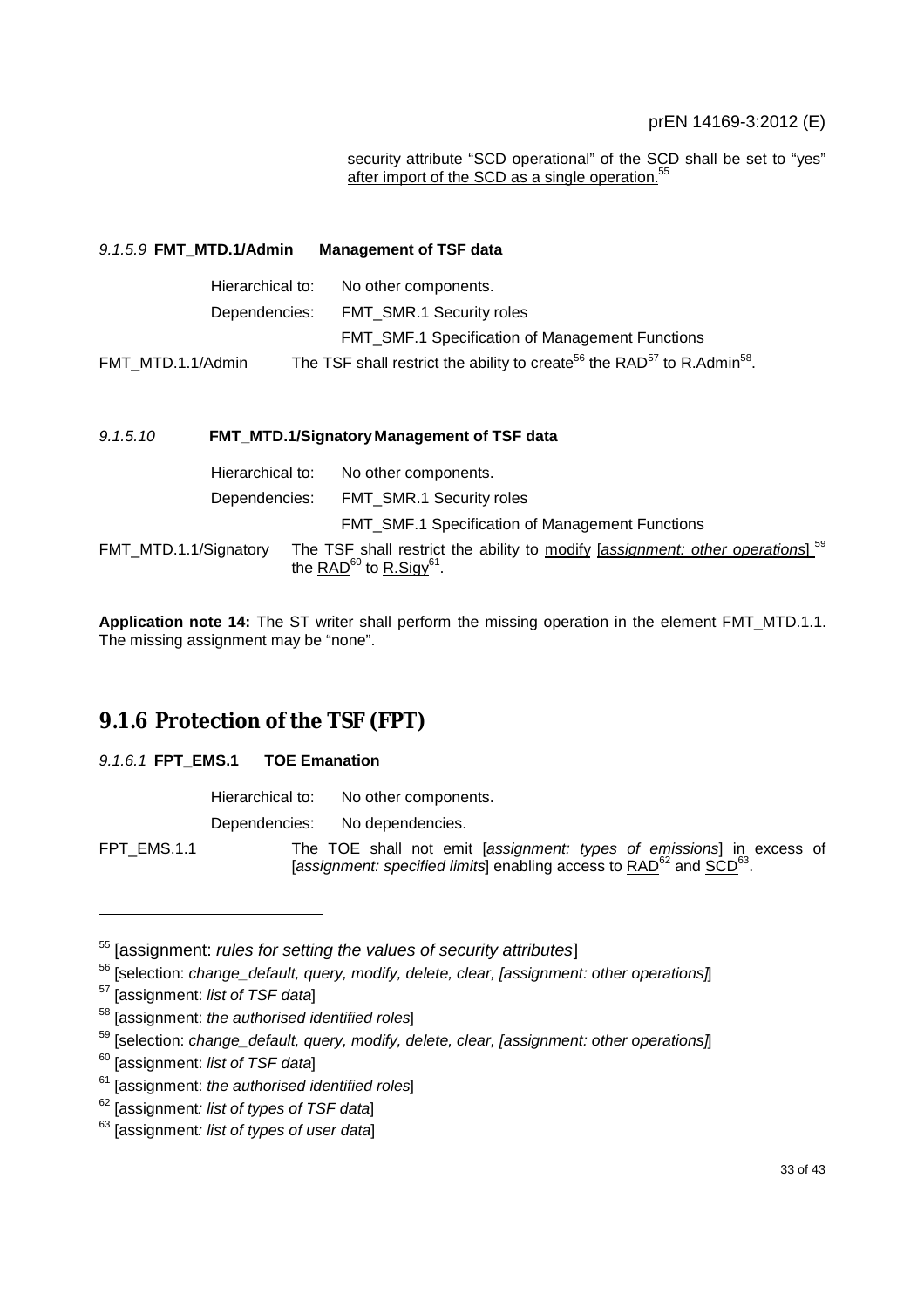FPT\_EMS.1.2 The TSF shall ensure [*assignment: type of users*] are unable to use the following interface [*assignment: type of connection*] to gain access to RAD<sup>64</sup> and <u>SCD</u><sup>65</sup>.

**Application note 15:** The TOE shall prevent attacks against the SCD and other secret data where the attack is based on external observable physical phenomena of the TOE. Such attacks may be observable at the interfaces of the TOE or may origin from internal operation of the TOE or may origin by an attacker that varies the physical environment under which the TOE operates. The set of measurable physical phenomena is influenced by the technology employed to implement the TOE. Examples of measurable phenomena are variations in the power consumption, the timing of transitions of internal states, electromagnetic radiation due to internal operation, radio emission.

Due to the heterogeneous nature of the technologies that may cause such emanations, evaluation against state-of-the-art attacks applicable to the technologies employed by the TOE is assumed. Examples of such attacks are, but are not limited to, evaluation of TOE's electromagnetic radiation**,** simple power analysis (SPA), differential power analysis (DPA), timing attacks, etc.

#### *9.1.6.2* **FPT\_FLS.1 Failure with preservation of secure state**

| Hierarchical to: | No other components. |
|------------------|----------------------|
|------------------|----------------------|

Dependencies: No dependencies.

- FPT\_FLS.1.1 The TSF shall preserve a secure state when the following types of failures occur:
	- (1) self-test according to FPT\_TST fails,
	- (2) [assignment*: list of other types of failures in the TSF*] 66 .

**Application note 16**: The ST writer shall perform the missing assignment in the element FPT\_FLS.1.1. The assignment (1) addresses failures detected by a failed self-test and requiring appropriate action to prevent security violation. When the TOE is in a secure state the TSF shall not perform any cryptographic operations and all data output interfaces shall be inhibited by the TSF.

#### *9.1.6.3* **FPT\_PHP.1 Passive detection of physical attack**

|             | Hierarchical to: | No other components.                                                                                                                   |
|-------------|------------------|----------------------------------------------------------------------------------------------------------------------------------------|
|             | Dependencies:    | No dependencies.                                                                                                                       |
| FPT PHP.1.1 |                  | The TSF shall provide unambiguous detection of physical tampering that<br>might compromise the TSF.                                    |
| FPT PHP.1.2 |                  | The TSF shall provide the capability to determine whether physical tampering<br>with the TSF's devices or TSF's elements has occurred. |

<sup>64</sup> [assignment*: list of types of TSF data*]

<sup>65</sup> [assignment*: list of types of user data*]

<sup>66</sup> [assignment*: list of types of failures in the TSF*]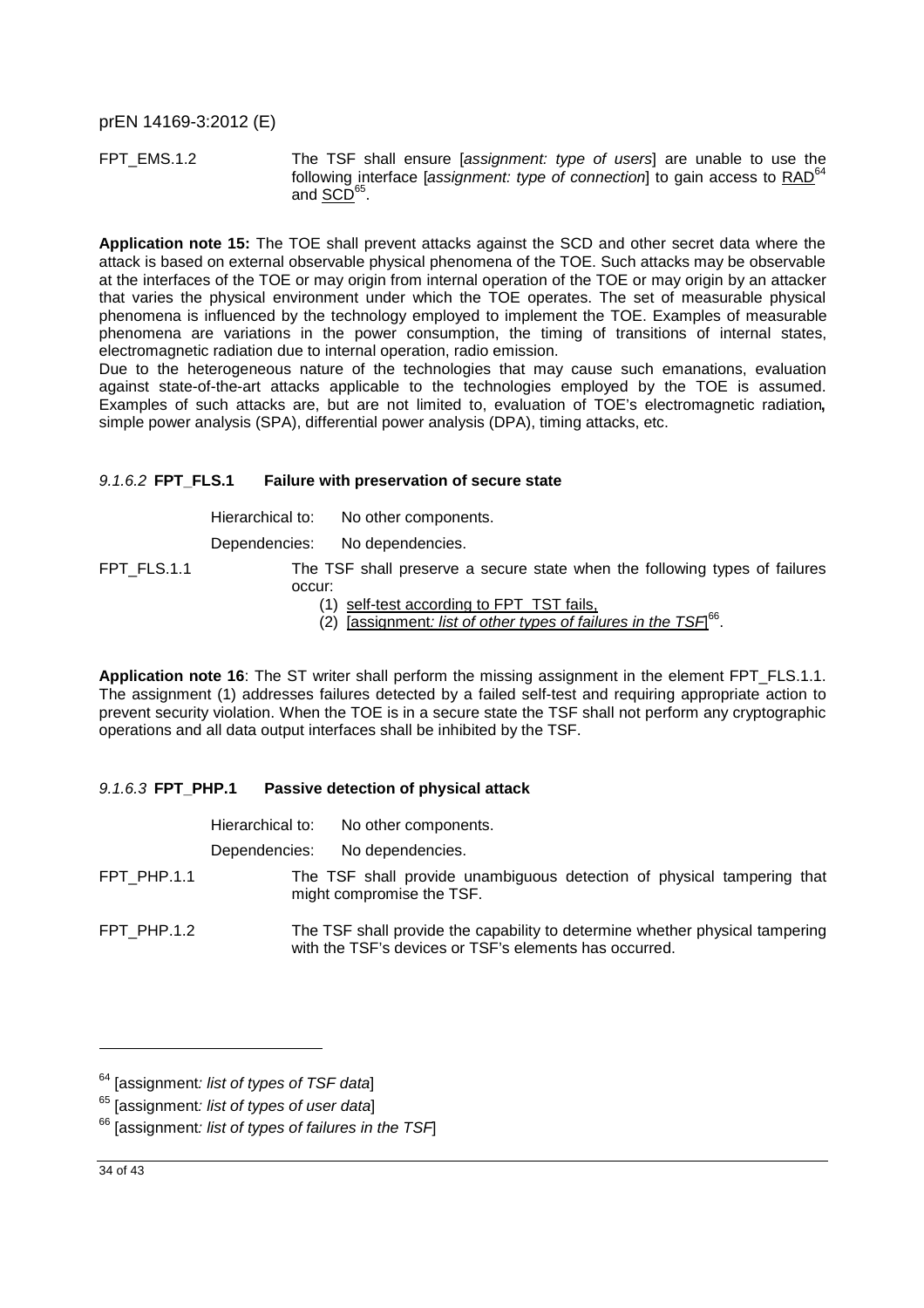#### *9.1.6.4* **FPT\_PHP.3 Resistance to physical attack**

Hierarchical to: No other components.

Dependencies: No dependencies.

FPT\_PHP.3.1 The TSF shall resist [assignment: *physical tampering scenarios*] to the [assignment: *list of TSF devices/elements*] by responding automatically such that the SFRs are always enforced.

**Application note 17:** The TOE will implement appropriate measures to continuously counter physical tampering which may compromise the SCD. The "automatic response" in the element FPT\_PHP.3.1 means (i) assuming that there might be an attack at any time and (ii) countermeasures are provided at any time. Due to the nature of these attacks the TOE can by no means detect attacks on all of its elements (e.g. the TOE is destroyed). But physical tampering must not reveal information of the SCD. E.g. the TOE may be physically tampered in power-off state of the TOE (e.g. a smart card), which does not allow TSF for overwriting the SCD but leads to physical destruction of the memory and all information therein about the SCD. In case of physical tampering the TFS may not provide the intended functions for SCD/SVD pair generation or signature creation but ensures the confidentiality of the SCD by blocking these functions. The SFR FPT\_PHP.1 requires the TSF to react on physical tampering in a way that the signatory is able to determine whether the TOE was physical tampered or not. E.g. the TSF may provide an appropriate message during start-up or the guidance documentation may describe an failure of TOE start-up as indication of physical tampering.

#### *9.1.6.5* **FPT\_TST.1 TSF testing**

Hierarchical to: No other components. Dependencies: No dependencies. FPT\_TST.1.1 The TSF shall run a suite of self tests [selection: *during initial start-up, periodically during normal operation, at the request of the authorised user, at the conditions] [assignment: conditions under which self-test should occur*] to demonstrate the correct operation of the TSF<sup>67</sup>. FPT TST.1.2 The TSF shall provide authorised users with the capability to verify the integrity of TSF data<sup>68</sup>. FPT\_TST.1.3 The TSF shall provide authorised users with the capability to verify the integrity of <u>TSF<sup>69</sup>.</u>

**Application note 18:** The ST writer shall perform the operations in the element FPT\_TST.1.1. The component FPT\_TST.1 addresses only the self-test of the TSF or part of the TSF. If the TSF relays on security feature of the hardware platform of part of the TOE the ST should consider inclusion FPT\_TEE.1 to require the TSF to test these features for correct work of the dependent TSF.

*9.1.6.6* **FTP\_ITC.1/SCD Inter-TSF trusted channel** 

<sup>67</sup> [selection: *[assignment: parts of TSF], the TSF*]

<sup>68</sup> [selection: *[assignment: parts of TSF data], TSF data*]

<sup>69</sup> [selection: *[assignment: parts of TSF], TSF*]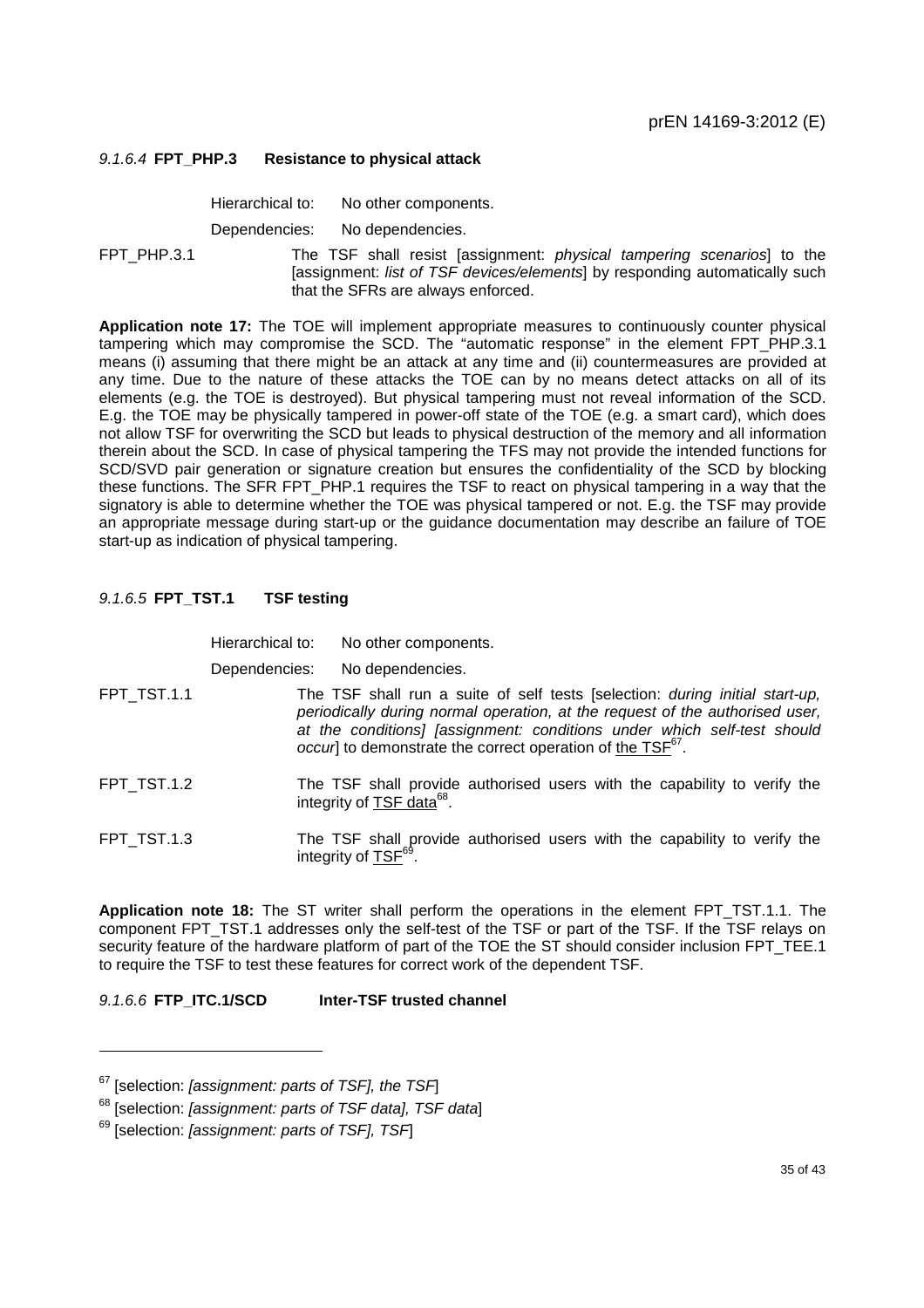|                 | Hierarchical to: | No other components.                                                                                                                                                                                                                                                                        |
|-----------------|------------------|---------------------------------------------------------------------------------------------------------------------------------------------------------------------------------------------------------------------------------------------------------------------------------------------|
|                 | Dependencies:    | No dependencies.                                                                                                                                                                                                                                                                            |
| FTP_ITC.1.1/SCD |                  | The TSF shall provide a communication channel between itself and another<br>trusted IT product that is logically distinct from other communication<br>channels and provides assured identification of its end points and protection<br>of the channel data from modification or disclosure. |
| FTP ITC.1.2/SCD |                  | The TSF shall permit another trusted IT product <sup>70</sup> to initiate communication<br>via the trusted channel.                                                                                                                                                                         |
| FTP ITC.1.3/SCD |                  | The TSF shall initiate communication via the trusted channel for<br>Data exchange integrity according to FDP_UCT.1/SCD,<br>(2) [assignment: list of other functions for which a trusted channel is<br>reauiredl                                                                             |

**Application note 19**: The component FPT\_ITC.1 requires the TSF to support a trusted channel established to another trusted IT product generating the SCD/SVD pair for import the SCD as described by FDP\_UCT.1/SCD. The ST writer shall perform the missing operations in the element FTP\_ITC.1.3/SCD. If the TSF does not enforce the use of trusted channel for other functions the operation in the element FTP\_ITC.1.3/SCD is "none".

## **9.2 Security assurance requirements**

**Table 3 Assurance Requirements: EAL4 augmented with AVA\_VAN.5** 

<sup>70</sup> [*selection: the TSF, another trusted IT product* ]

<sup>71</sup> [assignment: *list of functions for which a trusted channel is required*]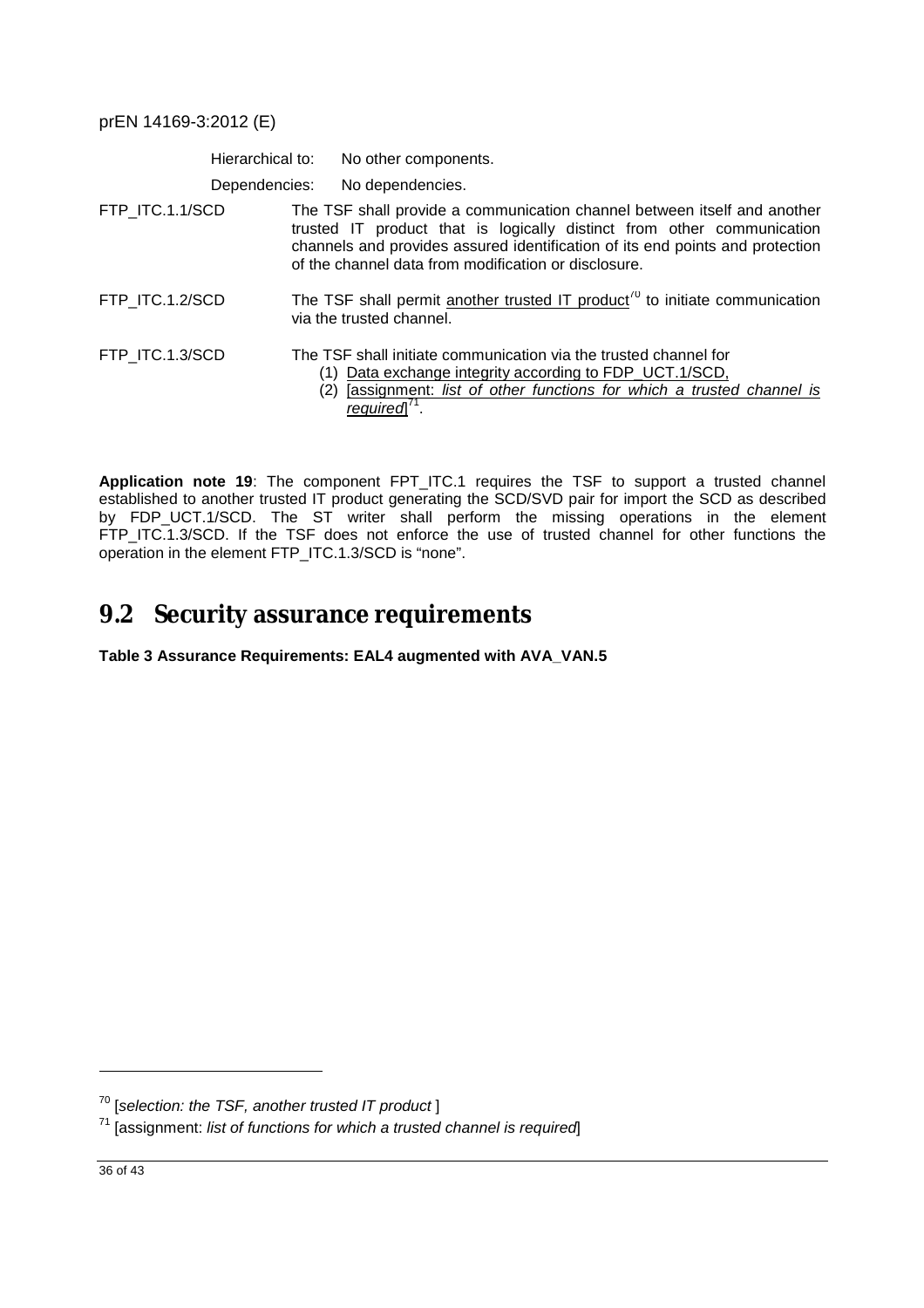| <b>Assurance class</b>                 | <b>Assurance components</b> |                                                                             |  |  |  |
|----------------------------------------|-----------------------------|-----------------------------------------------------------------------------|--|--|--|
| ADV: Development                       |                             | ADV_ARC.1 Architectural Design with domain separation and non-bypassability |  |  |  |
|                                        |                             | ADV_FSP.4 Complete functional specification                                 |  |  |  |
|                                        | ADV_IMP.1                   | Implementation representation of the TSF                                    |  |  |  |
|                                        |                             | ADV_TDS.3 Basic modular design                                              |  |  |  |
| AGD: Guidance documents                |                             | AGD_OPE.1 Operational user guidance                                         |  |  |  |
|                                        |                             | AGD_PRE.1 Preparative procedures                                            |  |  |  |
| ALC: Life-cycle support                |                             | ALC_CMC.4 Production support, acceptance procedures and automation          |  |  |  |
|                                        |                             | ALC_CMS.4 Problem tracking CM coverage                                      |  |  |  |
|                                        | ALC_DEL.1                   | Delivery procedures                                                         |  |  |  |
|                                        |                             | ALC_DVS.1 Identification of security measures                               |  |  |  |
|                                        | ALC_LCD.1                   | Developer defined life-cycle model                                          |  |  |  |
|                                        | ALC_TAT.1                   | Well-defined development tools                                              |  |  |  |
| <b>ASE: Security Target evaluation</b> |                             | ASE_CCL.1 Conformance claims                                                |  |  |  |
|                                        |                             | ASE_ECD.1 Extended components definition                                    |  |  |  |
|                                        | ASE_INT.1                   | ST introduction                                                             |  |  |  |
|                                        |                             | ASE_OBJ.2 Security objectives                                               |  |  |  |
|                                        |                             | ASE_REQ.2 Derived security requirements                                     |  |  |  |
|                                        |                             | ASE_SPD.1 Security problem definition                                       |  |  |  |
|                                        |                             | ASE_TSS.1 TOE summary specification                                         |  |  |  |
| <b>ATE: Tests</b>                      |                             | ATE_COV.2 Analysis of coverage                                              |  |  |  |
|                                        |                             | ATE_DPT.1 Testing: basic design                                             |  |  |  |
|                                        |                             | ATE_FUN.1 Functional testing                                                |  |  |  |
|                                        | ATE_IND.2                   | Independent testing - sample                                                |  |  |  |
| AVA: Vulnerability assessment          |                             | AVA_VAN.5 Advanced methodical vulnerability analysis                        |  |  |  |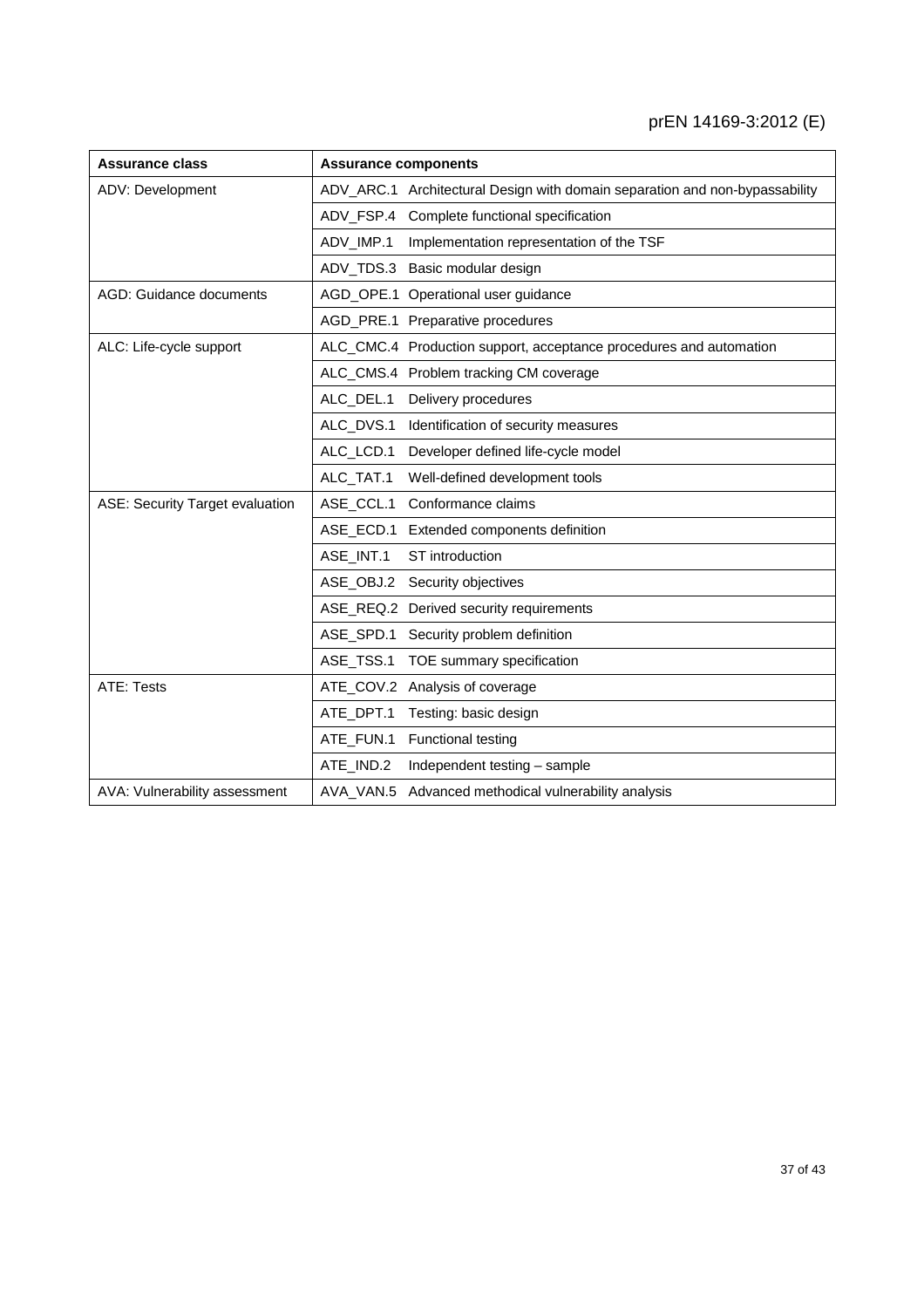# **9.3 Security requirements rationale**

### **9.3.1 Security requirement coverage**

### **Table 4 Mapping of functional requirements to security objectives for the TOE**

| <b>TOE security</b><br>objectives<br><b>Functional</b><br>requirements | OT.Lifecycle_Security | OT.SCD_Auth_Imp | OT.SCD_Secrecy | OT.Sig_Secure | $OT.Sigy$ _ $SigF$ | OT.DTBS_Integrity_TOE | OT.EMSEC_Design | OT.Tamper_ID | OT.Tamper_Resistance |
|------------------------------------------------------------------------|-----------------------|-----------------|----------------|---------------|--------------------|-----------------------|-----------------|--------------|----------------------|
| FCS_CKM.4                                                              | X                     |                 | X              |               |                    |                       |                 |              |                      |
| FCS_COP.1                                                              | X                     |                 |                | X             |                    |                       |                 |              |                      |
| FDP_ACC.1/SCD_Import                                                   | X                     | X               |                |               |                    |                       |                 |              |                      |
| FDP_ACC.1/Signature_Creation                                           | X                     |                 |                |               | X                  |                       |                 |              |                      |
| FDP_AFC.1/SCD_Import                                                   | X                     | X               |                |               |                    |                       |                 |              |                      |
| FDP_AFC.1/Signature_Creation                                           | X                     |                 |                |               | X                  |                       |                 |              |                      |
| FDP_ITC.1/SCD                                                          | X                     |                 |                |               |                    |                       |                 |              |                      |
| FDP_UCT.1/SCD                                                          | X                     |                 | X              |               |                    |                       |                 |              |                      |
| FDP_RIP.1                                                              |                       |                 | X              |               | X                  |                       |                 |              |                      |
| FDP_SDI.2/Persistent                                                   |                       |                 | X              | X             |                    |                       |                 |              |                      |
| FDP_SDI.2/DTBS                                                         |                       |                 |                |               | X                  | X                     |                 |              |                      |
| FIA_AFL.1                                                              |                       |                 |                |               | X                  |                       |                 |              |                      |
| FIA_UAU.1                                                              |                       | X               |                |               | X                  |                       |                 |              |                      |
| FIA_UID.1                                                              |                       | X               |                |               | X                  |                       |                 |              |                      |
| FMT_MOF.1                                                              | X                     |                 |                |               | X                  |                       |                 |              |                      |
| FMT_MSA.1/Admin                                                        | X                     |                 |                |               |                    |                       |                 |              |                      |
| FMT_MSA.1/Signatory                                                    | X                     |                 |                |               | $\pmb{\mathsf{X}}$ |                       |                 |              |                      |
| FMT_MSA.2                                                              | X                     |                 |                |               | $\pmb{\mathsf{X}}$ |                       |                 |              |                      |
| FMT_MSA.3                                                              | X                     |                 |                |               | $\pmb{\mathsf{X}}$ |                       |                 |              |                      |
| FMT_MSA.4                                                              | X                     |                 |                |               | $\pmb{\mathsf{X}}$ |                       |                 |              |                      |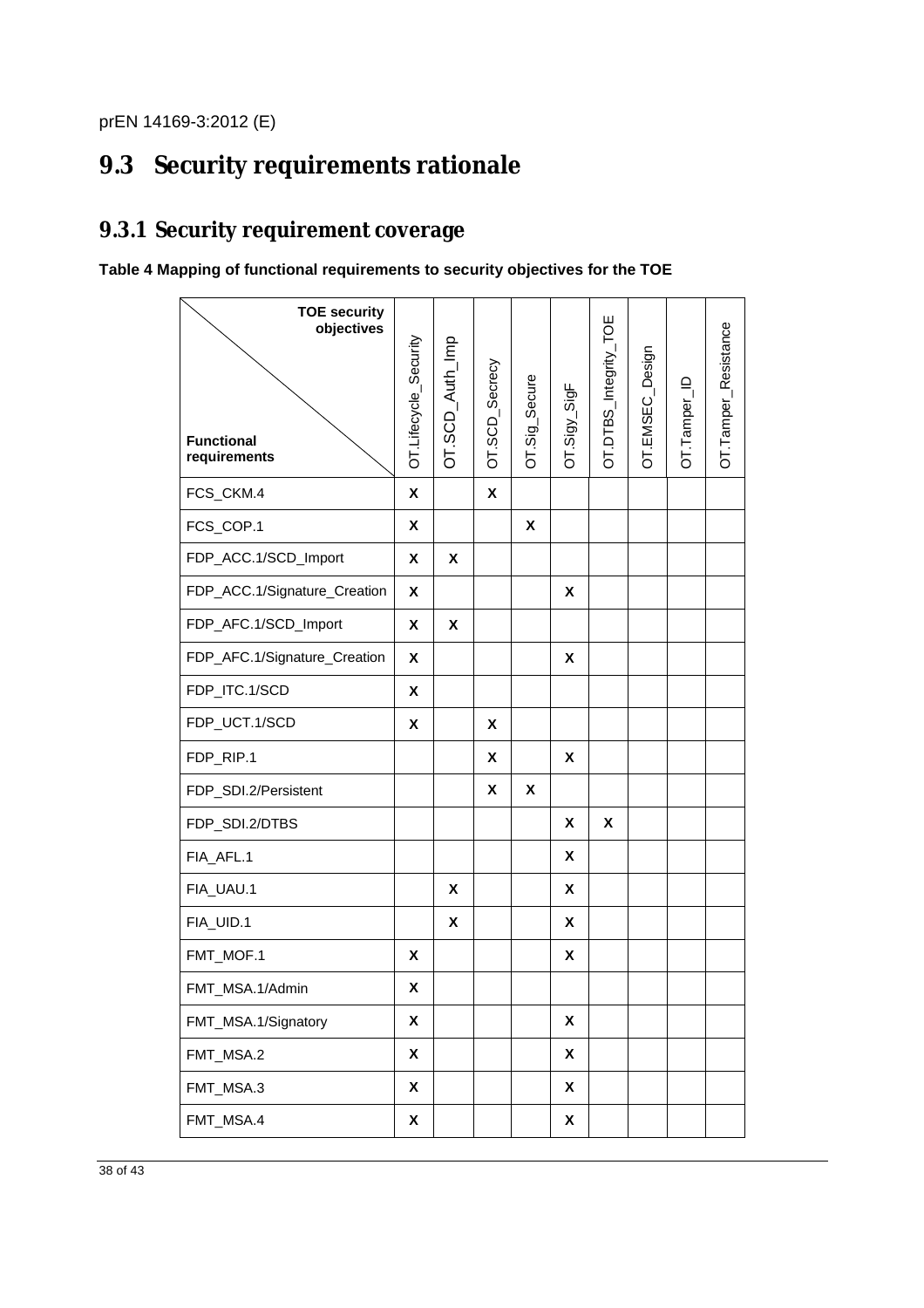| <b>TOE security</b><br>objectives<br><b>Functional</b><br>requirements | OT.Lifecycle_Security | OT.SCD_Auth_Imp | OT.SCD_Secrecy | OT.Sig_Secure | $OT.Sigy$ _SigF | OT.DTBS_Integrity_TOE | OT.EMSEC_Design | OT.Tamper_ID | OT.Tamper_Resistance |
|------------------------------------------------------------------------|-----------------------|-----------------|----------------|---------------|-----------------|-----------------------|-----------------|--------------|----------------------|
| FMT_MTD.1/Admin                                                        | X                     |                 |                |               | X               |                       |                 |              |                      |
| FMT_MTD.1/Signatory                                                    | X                     |                 |                |               | X               |                       |                 |              |                      |
| FMT_SMR.1                                                              | X                     |                 |                |               | X               |                       |                 |              |                      |
| FMT_SMF.1                                                              | X                     |                 |                |               | X               |                       |                 |              |                      |
| FPT_EMS.1                                                              |                       |                 | X              |               |                 |                       | X               |              |                      |
| FPT_FLS.1                                                              |                       |                 | X              |               |                 |                       |                 |              |                      |
| FPT_PHP.1                                                              |                       |                 |                |               |                 |                       |                 | X            |                      |
| FPT_PHP.3                                                              |                       |                 | X              |               |                 |                       |                 |              | X                    |
| FPT_TST.1                                                              | X                     |                 | X              | X             |                 |                       |                 |              |                      |
| FTP ITC.1/SCD                                                          | X                     |                 | X              |               |                 |                       |                 |              |                      |

### **9.3.2 Security functional requirements sufficiency**

**OT.Lifecycle Security (Lifecycle security)** is provided by the SFR as follows.

The SCD import is controlled by TSF according to FDP\_ACC.1/SCD\_Import, FDP\_ACF.1/SCD\_Import and FDP\_ITC.1/SCD. The confidentiality of the SCD is protected during import according to FDP\_UCT.1/SCD in the trusted channel FTP\_ICT.1/SCD.

The secure SCD usage is ensured cryptographically according to FCS\_COP.1. The SCD usage is controlled by access control FDP\_ACC.1/Signature\_Creation, FDP\_AFC.1/Signature\_Creation which is based on the security attribute secure TSF management according to FMT\_MOF.1, FMT\_MSA.1/Admin,<br>FMT\_MSA.1/Signatory, FMT\_MSA.2, FMT\_MSA.3, FMT\_MSA.4, FMT\_MTD.1/Admin, FMT\_MSA.1/Signatory, FMT\_MTD.1/Signatory. The FMT\_SMF.1 and FMT\_SMR.1 defines security management rules and functions. The test functions FPT TST.1 provides failure detection throughout the lifecycle. The SFR FCS CKM.4 ensures a secure SCD destruction.

**OT.SCD\_Auth\_Imp (Authorized SCD import)** is provided by the security functions specified by the following SFR. FIA\_UID.1 and FIA\_UAU.1 ensure that the user is identified and authenticated before SCD can be imported. FDP\_ACC.1/SCD\_Import and FDP\_ACF.1/SCD\_Import ensure that only authorised users can import SCD.

**OT.SCD\_Secrecy (Secrecy of signature creation data)** is provided by the security functions specified by the following SFR. FDP\_UCT.1/SCD and FTP\_ICT.1/SCD ensures the confidentiality for SCD import.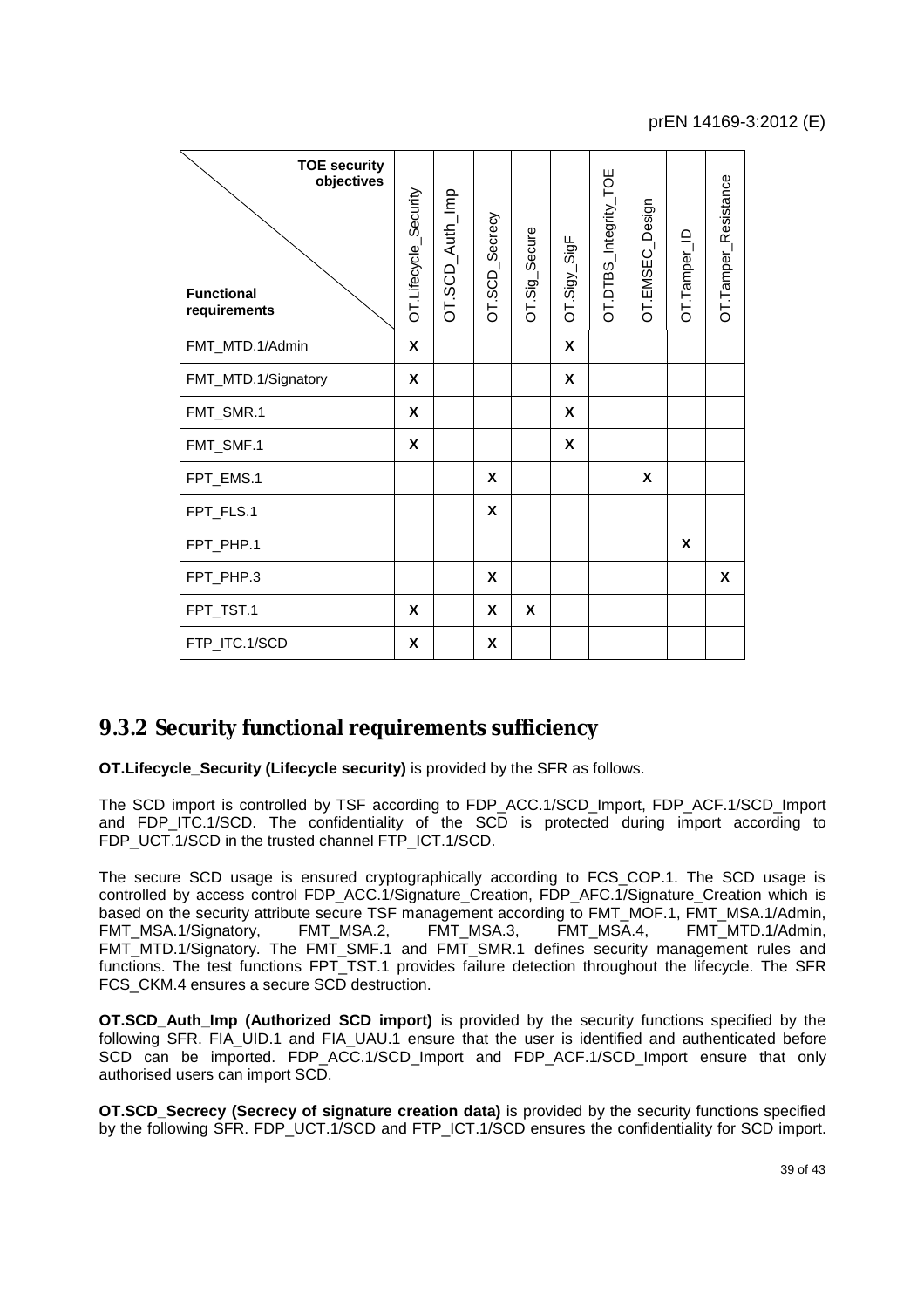The security functions specified by FDP\_RIP.1 and FCS\_CKM.4 ensure that residual information on SCD is destroyed after the SCD has been use for signature creation and that destruction of SCD leaves no residual information.

The security functions specified by FDP\_SDI.2/Persistent ensure that no critical data is modified which could alter the efficiency of the security functions or leak information of the SCD. FPT TST.1 tests the working conditions of the TOE and FPT\_FLS.1 guarantees a secure state when integrity is violated and thus assures that the specified security functions are operational. An example where compromising error conditions are countered by FPT\_FLS.1 is fault injection for differential fault analysis (DFA).

The SFR FPT EMS.1 and FPT PHP.3 require additional security features of the TOE to ensure the confidentiality of the SCD.

**OT.Sig\_Secure (Cryptographic security of the electronic signature)** is provided by the cryptographic algorithms specified by FCS\_COP.1, which ensure the cryptographic robustness of the signature algorithms. FDP\_SDI.2/Persistent corresponds to the integrity of the SCD implemented by the TOE and FPT\_TST.1 ensures self-tests ensuring correct signature creation.

**OT.Sigy\_SigF (Signature creation function for the legitimate signatory only)** is provided by SFR for identification authentication and access control.

The FIA\_UAU.1 and FIA\_UID.1 that ensure that no signature creation function can be invoked before the signatory is identified and authenticated. The security functions specified by FMT\_MTD.1/Admin and FMT MTD.1/Signatory manage the authentication function. The SFR FIA\_AFL.1 provides protection against a number of attacks, such as cryptographic extraction of residual information, or brute force attacks against authentication. The security function specified by FDP\_SDI.2/DTBS ensures the integrity of stored DTBS.

The security functions specified by FDP\_ACC.1/Signature\_Creation and FDP\_ACF.1/Signature\_Creation provide access control based on the security attributes managed according to the SFR<br>FMT\_MTD.1/Signatory, FMT\_MSA.1/Signatory, FMT\_MSA.2, FMT\_MSA.3 and FMT\_MSA.4. FMT\_MTD.1/Signatory, FMT\_MSA.1/Signatory, FMT\_MSA.2, FMT\_MSA.3 and FMT\_MSA.4. FMT\_MOF.1 ensures that only the signatory can enable/disable the signature creation function. The SFR FMT\_SMF.1 and FMT\_SMR.1 list these management functions and the roles. These ensure that the signature process is restricted to the signatory.

Furthermore, the security functionality specified by FDP\_RIP.1 will ensure that no attacker can get hold of the SCD (to create signatures outside the TOE) once SCD have been deleted by the legitimate signatory.

**OT.DTBS\_Integrity\_TOE (DTBS/R integrity inside the TOE)** ensures that the DTBS/R is not altered by the TOE. The verification that the DTBS/R has not been altered by the TOE is provided by integrity functions specified by FDP\_SDI.2/DTBS.

**OT.EMSEC\_Design (Provide physical emanations security)** covers that no intelligible information is emanated. This is provided by FPT\_EMS.1.1.

**OT.Tamper ID (Tamper detection)** is provided by FPT PHP.1 by the means of passive detection of physical attacks.

**OT.Tamper\_Resistance (Tamper resistance)** is provided by FPT\_PHP.3 to resist physical attacks.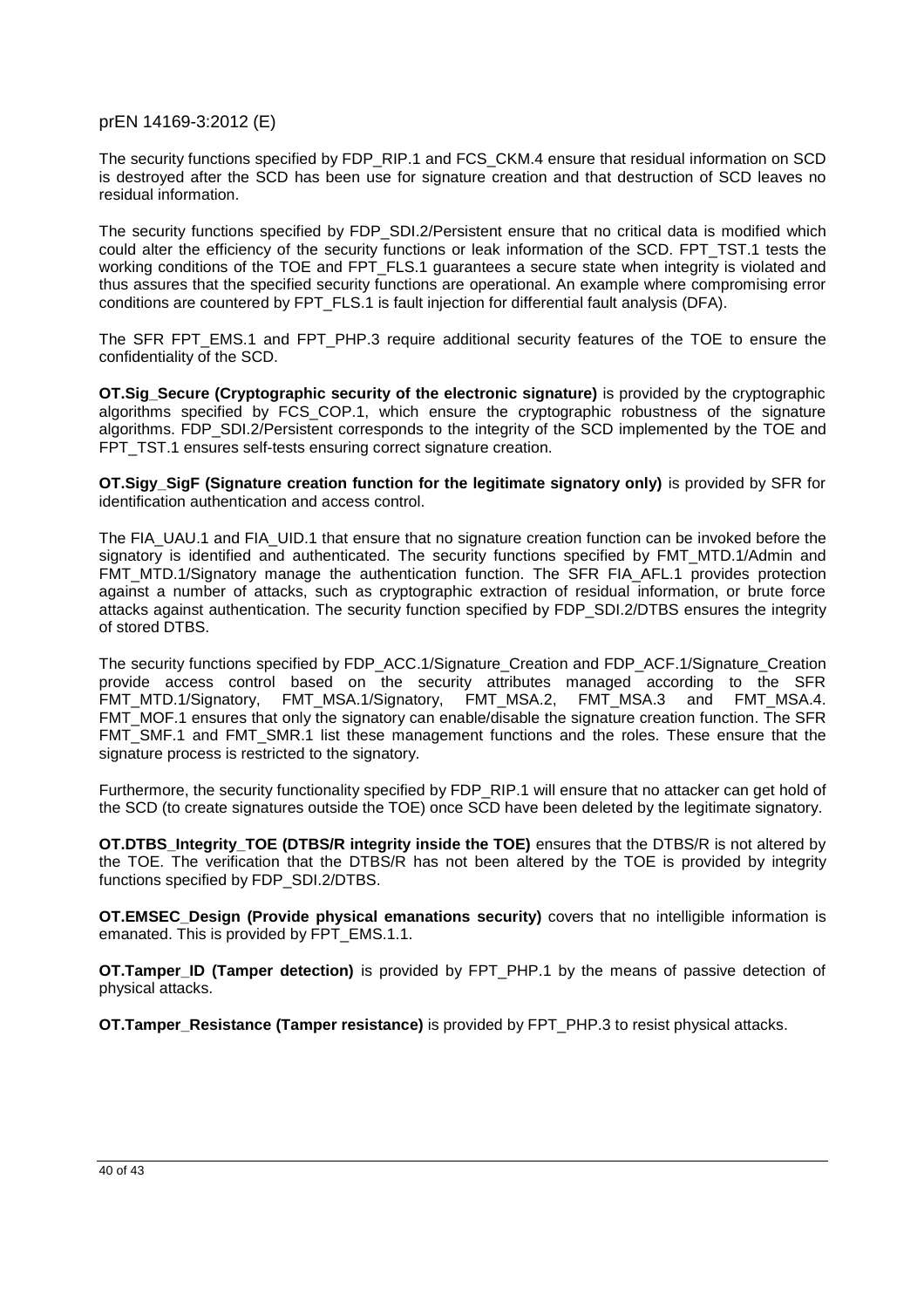### **9.3.3 Satisfaction of dependencies of security requirements**

| <b>Functional requirement</b> | <b>Dependencies</b>                       | <b>Satisfied by</b>                     |
|-------------------------------|-------------------------------------------|-----------------------------------------|
| FCS_CKM.4                     | [FDP_ITC.1 or FDP_ITC.2 or<br>FCS_CKM.1]  | FDP_ITC.1/SCD                           |
| FCS_COP.1                     | [FDP_ITC.1 or FDP_ITC.2 or<br>FCS_CKM.1], | FDP_ITC.1/SCD,                          |
|                               | FCS_CKM.4                                 | FCS_CKM.4                               |
| FDP_ACC.1/SCD_Import          | FDP_ACF.1                                 | FDP_ACF.1/SCD_Import                    |
| FDP_ACC.1/Signature_Creation  | FDP_ACF.1                                 | FDP_ACF.1/Signature_Creation            |
| FDP_ACF.1/SCD_Import          | FDP_ACC.1,                                | FDP_ACC.1/SCD_Import,                   |
|                               | FMT_MSA.3                                 | FMT_MSA.3                               |
| FDP_ACF.1/Signature_Creation  | FDP_ACC.1,                                | FDP_ACC.1/Signature_Creation,           |
|                               | FMT_MSA.3                                 | FMT_MSA.3                               |
| FDP_ITC.1/SCD                 | [FDP_ACC.1 or FDP_IFC.1]                  | FDP_ACC.1/SCD_Import,                   |
|                               | FMT_MSA.3                                 | FMT_MSA.3                               |
| FDP_UCT.1/SCD                 | [FTP_ITC.1 or FTP_TRP.1],                 | FPT_ITC.1/SCD,                          |
|                               | [FDP_ACC.1 or FDP_IFC.1]                  | FDP_ACC.1/SCD_Import                    |
| FDP_RIP.1                     | No dependencies                           | n/a                                     |
| FDP_SDI.2/Persistent          | No dependencies                           | n/a                                     |
| FDP_SDI.2/DTBS                | No dependencies                           | n/a                                     |
| FIA_AFL.1                     | FIA_UAU.1                                 | FIA_UAU.1                               |
| FIA_UAU.1                     | FIA_UID.1                                 | FIA_UID.1                               |
| FIA_UID.1                     | No dependencies                           | n/a                                     |
| FMT_MOF.1                     | FMT_SMR.1,                                | FMT_SMR.1,                              |
|                               | FMT_SMF.1                                 | FMT_SMF.1                               |
| FMT_MSA.1/Admin               | [FDP_ACC.1 or FDP_IFC.1],                 | FDP_ACC.1/SCD_Import,                   |
|                               | FMT_SMR.1,                                | FMT_SMR.1,                              |
|                               | FMT_SMF.1                                 | FMT_SMF.1                               |
| FMT_MSA.1/Signatory           | [FDP_ACC.1 or FDP_IFC.1],                 | FDP_ACC.1/Signature_Creation,           |
|                               | FMT_SMR.1,                                | FMT_SMR.1,                              |
|                               | FMT_SMF.1                                 | FMT_SMF.1                               |
| FMT_MSA.2                     | [FDP_ACC.1 or FDP_IFC.1],                 | FDP_ACC.1/Signature_Creation,           |
|                               | FMT_SMR.1,                                | FDP_ACC.1/SCD_Import,                   |
|                               | FMT_MSA.1                                 | FMT_SMR.1,                              |
|                               |                                           | FMT_MSA.1/Admin,<br>FMT_MSA.1/Signatory |

### **Table 5 Satisfaction of dependencies of security functional requirements**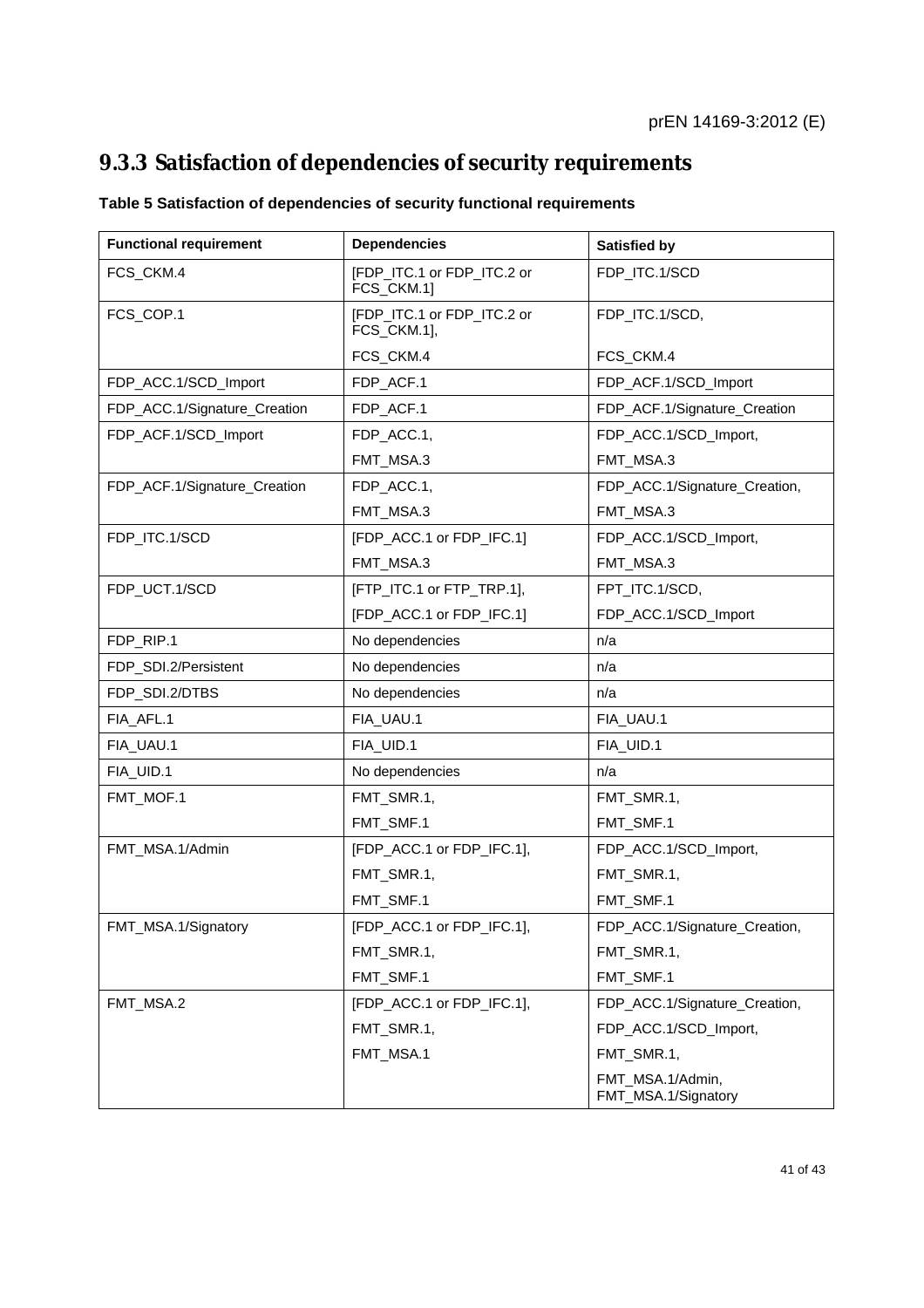| <b>Functional requirement</b> | <b>Dependencies</b>      | <b>Satisfied by</b>                                   |
|-------------------------------|--------------------------|-------------------------------------------------------|
| FMT MSA.3                     | FMT MSA.1,               | FMT MSA.1/Admin,<br>FMT_MSA.1/Signatory,              |
|                               | FMT_SMR.1                | FMT_SMR.1                                             |
| FMT_MSA.4                     | [FDP_ACC.1 or FDP_IFC.1] | FDP_ACC.1/SCD_Import,<br>FDP_ACC.1/Signature_Creation |
| FMT_MTD.1/Admin               | FMT_SMR.1,               | FMT SMR.1.                                            |
|                               | FMT_SMF.1                | FMT_SMF.1                                             |
| FMT_MTD.1/Signatory           | FMT_SMR.1,               | FMT_SMR.1,                                            |
|                               | FMT_SMF.1                | FMT_SMF.1                                             |
| FMT_SMF.1                     | No dependencies          | n/a                                                   |
| FMT_SMR.1                     | FIA_UID.1                | FIA_UID.1                                             |
| FPT_EMS.1                     | No dependencies          | n/a                                                   |
| FPT_FLS.1                     | No dependencies          | n/a                                                   |
| FPT PHP.1                     | No dependencies          | n/a                                                   |
| FPT_PHP.3                     | No dependencies          | n/a                                                   |
| FPT_TST.1                     | No dependencies          | n/a                                                   |
| FTP ITC.1/SCD                 | No dependencies          | n/a                                                   |

#### **Table 6 Satisfaction of dependencies of security assurance requirements**

| Assurance requirement(s) | <b>Dependencies</b>                                       | Satisfied by                                                           |  |  |
|--------------------------|-----------------------------------------------------------|------------------------------------------------------------------------|--|--|
| EAL4 package             | (dependencies of EAL4 package are<br>not reproduced here) | By construction, all dependencies<br>are satisfied in a CC EAL package |  |  |
| AVA VAN.5                | ADV ARC.1.                                                | ADV ARC.1.                                                             |  |  |
|                          | ADV FSP.4.                                                | ADV FSP.4.                                                             |  |  |
|                          | ADV TDS.3.                                                | ADV TDS.3.                                                             |  |  |
|                          | ADV IMP.1.                                                | ADV IMP.1.                                                             |  |  |
|                          | AGD OPE.1.                                                | AGD OPE.1.                                                             |  |  |
|                          | AGD PRE.1.                                                | AGD PRE.1.                                                             |  |  |
|                          | ATE DPT.1                                                 | ATE DPT.1                                                              |  |  |
|                          |                                                           | (all are included in EAL4 package)                                     |  |  |

### **9.3.4 Rationale for chosen security assurance requirements**

The assurance level for this protection profile is EAL4 augmented. EAL4 allows a developer to attain a reasonably high assurance level without the need for highly specialized processes and practices. It is considered to be the highest level that could be applied to an existing product line without undue expense and complexity. As such, EAL4 is appropriate for commercial products that can be applied to moderate to